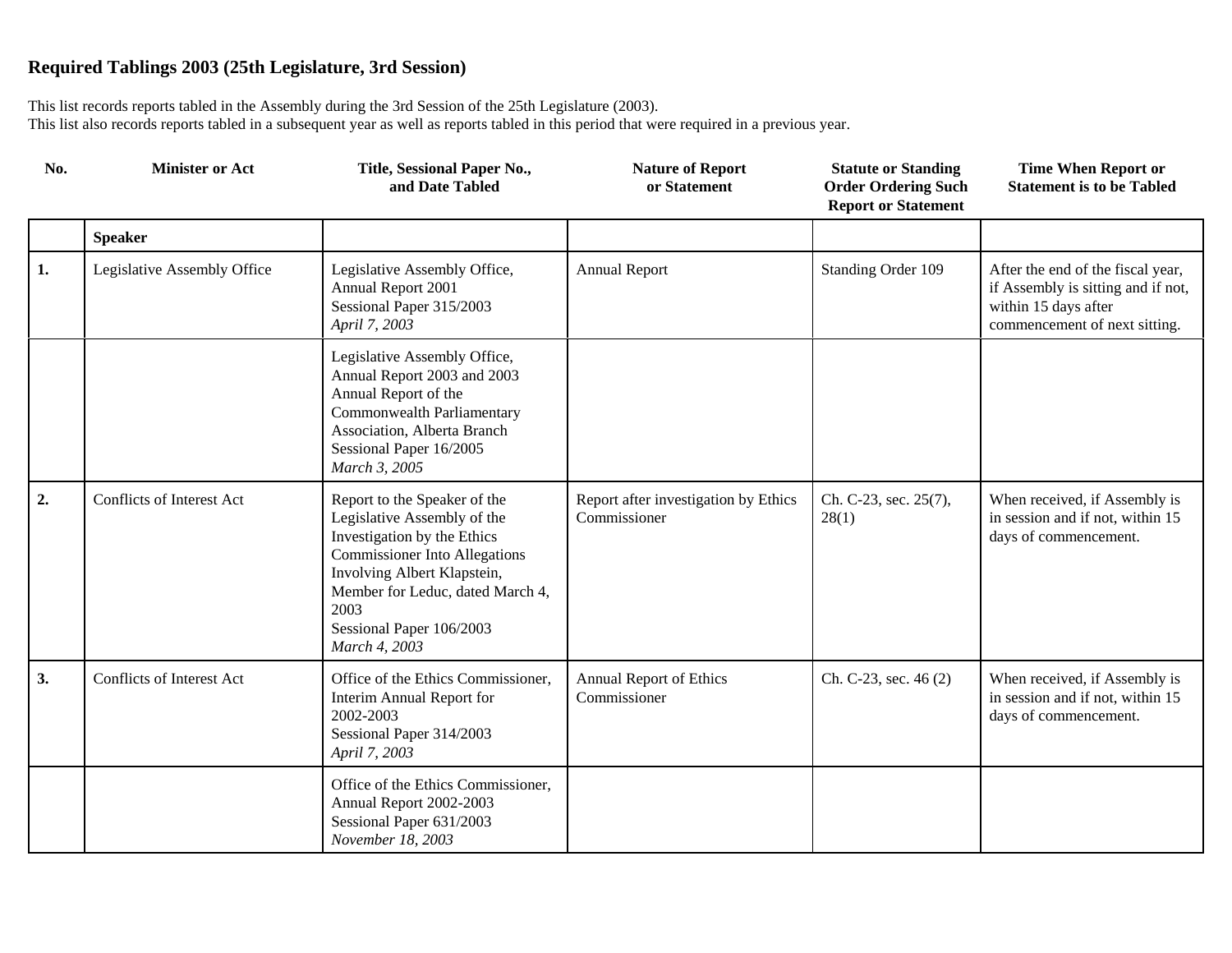| No. | <b>Minister or Act</b>                                               | Title, Sessional Paper No.,<br>and Date Tabled                                                                                                                                                                                                                                                                    | <b>Nature of Report</b><br>or Statement                                                 | <b>Statute or Standing</b><br><b>Order Ordering Such</b><br><b>Report or Statement</b> | <b>Time When Report or</b><br><b>Statement is to be Tabled</b>                                                                         |
|-----|----------------------------------------------------------------------|-------------------------------------------------------------------------------------------------------------------------------------------------------------------------------------------------------------------------------------------------------------------------------------------------------------------|-----------------------------------------------------------------------------------------|----------------------------------------------------------------------------------------|----------------------------------------------------------------------------------------------------------------------------------------|
| 4.  | <b>Election Finances and</b><br><b>Contributions Disclosures Act</b> | Chief Electoral Officer, Twenty-<br>sixth Annual Report for the<br>Calendar Year 2002<br>Sessional Paper 630/2003<br>November 18, 2003                                                                                                                                                                            | Annual Report of Chief Electoral<br>Officer's functions under Act                       | Ch. E-2, sec. 4(2)                                                                     | When received, if Assembly is<br>sitting and if not, within 15 days<br>after commencement of next<br>sitting.                          |
|     |                                                                      | Chief Electoral Officer, Twenty-<br>seventh Annual Report for the<br>Calendar Year 2003<br>Sessional Paper 13/2005<br>March 3, 2005                                                                                                                                                                               |                                                                                         |                                                                                        |                                                                                                                                        |
| 5.  | <b>Election Finances and</b><br><b>Contributions Disclosure Act</b>  |                                                                                                                                                                                                                                                                                                                   | Reports from Chief Electoral<br>Officer on any candidate who has<br>not filed statement | Ch. E-2, sec. 44(1)                                                                    | When received, if Assembly is<br>sitting and if not, within 15 days<br>after commencement of next<br>sitting.                          |
| 6.  | <b>Electoral Boundaries Commission</b><br>Act                        | Final Report to the Speaker of the<br>Legislative Assembly of Alberta<br>dated February 2003, entitled<br>"Proposed Electoral Division Areas,<br>Boundaries and Names for Alberta"<br>prepared by the 2002/2003 Alberta<br><b>Electoral Boundaries Commission</b><br>Sessional Paper 16/2003<br>February 19, 2003 | Reports of the Electoral Boundaries<br>Commission                                       | Ch. E-3, sec. 10                                                                       | Final report to be tabled when<br>received, if Assembly is sitting<br>and if not, within 7 days after<br>commencement of next sitting. |
| 7.  | Freedom of Information and<br>Protection of Privacy Act              | Office of the Information and<br>Privacy Commissioner, 2001-2002<br><b>Annual Report</b><br>Sessional Paper 15/2003<br>February 19, 2003                                                                                                                                                                          | Report of the Commissioner                                                              | Ch. F-25, sec. 63(2)                                                                   | Annually when ready.                                                                                                                   |
|     |                                                                      | Office of the Information and<br>Privacy Commissioner, 2002-2003<br><b>Annual Report</b><br>Sessional Paper 6/2004<br>February 18, 2004                                                                                                                                                                           |                                                                                         |                                                                                        |                                                                                                                                        |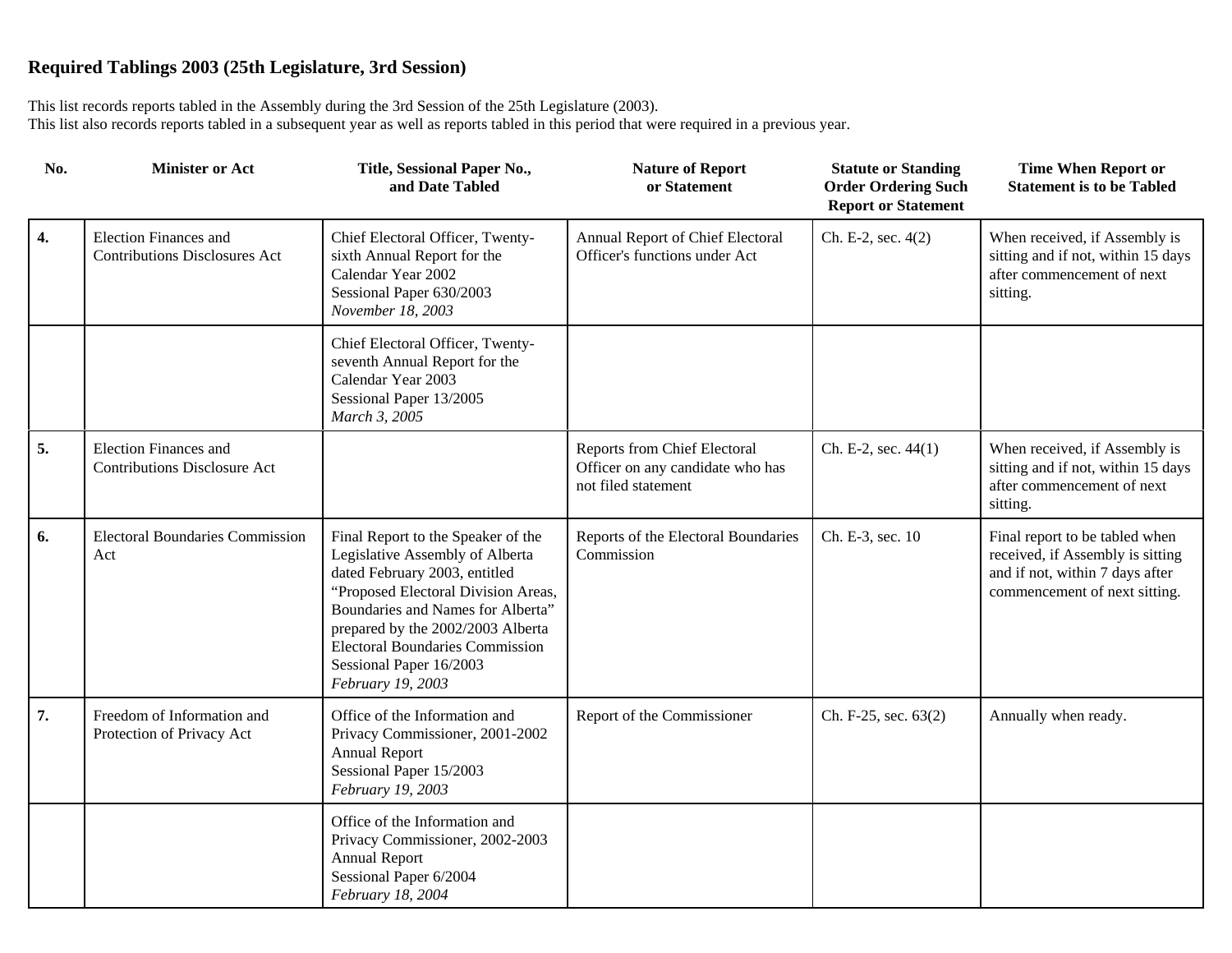| No. | <b>Minister or Act</b>                                                 | Title, Sessional Paper No.,<br>and Date Tabled                                                                                                    | <b>Nature of Report</b><br>or Statement | <b>Statute or Standing</b><br><b>Order Ordering Such</b><br><b>Report or Statement</b> | <b>Time When Report or</b><br><b>Statement is to be Tabled</b>                                                     |
|-----|------------------------------------------------------------------------|---------------------------------------------------------------------------------------------------------------------------------------------------|-----------------------------------------|----------------------------------------------------------------------------------------|--------------------------------------------------------------------------------------------------------------------|
| 8.  | <b>Health Information Act</b>                                          | Office of the Information and<br>Privacy Commissioner, 2001-2002<br><b>Annual Report</b><br>Sessional Paper 15/2003<br>February 19, 2003          | Annual Report of the Commissioner       | Ch. H-5, sec. 95(2)                                                                    | When received, if Assembly is<br>sitting and if not, within 15 days<br>after commencement of next<br>sitting.      |
|     |                                                                        | Office of the Information and<br>Privacy Commissioner, 2002-2003<br><b>Annual Report</b><br>Sessional Paper 6/2004<br>February 18, 2004           |                                         |                                                                                        |                                                                                                                    |
| 9.  | Ombudsman Act                                                          | Office of the Ombudsman, 36th<br>Annual Report for the period<br>April 1, 2002 to March 31, 2003<br>Sessional Paper 787/2003<br>November 26, 2003 | <b>Annual Report</b>                    | Ch. O-8, sec. 28                                                                       | During session.                                                                                                    |
|     | <b>Aboriginal Affairs and Northern</b><br><b>Development, Minister</b> |                                                                                                                                                   |                                         |                                                                                        |                                                                                                                    |
| 10. | Government Accountability Act                                          | Alberta 2003 Budget Business<br>Plans<br>Sessional Paper 328/2003<br>April 8, 2003                                                                | <b>Business Plan</b>                    | Ch. G-7, sec. 3, sec. 13                                                               | When the Minister of Finance<br>tables Estimates as outlined in<br>Ch. G-7 sec. 4                                  |
| 11. | Legislative Assembly Act;<br>Government Accountability Act             | Aboriginal Affairs and Northern<br>Development, Annual Report<br>2002-2003<br>Sessional Paper 740/2003<br>November 26, 2003                       | <b>Annual Report of Ministry</b>        | Ch. L-9, sec. 45;<br>Ch. G-7, sec. 14                                                  | When completed, if Assembly is<br>sitting, or if not sitting within 15<br>days of commencement of next<br>sitting. |
| 12. | Metis Settlements Act                                                  | Metis Settlements Appeal Tribunal,<br>2002 Annual Report<br>Sessional Paper 329/2003<br>April 9, 2003                                             | Report of the Appeal Tribunal           | Ch. M-14, sec. 211(2)                                                                  | When completed, if Assembly is<br>sitting, or if not sitting within 15<br>days of commencement of next<br>sitting. |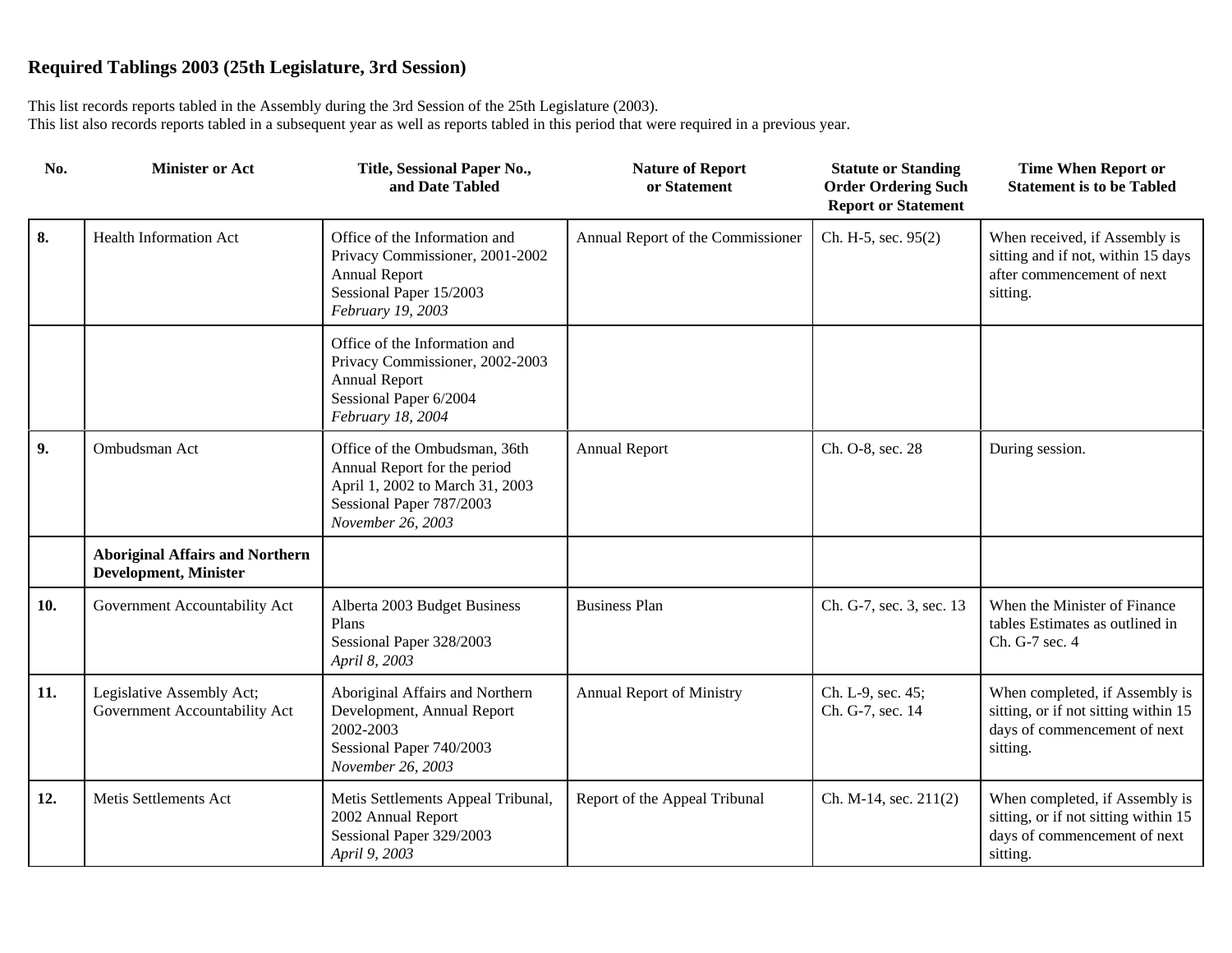| No. | <b>Minister or Act</b>                                             | Title, Sessional Paper No.,<br>and Date Tabled                                                                                                                                                                                                                                | <b>Nature of Report</b><br>or Statement                | <b>Statute or Standing</b><br><b>Order Ordering Such</b><br><b>Report or Statement</b> | <b>Time When Report or</b><br><b>Statement is to be Tabled</b>                                                            |
|-----|--------------------------------------------------------------------|-------------------------------------------------------------------------------------------------------------------------------------------------------------------------------------------------------------------------------------------------------------------------------|--------------------------------------------------------|----------------------------------------------------------------------------------------|---------------------------------------------------------------------------------------------------------------------------|
|     |                                                                    | Metis Settlements Act Appeal<br>Tribunal, 2003 Annual Report<br>Sessional Paper 319/2004<br>May 6, 2004                                                                                                                                                                       |                                                        |                                                                                        |                                                                                                                           |
| 13. | Northern Alberta Development<br>Council Act                        | Northern Alberta Development<br>Council, Annual Report 2001-2002<br>Sessional Paper 139/2003<br>March 10, 2003                                                                                                                                                                | <b>Annual Report</b>                                   | Ch. N-4, sec. 8                                                                        | Within 15 days of<br>commencement of next session<br>following preparation of the<br>report.                              |
|     |                                                                    | Northern Alberta Development<br>Council, Annual Report 2002-2003<br>Sessional Paper 196/2004<br>March 25, 2004                                                                                                                                                                |                                                        |                                                                                        |                                                                                                                           |
|     | <b>Agriculture, Food and Rural</b><br><b>Development, Minister</b> |                                                                                                                                                                                                                                                                               |                                                        |                                                                                        |                                                                                                                           |
| 14. | <b>Agriculture Financial Services Act</b>                          | <b>Agriculture Financial Services</b><br>Corporation, Annual Report<br>2002-2003<br>Sessional Paper 738/2003<br>November 26, 2003                                                                                                                                             | Annual Report, Audited Balance<br>Sheet of Corporation | Ch. A-12, sec. 15                                                                      | When received, if Assembly in<br>session and if not, within 15<br>days after commencement of the<br>next ensuing session. |
|     |                                                                    | <b>Agriculture Financial Services</b><br>Corporation, Annual Report<br>2002-2003<br>Sessional Paper 742/2003<br>November 26, 2003                                                                                                                                             |                                                        |                                                                                        |                                                                                                                           |
| 15. | <b>Brand Act</b>                                                   | <b>Livestock Identification Services</b><br>Ltd., Manager's Report, April 1,<br>2002 to March 31, 2003, with<br>attached Livestock Identification<br>Services Ltd. Financial Statements<br>for the year ended March 31, 2003<br>Sessional Paper 737/2003<br>November 26, 2003 | Annual Report of Delegated<br>Authority                | $Ch. B-6$ , sec. 24 $(3)$                                                              | When received, if the Assembly<br>is sitting or if not, within 15<br>days after the commencement of<br>next sitting       |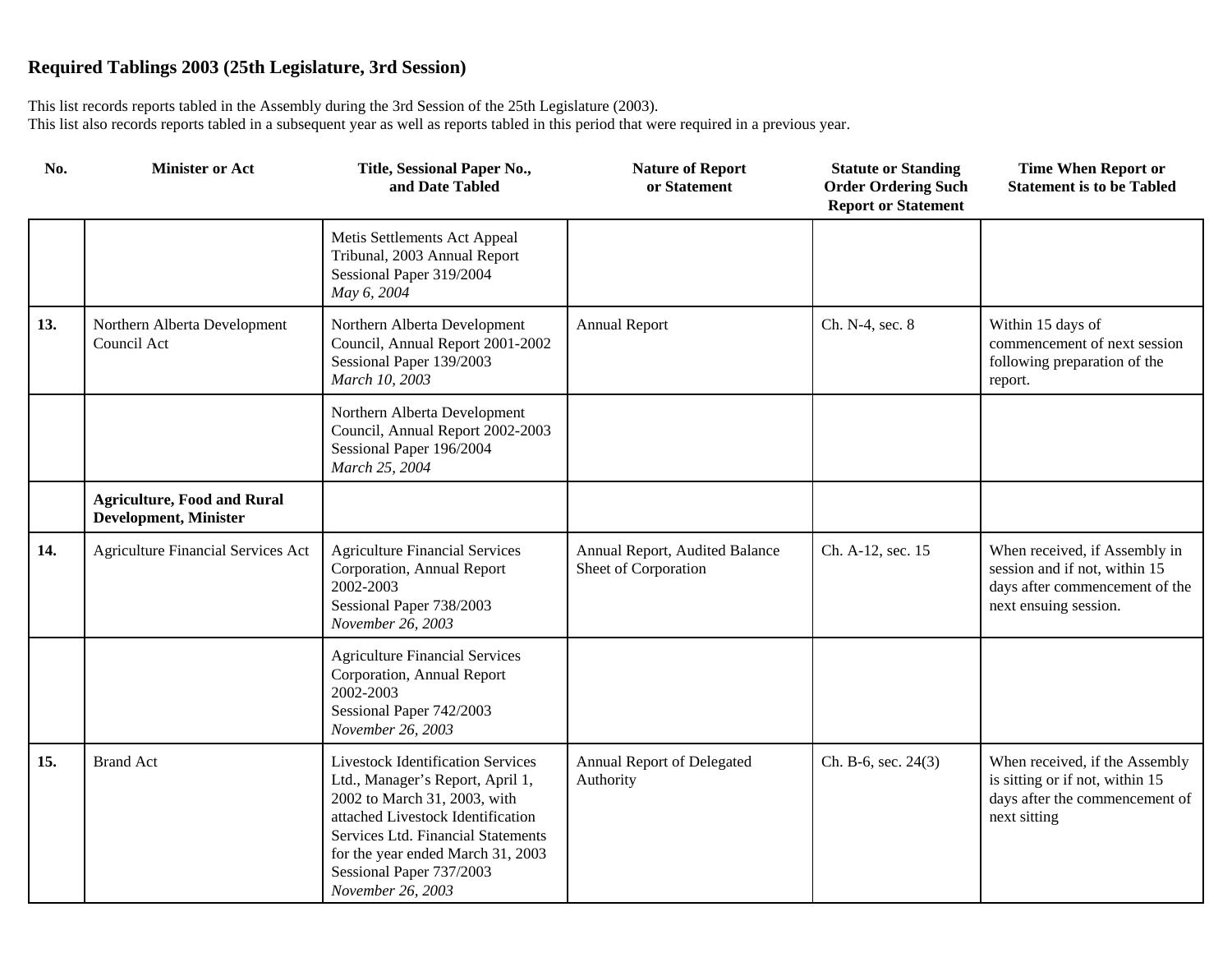| No. | <b>Minister or Act</b>                                      | Title, Sessional Paper No.,<br>and Date Tabled                                                                                  | <b>Nature of Report</b><br>or Statement     | <b>Statute or Standing</b><br><b>Order Ordering Such</b><br><b>Report or Statement</b> | <b>Time When Report or</b><br><b>Statement is to be Tabled</b>                                                      |
|-----|-------------------------------------------------------------|---------------------------------------------------------------------------------------------------------------------------------|---------------------------------------------|----------------------------------------------------------------------------------------|---------------------------------------------------------------------------------------------------------------------|
| 16. | Federal-Provincial Farm<br>Assistance Act                   |                                                                                                                                 | Agreements with the Government<br>of Canada | Ch. F-10, sec. 2                                                                       | Within 15 days of<br>commencement of session next<br>ensuing after agreement entered<br>into.                       |
| 17. | Government Accountability Act                               | Alberta 2003 Budget Business<br>Plans<br>Sessional Paper 328/2003<br>April 8, 2003                                              | <b>Business Plan</b>                        | Ch. G-7, sec. 3, sec. 13                                                               | When Minister of Finance<br>tables estimates as outlined in<br>Ch. G-7, sec. 4.                                     |
| 18. | Legislative Assembly Act;<br>Government Accountability Act  | Alberta Agriculture, Food and Rural<br>Development, Annual Report<br>2002-2003<br>Sessional Paper 741/2003<br>November 26, 2003 | Annual Report of Ministry                   | Ch. L-9, sec. 45;<br>Ch. G-7, sec. 14                                                  | When completed, if Assembly is<br>sitting, or if not sitting within 15<br>days of commencement of next<br>sitting.  |
| 19. | Livestock and Livestock Products<br>Act                     |                                                                                                                                 | Annual Report of Delegated<br>Authority     | Ch. L-18, sec. 46(3)                                                                   | When received, if the Assembly<br>is sitting or if not, within 15<br>days after the commencement of<br>next sitting |
| 20. | Livestock Identification and Brand<br><b>Inspection Act</b> |                                                                                                                                 | Annual Report of Delegated<br>Authority     | Ch. L-16, sec. 38(3)                                                                   | When received, if the Assembly<br>is sitting or if not, within 15<br>days after the commencement of<br>next sitting |
| 21. | Marketing of Agricultural Products<br>Act                   | Alberta Agricultural Products<br>Marketing Council, Annual Report,<br>2001-2002<br>Sessional Paper 902/2003<br>December 3, 2003 | Annual Report of Council                    | Ch. M-4, sec. 14(2)                                                                    | When received, if Assembly is<br>sitting and if not, within 15 days<br>after commencement of next<br>sitting.       |
|     |                                                             | Alberta Agricultural Products<br>Marketing Council, Annual Report<br>2002-2003<br>Sessional Paper 665/2005<br>November 22, 2005 |                                             |                                                                                        |                                                                                                                     |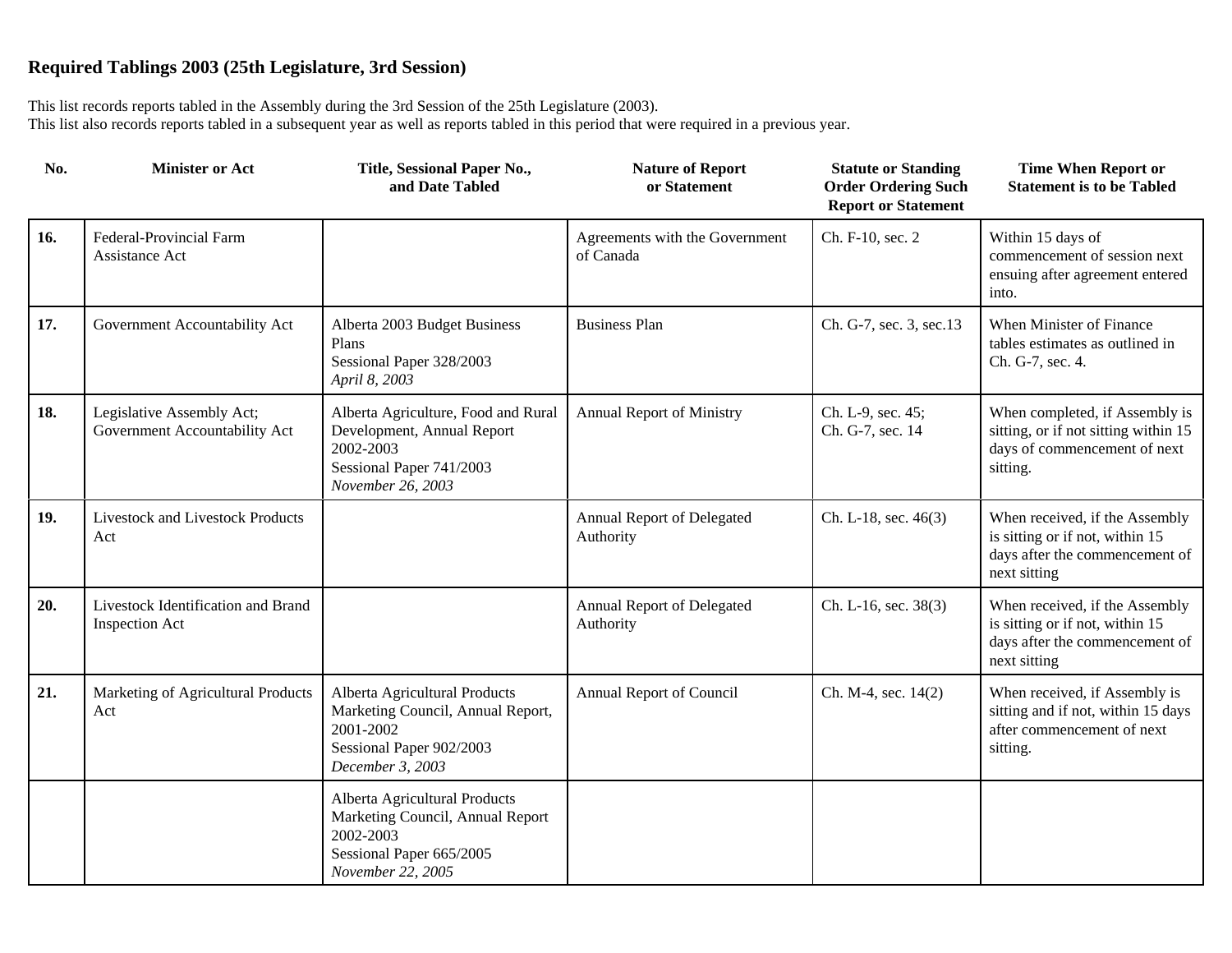| No. | <b>Minister or Act</b>                            | Title, Sessional Paper No.,<br>and Date Tabled                                                                                                                                                                          | <b>Nature of Report</b><br>or Statement | <b>Statute or Standing</b><br><b>Order Ordering Such</b><br><b>Report or Statement</b> | <b>Time When Report or</b><br><b>Statement is to be Tabled</b>                                                      |
|-----|---------------------------------------------------|-------------------------------------------------------------------------------------------------------------------------------------------------------------------------------------------------------------------------|-----------------------------------------|----------------------------------------------------------------------------------------|---------------------------------------------------------------------------------------------------------------------|
| 22. | <b>Stray Animals Act</b>                          |                                                                                                                                                                                                                         | Annual Report of Delegated<br>Authority | Ch. S-20, sec. 33(3)                                                                   | When received, if the Assembly<br>is sitting or if not, within 15<br>days after the commencement of<br>next sitting |
| 23. | Universities Act                                  | Report, undated, entitled "Alberta<br>Universities Animal Welfare<br>Inspection Visit 2003" prepared by<br>John Church, Animal Welfare<br>Specialist<br>Sessional Paper 557/2003<br>May 14, 2003                        | Animals for Medical Research<br>Report  | Ch. U-3, sec. $64(5)$                                                                  | When received, if Assembly is<br>in session and if not, within 30<br>days of commencement.                          |
|     |                                                   | Report, undated, entitled "Alberta<br>Universities Animal Welfare<br>Inspection Visit 2003" prepared by<br>John Church, Ph.D., P.Ag., Leader,<br>Livestock Welfare Unit<br>Sessional Paper 61/2004<br>February 25, 2004 |                                         |                                                                                        |                                                                                                                     |
| 24. | Wheat Board Money Trust Act                       |                                                                                                                                                                                                                         | Annual Report of Board                  | Ch. W-6, sec. 9                                                                        | During session.                                                                                                     |
|     | <b>Children's Services, Minister</b>              |                                                                                                                                                                                                                         |                                         |                                                                                        |                                                                                                                     |
|     | Child, Youth and Family<br><b>Enhancement Act</b> | Children's Advocate, Annual<br>Report 2002-2003<br>Sessional Paper 482/2005<br>May 17, 2005                                                                                                                             | Annual Report of Children's<br>Advocate | Ch. C-12, sec. 3(4)                                                                    | When completed, if Assembly is<br>sitting, or if not sitting within 15<br>days of commencement of next<br>sitting.  |
| 25. | Child Welfare Act                                 | Children's Advocate, 2001/2002<br><b>Annual Report</b><br>Sessional Paper 392/2003<br>April 22, 2003                                                                                                                    | Annual Report of Children's<br>Advocate | Ch. C-12, sec. 3(4)                                                                    | When completed, if Assembly is<br>sitting, or if not sitting within 15<br>days of commencement of next<br>sitting.  |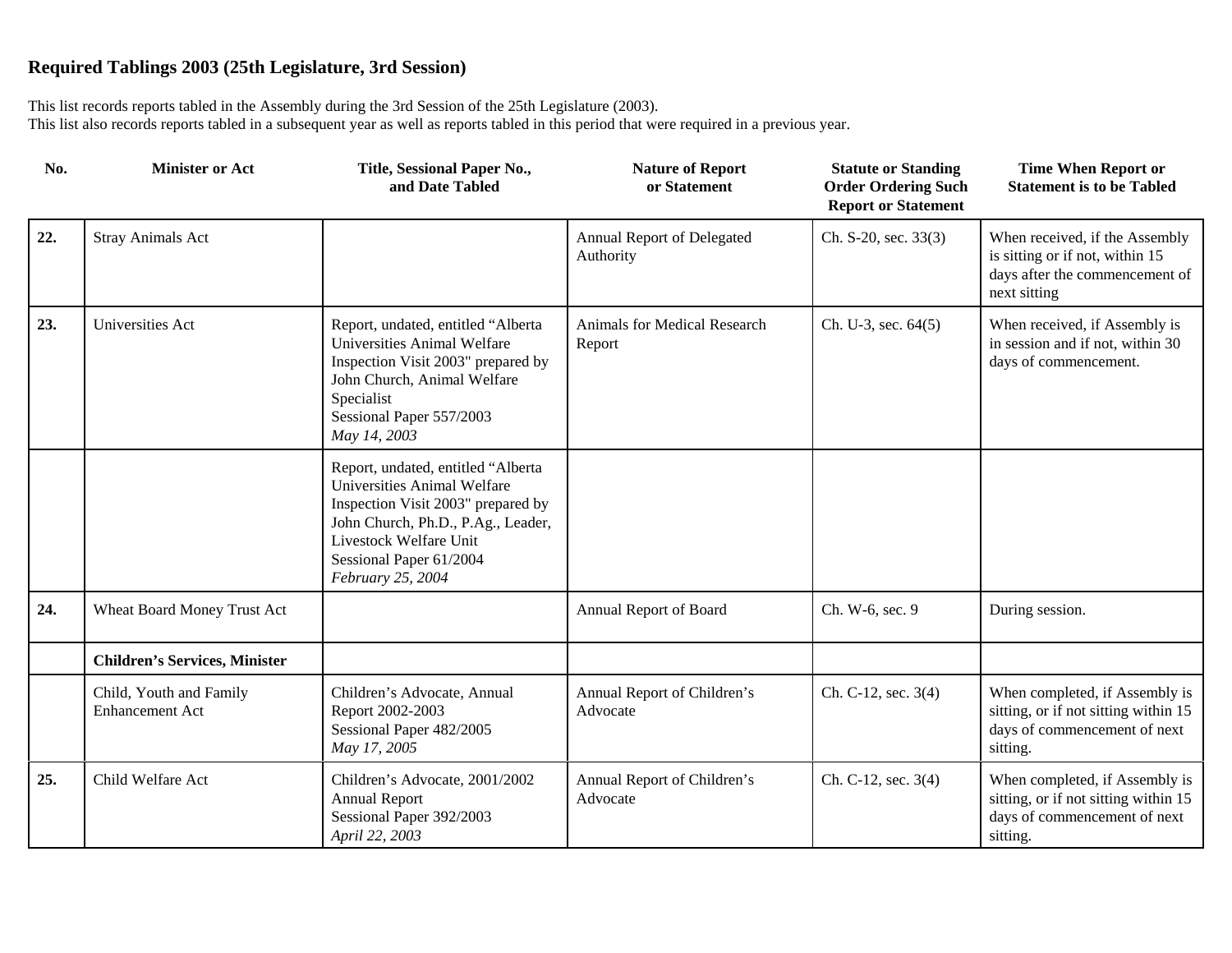| No. | <b>Minister or Act</b>                                     | Title, Sessional Paper No.,<br>and Date Tabled                                                                                                                        | <b>Nature of Report</b><br>or Statement                        | <b>Statute or Standing</b><br><b>Order Ordering Such</b><br><b>Report or Statement</b> | <b>Time When Report or</b><br><b>Statement is to be Tabled</b>                                                                   |
|-----|------------------------------------------------------------|-----------------------------------------------------------------------------------------------------------------------------------------------------------------------|----------------------------------------------------------------|----------------------------------------------------------------------------------------|----------------------------------------------------------------------------------------------------------------------------------|
| 26. | Government Accountability Act                              | Alberta 2003 Budget Business<br>Plans<br>Sessional Paper 328/2003<br>April 8, 2003                                                                                    | <b>Business Plan</b>                                           | Ch. G-7, sec. 3, sec. 13                                                               | When the Minister of Finance<br>tables Estimates as outlined in<br>Ch. G-7 sec. 4                                                |
| 27. | Legislative Assembly Act;<br>Government Accountability Act | Alberta Children's Services, 2002-<br>2003 Annual Report, Section 1<br>Sessional Paper 743/2003<br>November 26, 2003                                                  | Annual Report of Ministry                                      | Ch. L-9, sec. 45;<br>Ch. G-7, sec. 14                                                  | When completed, if Assembly is<br>sitting, or if not sitting within 15<br>days of commencement of next<br>sitting.               |
|     |                                                            | Alberta Children's Services, 2002-<br>2003 Annual Report, Section 2<br>Sessional Paper 744/2003<br>November 26, 2003                                                  |                                                                |                                                                                        |                                                                                                                                  |
| 28. | Social Care Facilities Review<br>Committee Act             | Social Care Facilities Review<br>Committee, 2000/2001 Annual<br>Report<br>Sessional Paper 393/2003<br>April 22, 2003                                                  | Annual Report of Activities of<br>Committee                    | Ch. S-11, sec. 16(2)                                                                   | When received, if Assembly is<br>in session and if not, within 15<br>days after commencement of<br>next session.                 |
|     | <b>Community Development,</b><br><b>Minister</b>           |                                                                                                                                                                       |                                                                |                                                                                        |                                                                                                                                  |
| 29. | Alberta Foundation for the Arts<br>Act                     | Alberta Foundation for the Arts,<br>Annual Report 2002/03, with<br>attached Financial Statements dated<br>March 31, 2003<br>Sessional Paper 15/2008<br>April 16, 2008 | Annual Report including Audited<br><b>Financial Statements</b> | Ch. A-19, sec. 14(2)                                                                   | When received, if Assembly is<br>in session and if not, within 15<br>days of commencement.                                       |
| 30. | Alberta Official Song Act                                  |                                                                                                                                                                       | Final Report and Recommendation                                | Ch. A-27.5, sec. 7(2)                                                                  | When received, as soon as<br>practicable if Assembly is sitting<br>or if not, within 15 days of<br>commencement of next session. |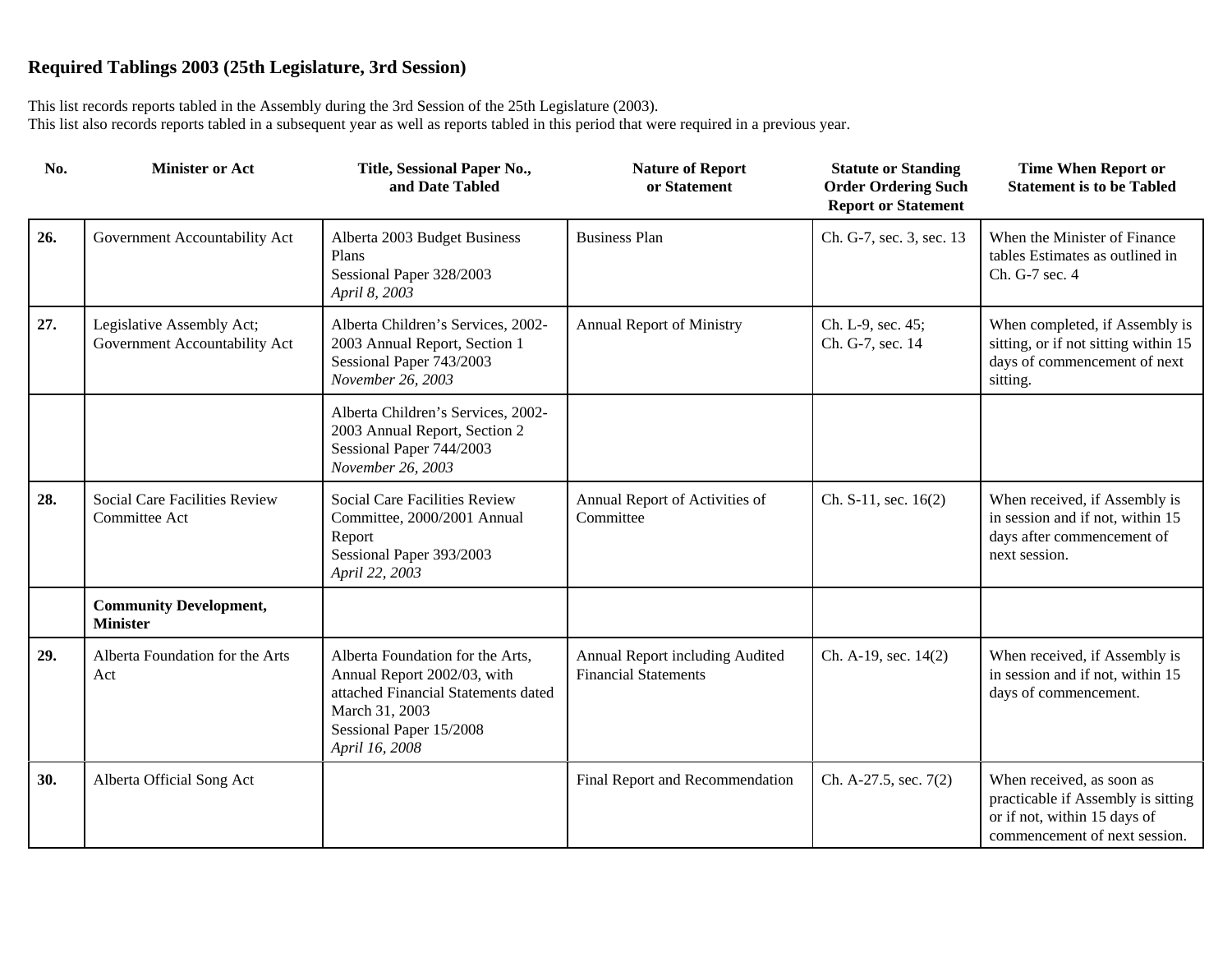| No. | <b>Minister or Act</b>                                                 | Title, Sessional Paper No.,<br>and Date Tabled                                                                                                                                                     | <b>Nature of Report</b><br>or Statement                | <b>Statute or Standing</b><br><b>Order Ordering Such</b><br><b>Report or Statement</b> | <b>Time When Report or</b><br><b>Statement is to be Tabled</b>                                                              |
|-----|------------------------------------------------------------------------|----------------------------------------------------------------------------------------------------------------------------------------------------------------------------------------------------|--------------------------------------------------------|----------------------------------------------------------------------------------------|-----------------------------------------------------------------------------------------------------------------------------|
| 31. | Alberta Sport, Recreation, Parks<br>and Wildlife Foundation Act        | Alberta Sport, Recreation, Parks<br>and Wildlife Foundation<br>2002/2003 Annual Report, with<br>attached Financial Statements dated<br>March 31, 2003<br>Sessional Paper 48/2008<br>April 21, 2008 | Annual Report of Foundation                            | Ch. A-34, sec. 13(3)                                                                   | When received, if Assembly is<br>sitting or if not, within 15 days<br>after commencement of next<br>sitting.                |
| 32. | Government Accountability Act                                          | Alberta 2003 Budget Business<br>Plans<br>Sessional Paper 328/2003<br>April 8, 2003                                                                                                                 | <b>Business Plan</b>                                   | Ch. G-7, sec. 3, sec. 13                                                               | When the Minister of Finance<br>tables Estimates as outlined in<br>Ch. G-7, sec. 4.                                         |
| 33. | <b>Historical Resources Act</b>                                        | <b>Alberta Historical Resources</b><br>Foundation, 2002-03 Annual<br>Report, with attached Financial<br>Statements dated March 31, 2003<br>Sessional Paper 27/2008<br>April 16, 2008               | Annual Report of Foundation                            | Ch. H-9, sec. 47                                                                       | When received, if Assembly in<br>session and if not, within 15<br>days of commencement of next<br>session.                  |
| 34. | <b>Historical Resources Act</b>                                        | Historical Resources Fund, 2002-03<br>Annual Report, with attached<br><b>Financial Statements dated</b><br>March 31, 2003<br>Sessional Paper 21/2008<br>April 16, 2008                             | Annual Report of the Historic<br><b>Resources Fund</b> | Ch. H-9, sec. 15(2)                                                                    | End of fiscal year and laid<br>before Assembly if sitting and if<br>not, within 15 days of<br>commencement of next sitting. |
| 35. | Legislative Assembly Act;<br>Government Accountability Act             | Community Development, Annual<br>Report for the Fiscal Year Ended<br>March 31, 2003<br>Sessional Paper 745/2003<br>November 26, 2003                                                               | Annual Report of Ministry                              | Ch. L-9, sec. 45;<br>Ch. G-7, sec. 14                                                  | When completed, if Assembly is<br>sitting, or if not sitting within 15<br>days of commencement of next<br>sitting.          |
| 36. | Persons With Developmental<br>Disabilities Community<br>Governance Act | Persons With Developmental<br>Disabilities, Alberta Provincial<br>Board, Annual Report 2002-2003<br>Sessional Paper 194/2004<br>March 25, 2004                                                     | Annual Report of Board                                 | Ch. P-8, sec. 22(4)                                                                    | Annually when ready.                                                                                                        |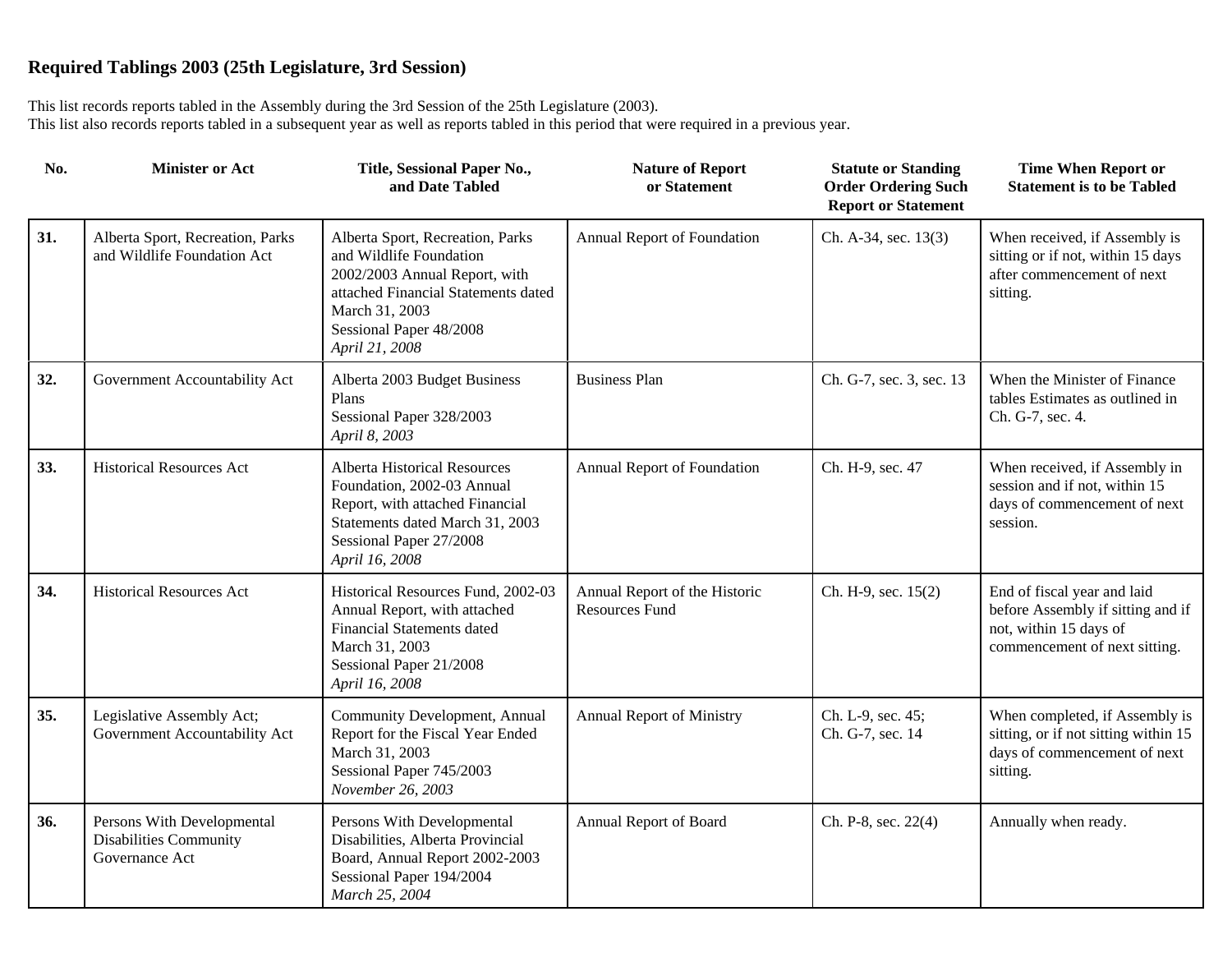| No. | <b>Minister or Act</b>                                                                               | Title, Sessional Paper No.,<br>and Date Tabled                                                                                                                    | <b>Nature of Report</b><br>or Statement                        | <b>Statute or Standing</b><br><b>Order Ordering Such</b><br><b>Report or Statement</b> | <b>Time When Report or</b><br><b>Statement is to be Tabled</b>                                                   |
|-----|------------------------------------------------------------------------------------------------------|-------------------------------------------------------------------------------------------------------------------------------------------------------------------|----------------------------------------------------------------|----------------------------------------------------------------------------------------|------------------------------------------------------------------------------------------------------------------|
| 37. | Premier's Council on the Status of<br>Persons With Disabilities Act                                  | Premier's Council on the Status of<br>Persons With Disabilities, 2002<br><b>Annual Report</b><br>Sessional Paper 494/2003<br>May 8, 2003                          | Annual Report of Council                                       | Ch. P-21, sec. 7(2)                                                                    | When received, if Assembly is<br>sitting and if not, within 15 days<br>after commencement of next<br>sitting.    |
|     |                                                                                                      | Premier's Council on the Status of<br>Persons With Disabilities, 2003<br><b>Annual Report</b><br>Sessional Paper 865/2003<br>December 2, 2003                     |                                                                |                                                                                        |                                                                                                                  |
| 38. | Wilderness Areas, Ecological<br>Reserves and Natural Areas Act<br>(also see Minister of Environment) |                                                                                                                                                                   | Any recommendations of the<br><b>Advisory Committee</b>        | Ch. W-9, sec. 2(9)                                                                     | When received, if Assembly is<br>in session and if not, within 15<br>days after commencement of<br>next session. |
| 39. | Wild Rose Foundation Act                                                                             | Wild Rose Foundation, Annual<br>Report 2002-03, with attached<br><b>Financial Statements dated</b><br>March 31, 2003<br>Sessional Paper 33/2008<br>April 16, 2008 | Annual Report and Audited<br>Financial Statement of Foundation | Ch. W-8, sec. 7(3)                                                                     | When received, if Assembly is<br>sitting and if not, within 15 days<br>after commencement of next<br>sitting.    |
|     | <b>Economic Development,</b><br><b>Minister</b>                                                      |                                                                                                                                                                   |                                                                |                                                                                        |                                                                                                                  |
| 40. | Alberta Economic Development<br>Authority Act                                                        | Alberta Economic Development<br>Authority, 2002-2003 Activity<br>Report<br>Sessional Paper 210/2004<br>March 30, 2004                                             | Annual Report of Authority                                     | Ch. A-16, sec. $6(2)$                                                                  | When received, if Assembly is<br>sitting and if not, within 15 days<br>after commencement of next<br>sitting.    |
| 41. | Government Accountability Act                                                                        | Alberta 2003 Budget Business<br>Plans<br>Sessional Paper 328/2003<br>April 8, 2003                                                                                | <b>Business Plan</b>                                           | Ch. G-7, sec. 3, sec. 13                                                               | When the Minister of Finance<br>tables Estimates as outlined in<br>Ch. G-7, sec. 4.                              |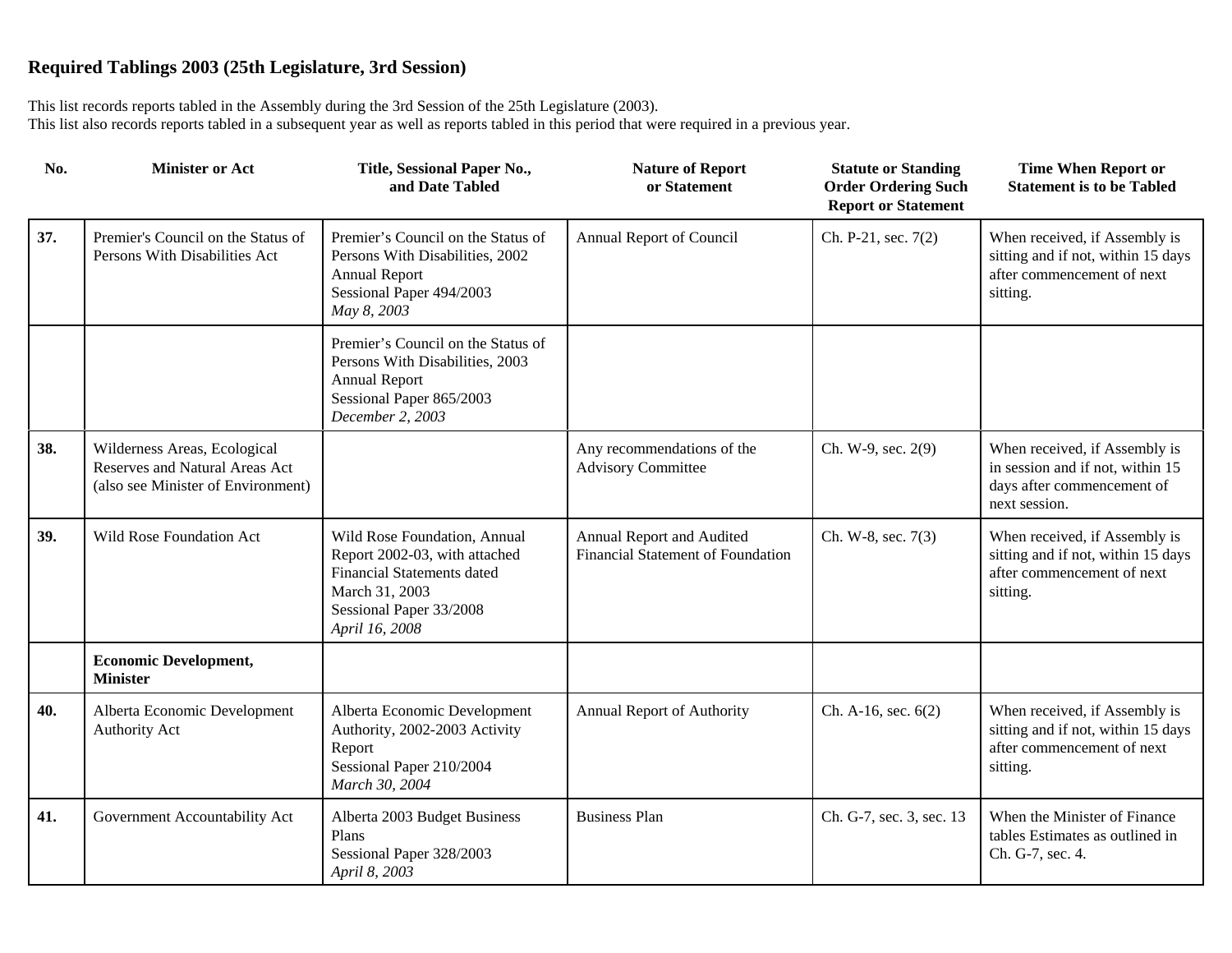| No. | <b>Minister or Act</b>                                     | Title, Sessional Paper No.,<br>and Date Tabled                                                            | <b>Nature of Report</b><br>or Statement                                                                | <b>Statute or Standing</b><br><b>Order Ordering Such</b><br><b>Report or Statement</b> | <b>Time When Report or</b><br><b>Statement is to be Tabled</b>                                                      |
|-----|------------------------------------------------------------|-----------------------------------------------------------------------------------------------------------|--------------------------------------------------------------------------------------------------------|----------------------------------------------------------------------------------------|---------------------------------------------------------------------------------------------------------------------|
| 42. | Legislative Assembly Act;<br>Government Accountability Act | Alberta Economic Development,<br>2002-2003 Annual Report<br>Sessional Paper 746/2003<br>November 26, 2003 | Annual Report of Ministry                                                                              | Ch. L-9, sec. 45;<br>Ch. G-7, sec. 14                                                  | When completed, if Assembly is<br>sitting, or if not sitting within 15<br>days of commencement of next<br>sitting.  |
|     | <b>Energy, Minister</b>                                    |                                                                                                           |                                                                                                        |                                                                                        |                                                                                                                     |
| 43. | <b>Gas Resources Preservation Act</b>                      |                                                                                                           | Regulations made by Lieutenant<br>Governor in Council                                                  | Ch. G-4, sec. 22(3)                                                                    | Within 15 days after the<br>commencement of the session<br>next ensuing after making of the<br>regulation or order. |
| 44. | Government Accountability Act                              | Alberta 2003 Budget Business<br>Plans<br>Sessional Paper 328/2003<br>April 8, 2003                        | <b>Business Plan</b>                                                                                   | Ch. G-7, sec. 3, sec. 13                                                               | When the Minister of Finance<br>tables Estimates as outlined in<br>Ch. G-7, sec. 4.                                 |
| 45. | Legislative Assembly Act;<br>Government Accountability Act | Alberta Ministry of Energy,<br>2002-2003 Annual Report<br>Sessional Paper 747/2003<br>November 26, 2003   | Annual Report of Ministry                                                                              | Ch. L-9, sec. 45;<br>Ch. G-7, sec. 14                                                  | When completed, if Assembly is<br>sitting, or if not sitting within 15<br>days of commencement of next<br>sitting.  |
| 46. | Natural Gas Price Administration<br>Act                    |                                                                                                           | Annual Report and Financial<br><b>Statement of Natural Gas</b><br>Constituent Proceeds Fund (No.2)     | Ch. N-3, sec. 17(10)                                                                   | When received, if Assembly is<br>sitting and if not, within 15 days<br>after commencement of next<br>sitting.       |
| 47. | Natural Gas Price Administration<br>Act                    |                                                                                                           | Annual Report and Financial<br><b>Statement of Natural Gas Price</b><br><b>Administration Act Fund</b> | Ch. N-3, sec. 18(8)                                                                    | When prepared, if Assembly is<br>sitting and if not, within 15 days<br>after commencement of next<br>sitting.       |
| 48. | Natural Gas Pricing Agreement<br>Act                       |                                                                                                           | Annual Report and Financial<br><b>Statement of Natural Gas</b><br>Constituent Proceeds Fund (No.1)     | Ch. N-4, sec. 16(10)                                                                   | When received, if Assembly is<br>sitting and if not, within 15 days<br>after commencement of next<br>sitting.       |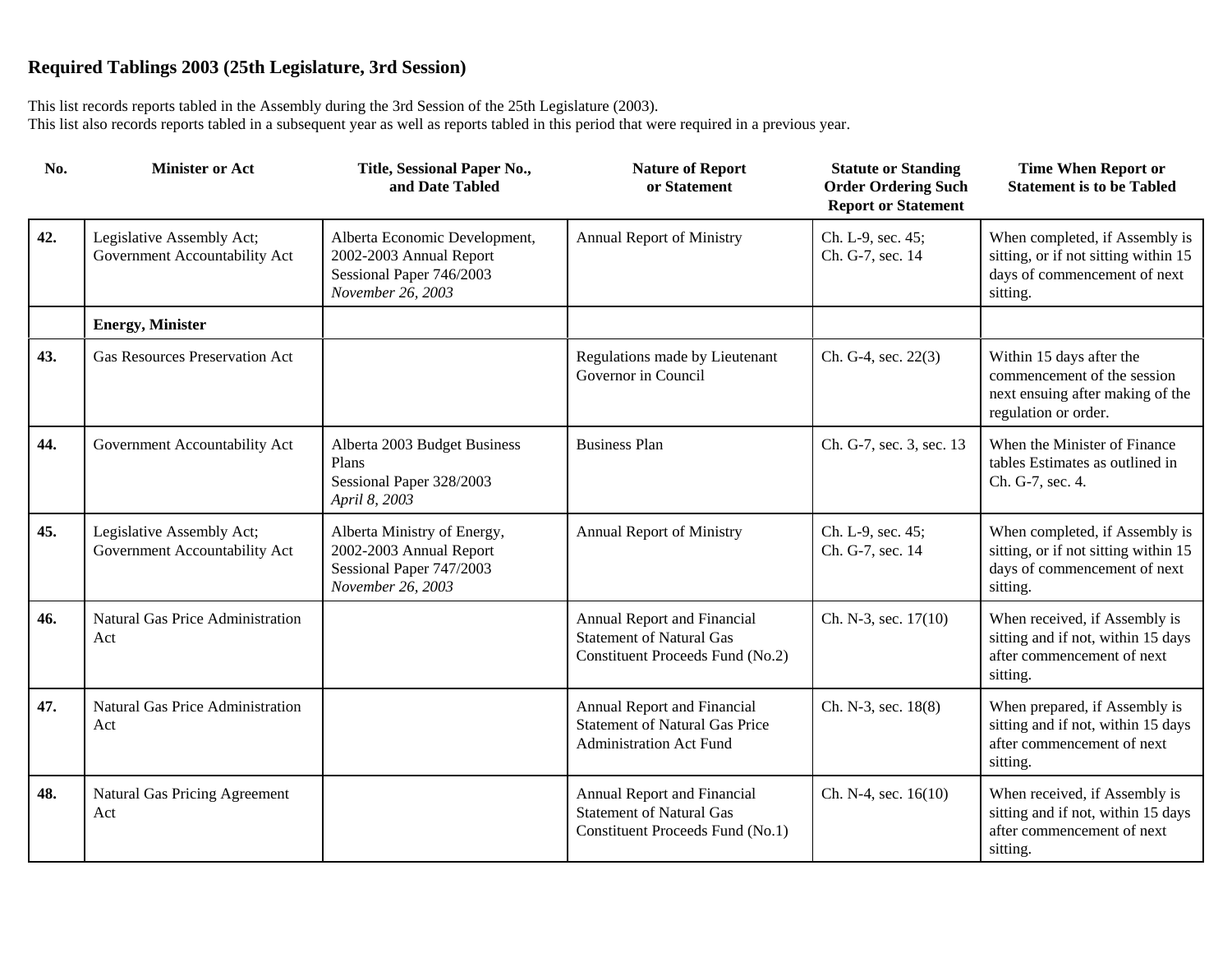| No. | <b>Minister or Act</b>                                                                                                      | Title, Sessional Paper No.,<br>and Date Tabled                                                                                                   | <b>Nature of Report</b><br>or Statement                                                                                   | <b>Statute or Standing</b><br><b>Order Ordering Such</b><br><b>Report or Statement</b> | <b>Time When Report or</b><br><b>Statement is to be Tabled</b>                                                     |
|-----|-----------------------------------------------------------------------------------------------------------------------------|--------------------------------------------------------------------------------------------------------------------------------------------------|---------------------------------------------------------------------------------------------------------------------------|----------------------------------------------------------------------------------------|--------------------------------------------------------------------------------------------------------------------|
| 49. | Natural Gas Pricing Agreement<br>Act                                                                                        |                                                                                                                                                  | Annual Report and Financial<br><b>Statement of Natural Gas Pricing</b><br><b>Agreement Act Fund</b>                       | Ch. N-4, sec. 17(8)                                                                    | When received, if Assembly is<br>sitting and if not, within 15 days<br>after commencement of next<br>sitting.      |
| 50. | Natural Gas Pricing Agreement<br>Act                                                                                        |                                                                                                                                                  | Annual Report and Financial<br><b>Statement of Natural Gas Pricing</b><br><b>Agreement Act Market</b><br>Development Fund | Ch. N-4, sec. 20(8)                                                                    | When received, if Assembly is<br>sitting and if not, within 15 days<br>after commencement of next<br>sitting.      |
| 51. | Petroleum Marketing Act                                                                                                     |                                                                                                                                                  | Annual Report of Commission,<br><b>Audited Balance Sheet</b>                                                              | Ch. P-10, sec. 11(2)                                                                   | When prepared, if Assembly is<br>sitting and if not, within 15 days<br>of commencement of next<br>sitting.         |
| 52. | Take-or-Pay Costs Sharing Act                                                                                               |                                                                                                                                                  | Annual Report of Commission                                                                                               | Ch. T-0.1, sec. 3(9)                                                                   | When received, if Assembly is<br>sitting and if not, within 15 days<br>of commencement of next<br>sitting.         |
|     | <b>Environment, Minister</b>                                                                                                |                                                                                                                                                  |                                                                                                                           |                                                                                        |                                                                                                                    |
| 53. | <b>Environmental Protection and</b><br><b>Enhancement Act</b><br>(also see Minister of Sustainable<br>Resource Development) | <b>Environmental Protection Security</b><br>Fund, Annual Report, April 1, 2002<br>- March 31, 2003<br>Sessional Paper 176/2004<br>March 23, 2004 | Annual Report of Environmental<br>Protection Security Fund                                                                | Ch. E-12, sec. 34(2)                                                                   | When prepared, if Assembly in<br>session and if not, within 15<br>days after commencement of<br>next session.      |
| 54. | Government Accountability Act                                                                                               | Alberta 2003 Budget Business<br>Plans<br>Sessional Paper 328/2003<br>April 8, 2003                                                               | <b>Business Plan</b>                                                                                                      | Ch. G-7, sec. 3, sec. 13                                                               | When the Minister of Finance<br>tables Estimates as outlined in<br>Ch. G-7, sec. 4.                                |
| 55. | Legislative Assembly Act;<br>Government Accountability Act                                                                  | Ministry of Environment,<br>2002-2003 Annual Report<br>Sessional Paper 748/2003<br>November 26, 2003                                             | Annual Report of Ministry                                                                                                 | Ch. L-9, sec. 45;<br>Ch. G-7, sec. 14                                                  | When completed, if Assembly is<br>sitting, or if not sitting within 15<br>days of commencement of next<br>sitting. |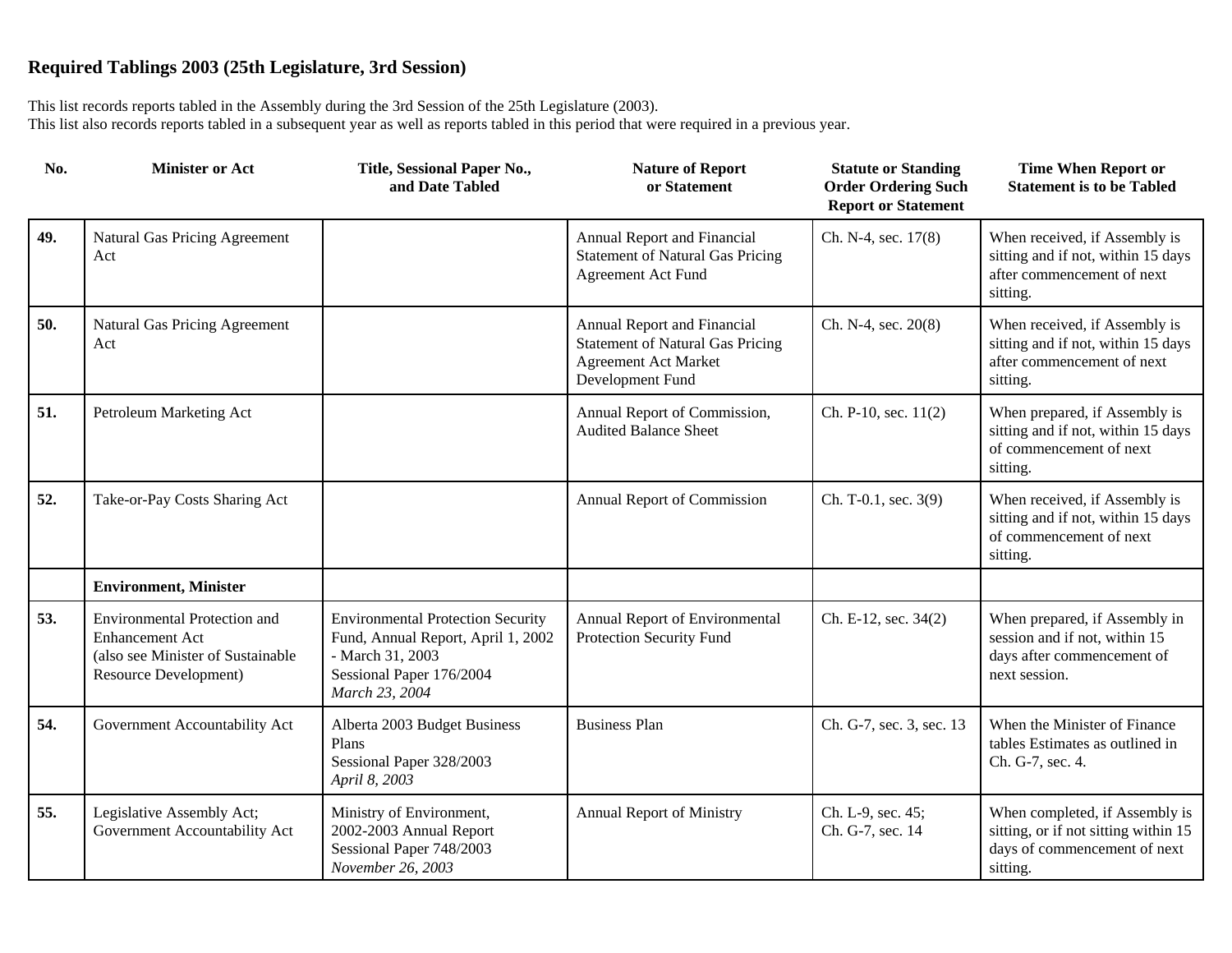| No. | <b>Minister or Act</b>                                                                                            | Title, Sessional Paper No.,<br>and Date Tabled                                                             | <b>Nature of Report</b><br>or Statement                          | <b>Statute or Standing</b><br><b>Order Ordering Such</b><br><b>Report or Statement</b> | <b>Time When Report or</b><br><b>Statement is to be Tabled</b>                                                     |
|-----|-------------------------------------------------------------------------------------------------------------------|------------------------------------------------------------------------------------------------------------|------------------------------------------------------------------|----------------------------------------------------------------------------------------|--------------------------------------------------------------------------------------------------------------------|
| 56. | Wilderness Areas, Ecological<br>Reserves and Natural Areas Act<br>(also see Minister of Community<br>Development) |                                                                                                            | Any recommendations of the<br><b>Advisory Committee</b>          | Ch. W-9, sec. 2(9)                                                                     | When completed, if Assembly is<br>sitting, or if not sitting within 15<br>days of commencement of next<br>sitting. |
|     | <b>Executive Council, President</b>                                                                               |                                                                                                            |                                                                  |                                                                                        |                                                                                                                    |
| 57. | Government Accountability Act                                                                                     | Alberta 2003 Budget Business<br>Plans<br>Sessional Paper 328/2003<br>April 8, 2003                         | <b>Business Plan</b>                                             | Ch. G-7, sec. 3, sec. 13                                                               | When the Minister of Finance<br>tables Estimates as outlined in<br>Ch. G-7, sec. 4.                                |
| 58. | Legislative Assembly Act;<br>Government Accountability Act                                                        | Executive Council, Annual Report<br>2002-2003<br>Sessional Paper 749/2003<br>November 26, 2003             | <b>Annual Report of Ministry</b>                                 | Ch. L-9, sec. 45;<br>Ch. G-7, sec. 14                                                  | When completed, if Assembly is<br>sitting, or if not sitting within 15<br>days of commencement of next<br>sitting. |
|     | <b>Finance, Minister</b>                                                                                          |                                                                                                            |                                                                  |                                                                                        |                                                                                                                    |
| 59. | Alberta Heritage Foundation for<br>Medical Research Act<br>(also see Minister of Revenue)                         |                                                                                                            | Annual Report of Endowment Fund                                  | Ch. A-21, sec. 7(4)                                                                    | When prepared, if Assembly is<br>sitting, or if not sitting within 15<br>days of commencement of next<br>sitting.  |
| 60. | Alberta Heritage Foundation for<br>Science and Engineering Research<br>Act<br>(also see Minister of Revenue)      |                                                                                                            | Endowment Fund Report by the<br>Minister of Finance              | Ch. A-22, sec. 7(6)                                                                    | When prepared, if Assembly is<br>sitting and if not, within 15 days<br>after commencement of next<br>sitting.      |
| 61. | Alberta Municipal Financing<br>Corporation Act                                                                    | Alberta Municipal Financing<br>Corporation, 2002 Annual Report<br>Sessional Paper 582/2003<br>May 14, 2003 | Annual Report and Audited<br>Financial Statements of Corporation | Ch. A-27, sec. 30                                                                      | When received, if Assembly is<br>sitting and if not, within 15 days<br>after commencement of next<br>sitting.      |
| 62. | Alberta Capital Finance Authority<br>Act                                                                          | Alberta Capital Finance Authority,<br>2003 Annual Report<br>Sessional Paper 187/2004<br>March 24, 2004     | Annual Report and Audited<br>Financial Statements of Corporation | Ch. A-14.5, sec. 30                                                                    | When received, if Assembly is<br>sitting and if not, within 15 days<br>after commencement of next<br>sitting.      |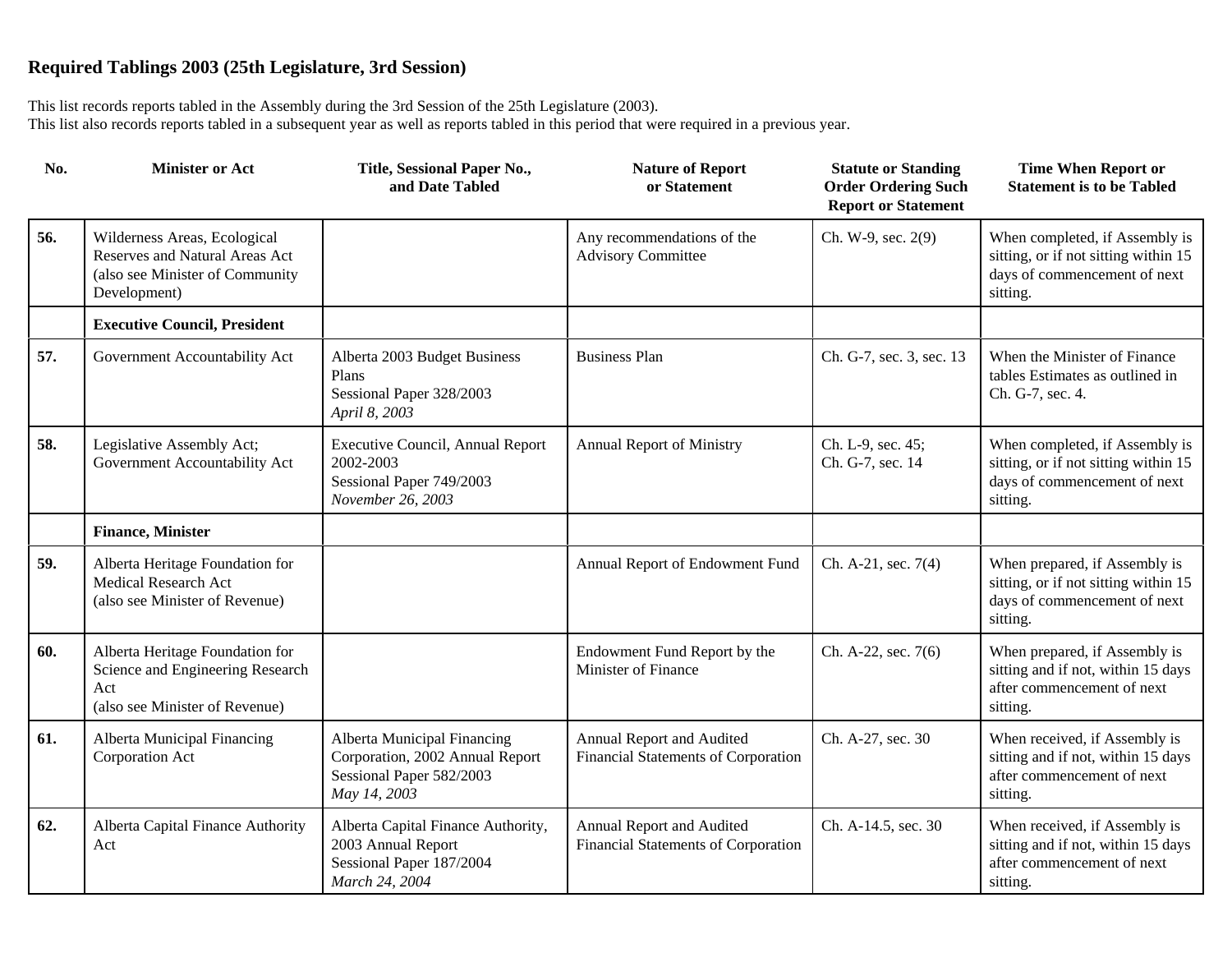| No. | <b>Minister or Act</b>                                 | Title, Sessional Paper No.,<br>and Date Tabled                                                                                                                                                                                                                   | <b>Nature of Report</b><br>or Statement                | <b>Statute or Standing</b><br><b>Order Ordering Such</b><br><b>Report or Statement</b> | <b>Time When Report or</b><br><b>Statement is to be Tabled</b>                                                                                              |
|-----|--------------------------------------------------------|------------------------------------------------------------------------------------------------------------------------------------------------------------------------------------------------------------------------------------------------------------------|--------------------------------------------------------|----------------------------------------------------------------------------------------|-------------------------------------------------------------------------------------------------------------------------------------------------------------|
| 63. | Conflicts of Interest Act;<br>Legislative Assembly Act | Report of Selected Payments to<br>Members and Former Members of<br>the Legislative Assembly and<br>Persons Directly Associated With<br>Members of the Legislative<br>Assembly for the Year Ended<br>March 31, 2002<br>Sessional Paper 583/2003<br>May 14, 2003   | Statement of Payments to MLAs<br>and Direct Associates | Ch. C-23, sec. 16(5);<br>Ch. L-9, sec. 37(4)                                           | When completed, if Assembly is<br>sitting, or if not sitting within 15<br>days of commencement of next<br>sitting.                                          |
|     |                                                        | Report of Selected Payments to<br>Members and Former Members of<br>the Legislative Assembly and<br>Persons Directly Associated With<br>Members of the Legislative<br>Assembly for the Year Ended<br>March 31, 2003<br>Sessional Paper 171/2004<br>March 22, 2004 |                                                        |                                                                                        |                                                                                                                                                             |
| 64. | Government Accountability Act                          | 2003-04 Offices of the Legislative<br><b>Assembly Estimates</b><br>Sessional Paper 325/2003<br>April 8, 2003                                                                                                                                                     | <b>Consolidated Fiscal Plan</b>                        | Ch. G-7, sec. 3, sec. 4                                                                | <b>During Budget Address</b><br>(presentation of Estimates), or if<br>the Legislature is not sitting,<br>within 15 days of<br>commencement of next sitting. |
|     |                                                        | 2003-04 Government and Lottery<br><b>Fund Estimates</b><br>Sessional Paper 326/2003<br>April 8, 2003                                                                                                                                                             |                                                        |                                                                                        |                                                                                                                                                             |
|     |                                                        | Alberta 2003 Budget Fiscal Plan<br>Sessional Paper 327/2003<br>April 8, 2003                                                                                                                                                                                     |                                                        |                                                                                        |                                                                                                                                                             |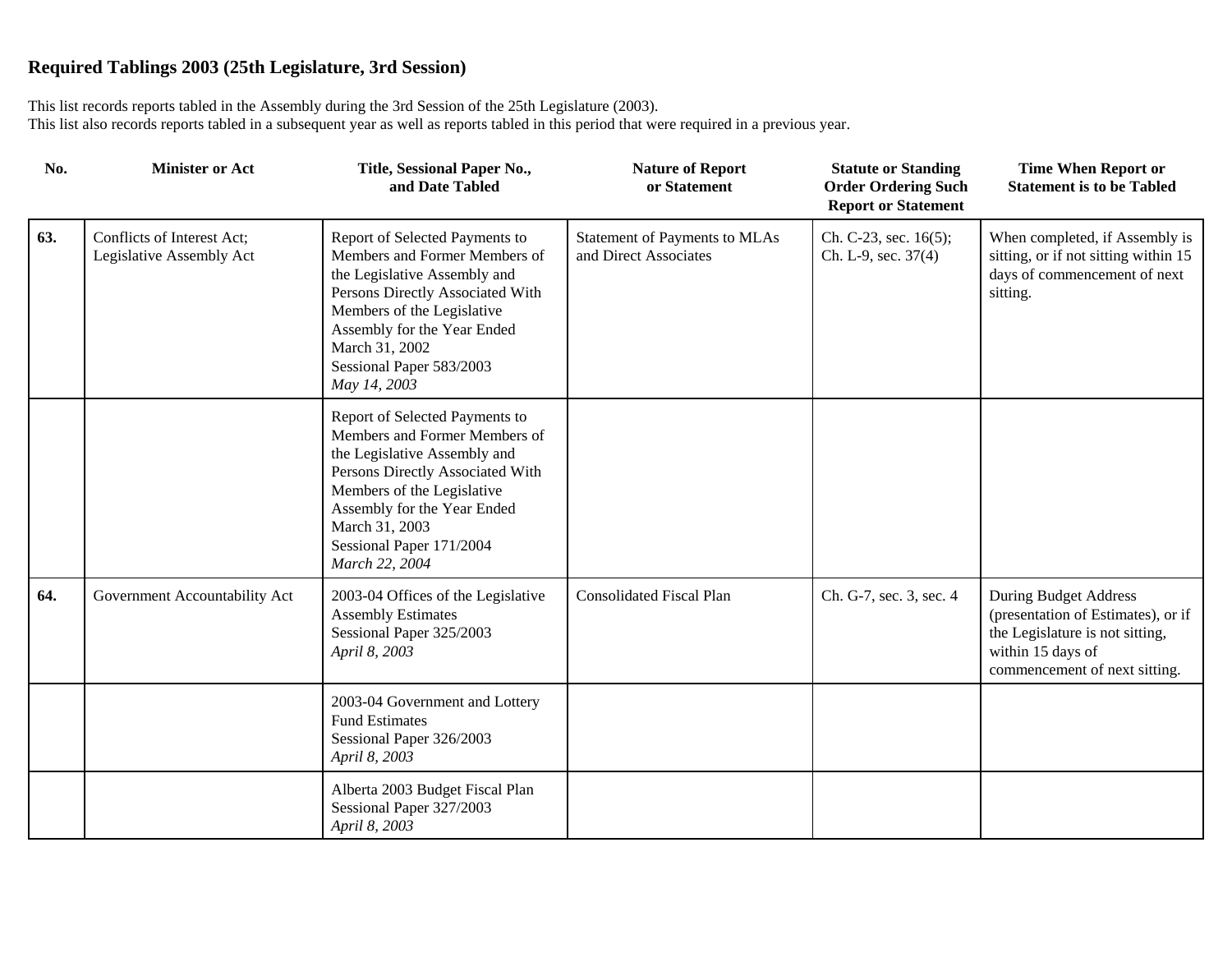| No. | <b>Minister or Act</b>        | Title, Sessional Paper No.,<br>and Date Tabled                                                                                                            | <b>Nature of Report</b><br>or Statement                                     | <b>Statute or Standing</b><br><b>Order Ordering Such</b><br><b>Report or Statement</b> | <b>Time When Report or</b><br><b>Statement is to be Tabled</b>                        |
|-----|-------------------------------|-----------------------------------------------------------------------------------------------------------------------------------------------------------|-----------------------------------------------------------------------------|----------------------------------------------------------------------------------------|---------------------------------------------------------------------------------------|
| 65. | Government Accountability Act | Government of Alberta Third<br>Quarter Fiscal Update, 2002-03<br><b>Quarterly Budget Report</b><br>Sessional Paper 61/2003<br>February 26, 2003           | New Consolidated Fiscal Plan or<br>amendment to Consolidated Fiscal<br>Plan | Ch. G-7, sec. 8(1)                                                                     | Must be tabled if and when<br>second or subsequent set of<br>estimates are presented. |
|     |                               | Government of Alberta Third<br>Quarter Activity Report, 2002-03<br><b>Quarterly Budget Report</b><br>Sessional Paper 62/2003<br>February 26, 2003         |                                                                             |                                                                                        |                                                                                       |
|     |                               | 2002-03 Supplementary Estimates<br>(No. 2) General Revenue Fund<br>Sessional Paper 63/2003<br>February 26, 2003                                           |                                                                             |                                                                                        |                                                                                       |
|     |                               | 2003-04 Interim Supply Estimates,<br>Offices of the Legislative<br>Assembly, Government and Lottery<br>Fund<br>Sessional Paper 155/2003<br>March 11, 2003 |                                                                             |                                                                                        |                                                                                       |
|     |                               | Alberta 2003 Budget, Second<br>Quarter Fiscal Update, 2003-04<br><b>Quarterly Budget Report</b><br>Sessional Paper 789/2003<br>November 26, 2003          |                                                                             |                                                                                        |                                                                                       |
|     |                               | Alberta 2003 Budget, Second<br>Quarter Activity Report, 2003-04<br><b>Quarterly Budget Report</b><br>Sessional Paper 790/2003<br>November 26, 2003        |                                                                             |                                                                                        |                                                                                       |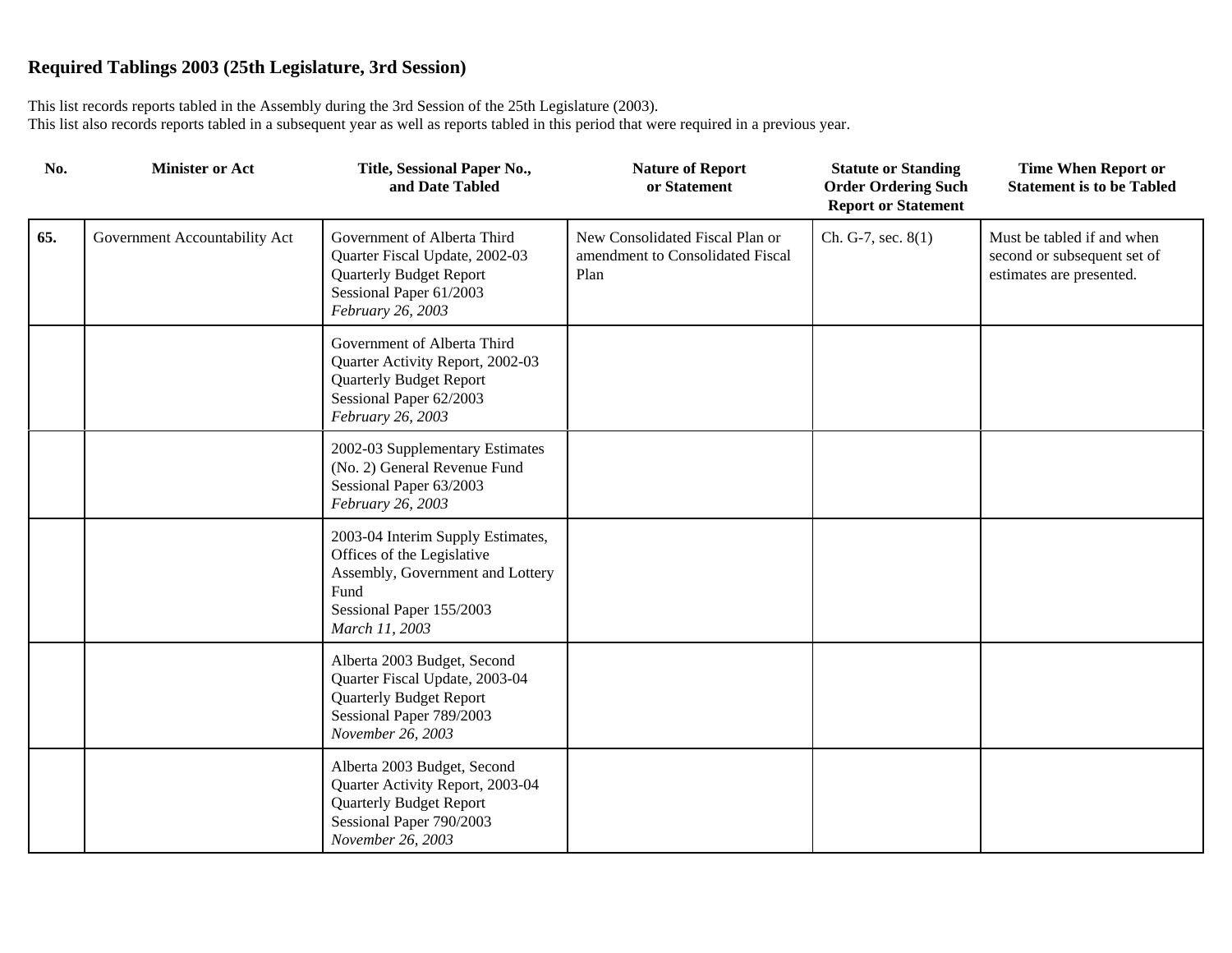| No. | <b>Minister or Act</b>                                     | Title, Sessional Paper No.,<br>and Date Tabled                                                                                        | <b>Nature of Report</b><br>or Statement               | <b>Statute or Standing</b><br><b>Order Ordering Such</b><br><b>Report or Statement</b> | <b>Time When Report or</b><br><b>Statement is to be Tabled</b>                                                 |
|-----|------------------------------------------------------------|---------------------------------------------------------------------------------------------------------------------------------------|-------------------------------------------------------|----------------------------------------------------------------------------------------|----------------------------------------------------------------------------------------------------------------|
|     |                                                            | 2003-04 Supplementary Estimates,<br>General Revenue Fund<br>Sessional Paper 791/2003<br>November 26, 2003                             |                                                       |                                                                                        |                                                                                                                |
| 66. | Government Accountability Act                              | Alberta 2003 Budget Business<br>Plans<br>Sessional Paper 328/2003<br>April 8, 2003                                                    | <b>Consolidated Business Plan</b>                     | Ch. G-7, sec. 7, sec. 9                                                                | <b>During Budget Address</b><br>(presentation of Estimates).                                                   |
| 67. | Government Accountability Act                              | Government of Alberta, 2002-03<br><b>Annual Report</b><br>Sessional Paper 739/2003<br>November 26, 2003                               | <b>Consolidated Annual Report</b>                     | Ch. G-7, sec. 10                                                                       | June 30, or if the Assembly is<br>not sitting, then 15 days after the<br>commencement of the next<br>sitting.  |
| 68. | Government Accountability Act                              | Alberta 2003 Budget Business<br>Plans<br>Sessional Paper 328/2003<br>April 8, 2003                                                    | <b>Business Plan</b>                                  | Ch. G-7, sec. 3, sec. 13                                                               | When the Minister of Finance<br>tables Estimates as outlined in<br>Ch. G-7, sec. 4.                            |
| 69. | <b>Insurance Act</b>                                       | Automobile Insurance Board,<br>Annual Report for the Year Ending<br>December 31, 2002<br>Sessional Paper 581/2003<br>May 14, 2003     | Annual Report of Automobile<br><b>Insurance Board</b> | Ch. I-3, sec. 658(2)                                                                   | When received, if Assembly is<br>sitting and if not, within 15 days<br>of the commencement of next<br>session. |
|     |                                                            | Alberta Automobile Insurance<br>Board, Annual Report for Year<br>Ending December 31, 2003<br>Sessional Paper 69/2005<br>March 8, 2005 |                                                       |                                                                                        |                                                                                                                |
| 70. | Legislative Assembly Act<br>(also see Minister of Revenue) |                                                                                                                                       | Reports of Amounts Paid to<br>M.L.A.s on Boards       | Ch. L-9, sec. 37(4)                                                                    | When received, or if Assembly<br>is not sitting, within 15 days of<br>commencement of next sitting.            |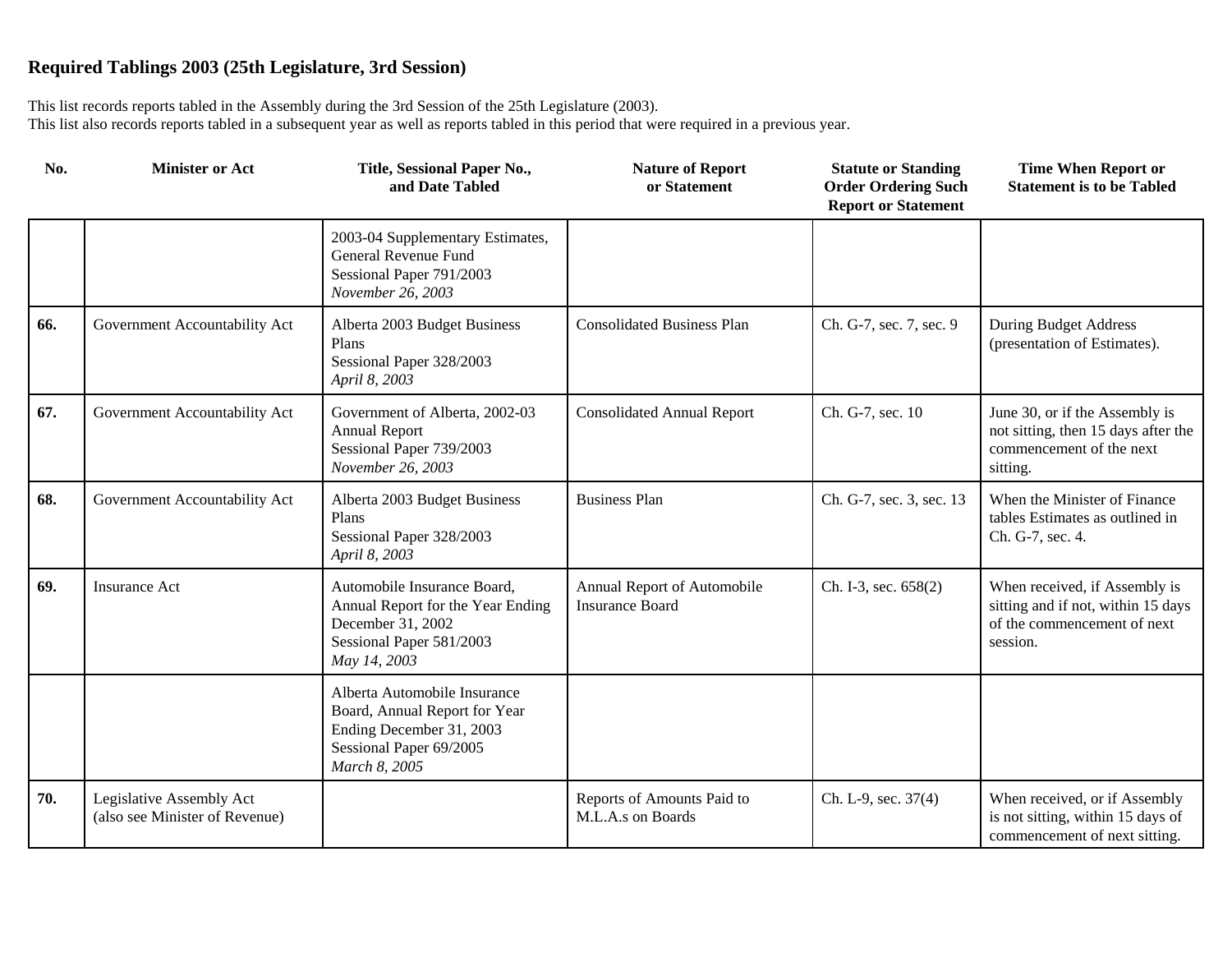| No. | <b>Minister or Act</b>                                     | Title, Sessional Paper No.,<br>and Date Tabled                                                                                                                | <b>Nature of Report</b><br>or Statement | <b>Statute or Standing</b><br><b>Order Ordering Such</b><br><b>Report or Statement</b> | <b>Time When Report or</b><br><b>Statement is to be Tabled</b>                                                       |
|-----|------------------------------------------------------------|---------------------------------------------------------------------------------------------------------------------------------------------------------------|-----------------------------------------|----------------------------------------------------------------------------------------|----------------------------------------------------------------------------------------------------------------------|
| 71. | Legislative Assembly Act;<br>Government Accountability Act | Alberta Finance, 2002-03 Annual<br>Report<br>Sessional Paper 750/2003<br>November 26, 2003                                                                    | Annual Report of Ministry               | Ch. L-9, sec. 45;<br>Ch. G-7, sec. 14                                                  | When completed, if Assembly is<br>sitting, or if not sitting within 15<br>days of commencement of next<br>sitting.   |
| 72. | Members of the Legislative<br>Assembly Pension Plan Act    | Members of the Legislative<br>Assembly Pension Plan, Annual<br>Report for the fiscal year ended<br>March 31, 2003<br>Sessional Paper 76/2005<br>March 8, 2005 | Annual Report of Plan                   | Ch. M-12, sec. 4                                                                       | No time limit specified.                                                                                             |
| 73. | Pension Fund Act                                           |                                                                                                                                                               | Annual Report of Fund                   | Ch. P-4, sec. 7                                                                        | When received, if Assembly is<br>sitting, or if not sitting within 15<br>days after commencement of<br>next sitting. |
| 74. | Securities Act<br>(see also Minister of Revenue)           | Alberta Securities Commission,<br>2003 Annual Report<br>Sessional Paper 151/2004<br>March 17, 2004                                                            | Annual Report of Commission             | Ch. $S-4$ , sec. $20(2)$                                                               | When received, if Assembly is<br>sitting, or if not sitting within 15<br>days after commencement of<br>next sitting. |
| 75. | Telecommunications Act (Part I)                            |                                                                                                                                                               | Annual Report of Commission             | Ch. T-3.5, sec. 16(2)                                                                  | When received, if Assembly in<br>Session or, if not then in<br>Session, at any time during next<br>Session.          |
|     | <b>Gaming, Minister</b>                                    |                                                                                                                                                               |                                         |                                                                                        |                                                                                                                      |
| 76. | Gaming and Liquor Act                                      | Alberta Gaming and Liquor<br>Commission, 2002-2003 Annual<br>Report<br>Sessional Paper 828/2003<br>November 27, 2003                                          | Annual Report of Commission             | Ch. G-1, sec. 30(2)                                                                    | When received, if Assembly is<br>sitting and if not, within 15 days<br>after commencement of next<br>sitting.        |
| 77. | Government Accountability Act                              | Alberta 2003 Budget Business<br>Plans<br>Sessional Paper 328/2003<br>April 8, 2003                                                                            | <b>Business Plan</b>                    | Ch. G-7, sec. 3, sec. 13                                                               | When the Minister of Finance<br>tables Estimates as outlined in<br>Ch. G-7 sec. 4                                    |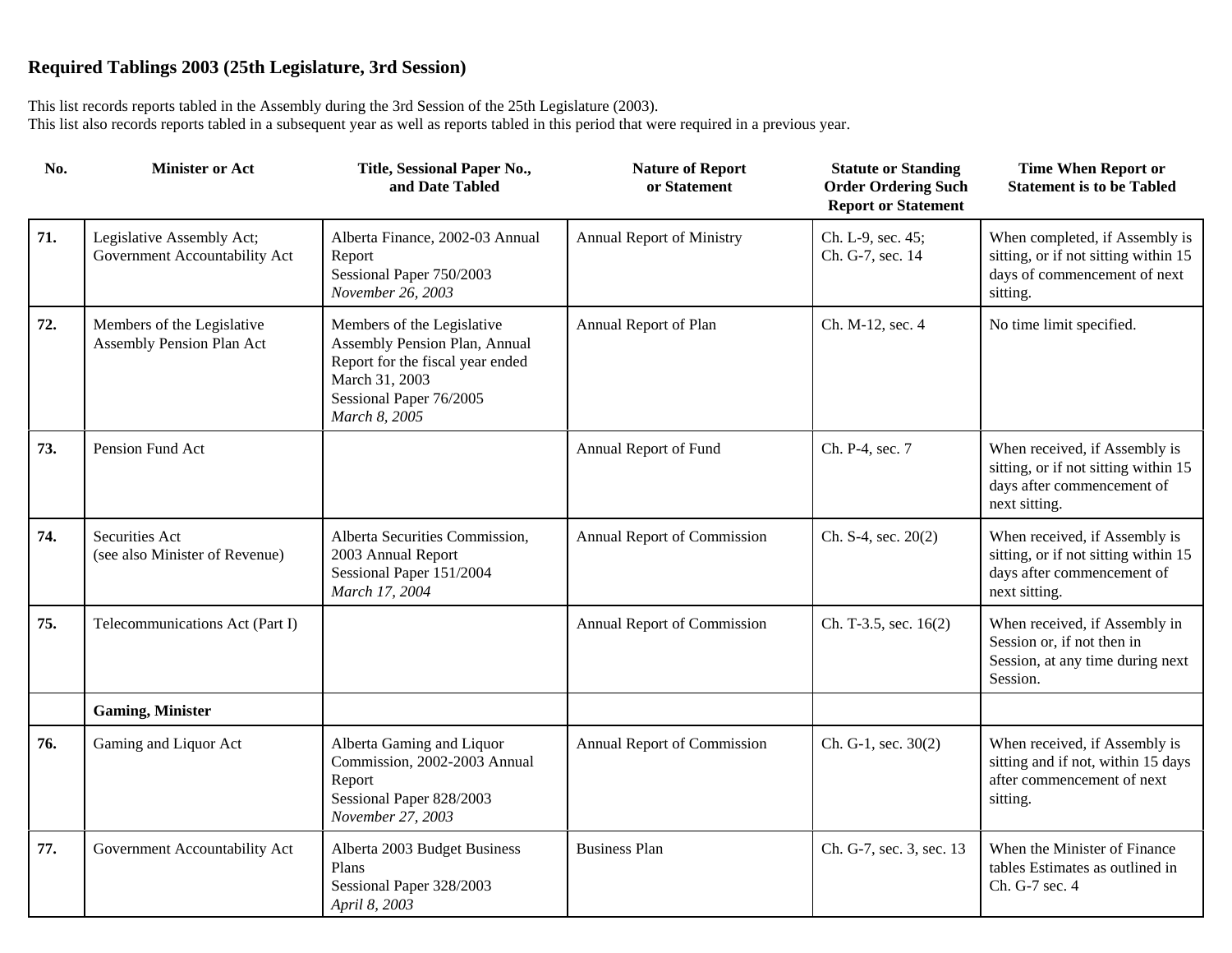| No. | <b>Minister or Act</b>                                     | Title, Sessional Paper No.,<br>and Date Tabled                                                                                  | <b>Nature of Report</b><br>or Statement                  | <b>Statute or Standing</b><br><b>Order Ordering Such</b><br><b>Report or Statement</b> | <b>Time When Report or</b><br><b>Statement is to be Tabled</b>                                                     |
|-----|------------------------------------------------------------|---------------------------------------------------------------------------------------------------------------------------------|----------------------------------------------------------|----------------------------------------------------------------------------------------|--------------------------------------------------------------------------------------------------------------------|
| 78. | Horse Racing Alberta Act                                   | Horse Racing Alberta, 2002 Annual<br>Review<br>Sessional Paper 829/2003<br>November 27, 2003                                    | Annual Report and Audited<br><b>Financial Statements</b> | Ch. H-11.3, sec. 10(2)                                                                 | When received, if Assembly is<br>sitting and if not, within 15 days<br>after commencement of next<br>sitting.      |
|     |                                                            | Horse Racing Alberta, 2003 Annual<br>Report<br>Sessional Paper 146/2005<br>March 16, 2005                                       |                                                          |                                                                                        |                                                                                                                    |
| 79. | Legislative Assembly Act;<br>Government Accountability Act | Alberta Gaming, 2002-2003 Annual<br>Report<br>Sessional Paper 751/2003<br>November 26, 2003                                     | <b>Annual Report of Ministry</b>                         | Ch. L-9, sec. 45;<br>Ch. G-7, sec. 14                                                  | When completed, if Assembly is<br>sitting, or if not sitting within 15<br>days of commencement of next<br>sitting. |
|     | <b>Government Services, Minister</b>                       |                                                                                                                                 |                                                          |                                                                                        |                                                                                                                    |
| 80. | Freedom of Information and<br>Protection of Privacy Act    | Freedom of Information and<br>Protection of Privacy, Annual<br>Report 2002-2003<br>Sessional Paper 860/2003<br>December 2, 2003 | Annual Report of Minister on<br>operation of Act         | Ch. F-25, sec. 86                                                                      | When completed.                                                                                                    |
| 81. | Government Accountability Act                              | Alberta 2003 Budget Business<br>Plans<br>Sessional Paper 328/2003<br>April 8, 2003                                              | <b>Business Plan</b>                                     | Ch. G-7, sec. 3, sec. 13                                                               | When the Minister of Finance<br>tables Estimates as outlined in<br>Ch. G-7 sec. 4                                  |
| 82. | Legislative Assembly Act;<br>Government Accountability Act | Alberta Government Services,<br>Annual Report 2002-2003<br>Sessional Paper 752/2003<br>November 26, 2003                        | <b>Annual Report of Ministry</b>                         | Ch. L-9, sec. 45;<br>Ch. G-7, sec. 14                                                  | When completed, if Assembly is<br>sitting, or if not sitting within 15<br>days of commencement of next<br>sitting. |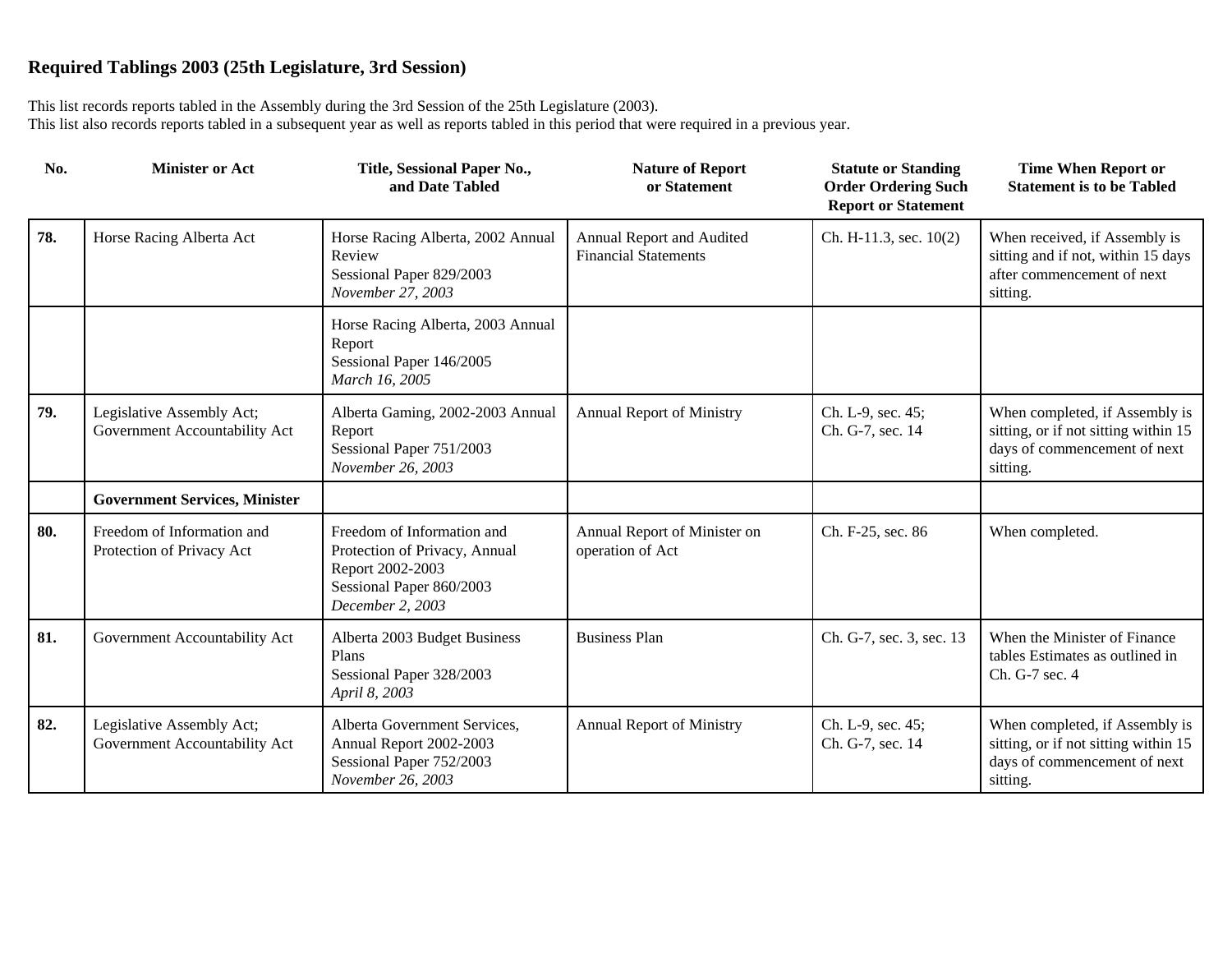| No. | <b>Minister or Act</b>               | Title, Sessional Paper No.,<br>and Date Tabled                                                                                                       | <b>Nature of Report</b><br>or Statement                             | <b>Statute or Standing</b><br><b>Order Ordering Such</b><br><b>Report or Statement</b> | <b>Time When Report or</b><br><b>Statement is to be Tabled</b>                                                |
|-----|--------------------------------------|------------------------------------------------------------------------------------------------------------------------------------------------------|---------------------------------------------------------------------|----------------------------------------------------------------------------------------|---------------------------------------------------------------------------------------------------------------|
|     | <b>Health and Wellness, Minister</b> |                                                                                                                                                      |                                                                     |                                                                                        |                                                                                                               |
| 83. | Alcohol and Drug Abuse Act           | AADAC (Alberta Alcohol and<br>Drug Abuse Commission),<br>Corporate Business Plan<br>2003/2004-2005/2006<br>Sessional Paper 330/2003<br>April 9, 2003 | Annual Report of Commission,<br><b>Audited Financial Statements</b> | Ch. A-38, sec. 12                                                                      | When received, if Assembly is<br>sitting and if not, within 15 days<br>after commencement of next<br>sitting. |
|     |                                      | Alberta Alcohol and Drug Abuse<br>Commission (AADAC), Annual<br>Report 2002-2003<br>Sessional Paper 649/2003<br>November 19, 2003                    |                                                                     |                                                                                        |                                                                                                               |
| 84. | Chiropractic Profession Act          |                                                                                                                                                      | Annual Report of College                                            | Ch. C-13, sec. 7(4)                                                                    | When received, if Assembly is<br>sitting and if not, within 15 days<br>after commencement of next<br>sitting. |
| 85. | Dental Disciplines Act               | Alberta Dental Association and<br>College, 2001-2002 Annual Report<br>Sessional Paper 18/2003<br>February 20, 2003                                   | Annual Report of each Association                                   | Ch. D-8, sec. 8(4)                                                                     | When received, if Assembly is<br>sitting and if not, within 15 days<br>after commencement of next<br>sitting. |
|     |                                      | Alberta Dental Hygenists'<br>Association, 2002 Annual Report<br>Sessional Paper 817/2003<br>November 27, 2003                                        |                                                                     |                                                                                        |                                                                                                               |
|     |                                      | <b>Alberta Dental Assistants</b><br>Association, 2002 Annual Report<br>Sessional Paper 818/2003<br>November 27, 2003                                 |                                                                     |                                                                                        |                                                                                                               |
|     |                                      | Alberta Dental Assistants<br>Association, 2003 Annual Report<br>Sessional Paper 761/2005<br>November 29, 2005                                        |                                                                     |                                                                                        |                                                                                                               |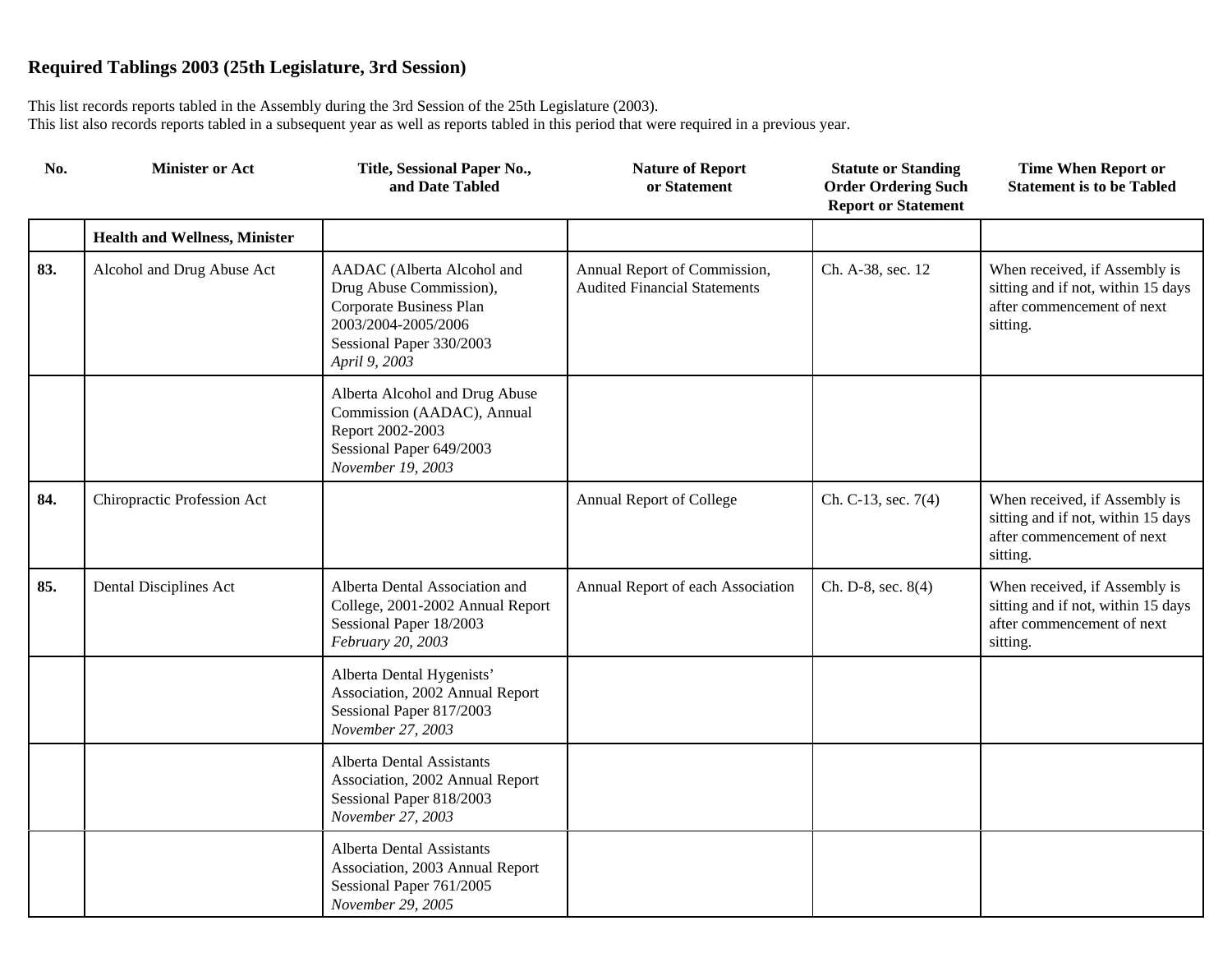| No. | <b>Minister or Act</b>                           | Title, Sessional Paper No.,<br>and Date Tabled                                                                                   | <b>Nature of Report</b><br>or Statement                                                                            | <b>Statute or Standing</b><br><b>Order Ordering Such</b><br><b>Report or Statement</b> | <b>Time When Report or</b><br><b>Statement is to be Tabled</b>                                                   |
|-----|--------------------------------------------------|----------------------------------------------------------------------------------------------------------------------------------|--------------------------------------------------------------------------------------------------------------------|----------------------------------------------------------------------------------------|------------------------------------------------------------------------------------------------------------------|
| 86. | Government Accountability Act                    | Alberta 2003 Budget Business<br>Plans<br>Sessional Paper 328/2003<br>April 8, 2003                                               | <b>Business Plan</b>                                                                                               | Ch. G-7, sec. 3, sec. 13                                                               | When the Minister of Finance<br>tables Estimates as outlined in<br>Ch. G-7, sec. 4.                              |
| 87. | Health Disciplines Act                           | Health Disciplines Board, Annual<br>Report, January 1, 2003 -<br>December 31, 2003<br>Sessional Paper 356/2005<br>April 21, 2005 | Annual Report of Director                                                                                          | Ch. H-2, sec. 4(5)                                                                     | When received, if Assembly is<br>sitting and if not, within 15 days<br>after commencement of next<br>sitting.    |
| 88. | <b>Health Facilities Review</b><br>Committee Act | Alberta Health Facilities Review<br>Committee, Annual Report<br>2001-2002<br>Sessional Paper 19/2003<br>February 20, 2003        | Annual Report of Committee                                                                                         | Ch. H-3, sec. 16(2)                                                                    | When received, if Assembly is<br>in session and if not, within 15<br>days after commencement of<br>next session. |
|     |                                                  | Alberta Health Facilities Review<br>Committee, Annual Report<br>2002-2003<br>Sessional Paper 223/2004<br>March 31, 2004          |                                                                                                                    |                                                                                        |                                                                                                                  |
| 89. | <b>Health Foundations Act</b>                    |                                                                                                                                  | Annual Reports of Foundations                                                                                      | Ch. H-4, sec. 13(3)                                                                    | When received, if Assembly is<br>sitting and if not, within 15 days<br>after commencement of next<br>sitting.    |
| 90. | <b>Health Professions Act</b>                    |                                                                                                                                  | Annual Reports of all the Health<br>Profession Colleges (as regulated<br>professions are added by<br>Proclamation) | Ch. H-7, sec. 4(2)                                                                     | When received, if Assembly is<br>sitting and if not, within 15 days<br>after commencement of next<br>sitting.    |
|     |                                                  | Alberta College of Medical<br>Laboratory Technologists, Annual<br>Report 2002<br>Sessional Paper 819/2003<br>November 27, 2003   |                                                                                                                    | Schedule 23                                                                            |                                                                                                                  |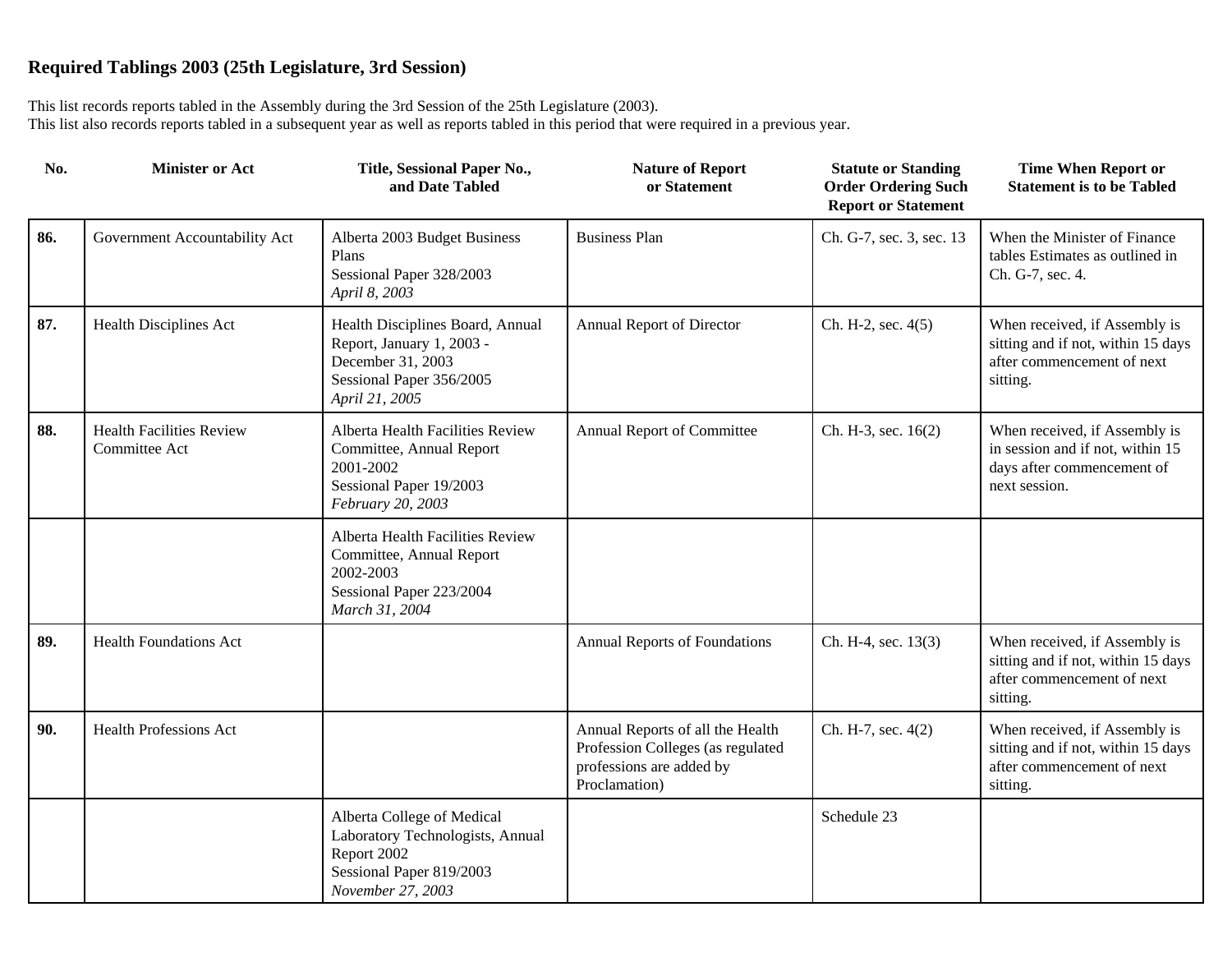| No. | <b>Minister or Act</b> | Title, Sessional Paper No.,<br>and Date Tabled                                                                                              | <b>Nature of Report</b><br>or Statement | <b>Statute or Standing</b><br><b>Order Ordering Such</b><br><b>Report or Statement</b> | <b>Time When Report or</b><br><b>Statement is to be Tabled</b> |
|-----|------------------------|---------------------------------------------------------------------------------------------------------------------------------------------|-----------------------------------------|----------------------------------------------------------------------------------------|----------------------------------------------------------------|
|     |                        | Alberta College of Speech-<br>Language Pathologists and<br>Audiologists, 2002 Annual Report<br>Sessional Paper 820/203<br>November 27, 2003 |                                         |                                                                                        |                                                                |
|     |                        | College of Dietitians of Alberta,<br>Annual Report 2002-2003<br>Sessional Paper 821/2003<br>November 27, 2003                               |                                         |                                                                                        |                                                                |
|     |                        | College of Chiropractors of Alberta,<br>Annual Report 2001-2002, 2002-<br>2003<br>Sessional Paper 26/2004<br>February 18, 2004              |                                         | Schedule 2                                                                             |                                                                |
|     |                        | College of Physical Therapists of<br>Alberta, 2002-2003 Annual Report<br>Sessional Paper 259/2004<br>April 22, 2004                         |                                         |                                                                                        |                                                                |
|     |                        | Alberta College of Optometrists,<br>Annual Report 2003<br>Sessional Paper 95/2005<br>March 9, 2005                                          |                                         | Schedule 17                                                                            |                                                                |
|     |                        | Alberta College of Medical<br>Laboratory Technologists, 2003<br><b>Annual Report</b><br>Sessional Paper 96/2005<br>March 9, 2005            |                                         | Schedule 11                                                                            |                                                                |
|     |                        | Alberta College of Speech-<br>Language Pathologists and<br>Audiologists, 2003 Annual Report<br>Sessional Paper 97/2005<br>March 9, 2005     |                                         | Schedule 23                                                                            |                                                                |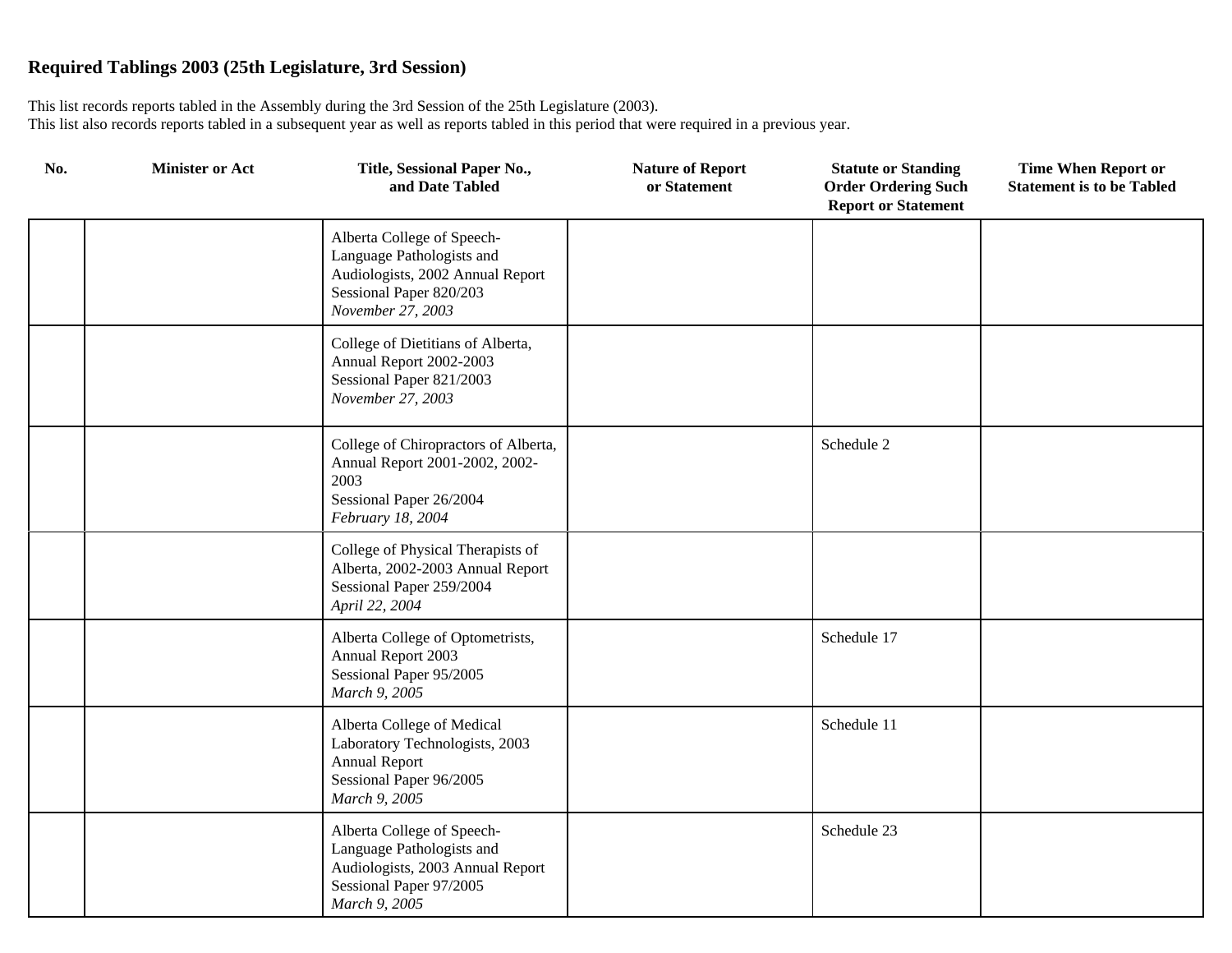| No. | <b>Minister or Act</b>                                     | Title, Sessional Paper No.,<br>and Date Tabled                                                                                      | <b>Nature of Report</b><br>or Statement            | <b>Statute or Standing</b><br><b>Order Ordering Such</b><br><b>Report or Statement</b> | <b>Time When Report or</b><br><b>Statement is to be Tabled</b>                                                     |
|-----|------------------------------------------------------------|-------------------------------------------------------------------------------------------------------------------------------------|----------------------------------------------------|----------------------------------------------------------------------------------------|--------------------------------------------------------------------------------------------------------------------|
|     |                                                            | College of Licensed Practical<br>Nurses of Alberta, 2003 Annual<br>Report<br>Sessional Paper 212/2005<br>March 22, 2005             |                                                    | Schedule 10                                                                            |                                                                                                                    |
|     |                                                            | Alberta Dental Hygienists<br>Association, 2003 Annual Report<br>Sessional Paper 213/2005<br>March 22, 2005                          |                                                    |                                                                                        |                                                                                                                    |
|     |                                                            | College of Alberta Denturists,<br>Annual Report 2003<br>Sessional Paper 214/2005<br>March 22, 2005                                  |                                                    | Schedule 8                                                                             |                                                                                                                    |
|     |                                                            | Alberta College of Social Workers,<br>Annual Report 2003<br>Sessional Paper 216/2005<br>March 22, 2005                              |                                                    | Schedule 27                                                                            |                                                                                                                    |
| 91. | Legislative Assembly Act;<br>Government Accountability Act | Alberta Ministry of Health and<br>Wellness, Annual Report<br>2002/2003, Section I<br>Sessional Paper 753/2003<br>November 26, 2003  | <b>Annual Report of Ministry</b>                   | Ch. L-9, sec. 45;<br>Ch. G-7, sec. 14                                                  | When completed, if Assembly is<br>sitting, or if not sitting within 15<br>days of commencement of next<br>sitting. |
|     |                                                            | Alberta Ministry of Health and<br>Wellness, Annual Report<br>2002/2003, Section II<br>Sessional Paper 754/2003<br>November 26, 2003 |                                                    |                                                                                        |                                                                                                                    |
| 92. | Mental Health Act                                          |                                                                                                                                     | Annual Report of Mental Health<br>Patient Advocate | Ch. M-13, sec. 47(2)                                                                   | When received, if Assembly is<br>sitting and if not, within 15 days<br>after commencement of next<br>sitting.      |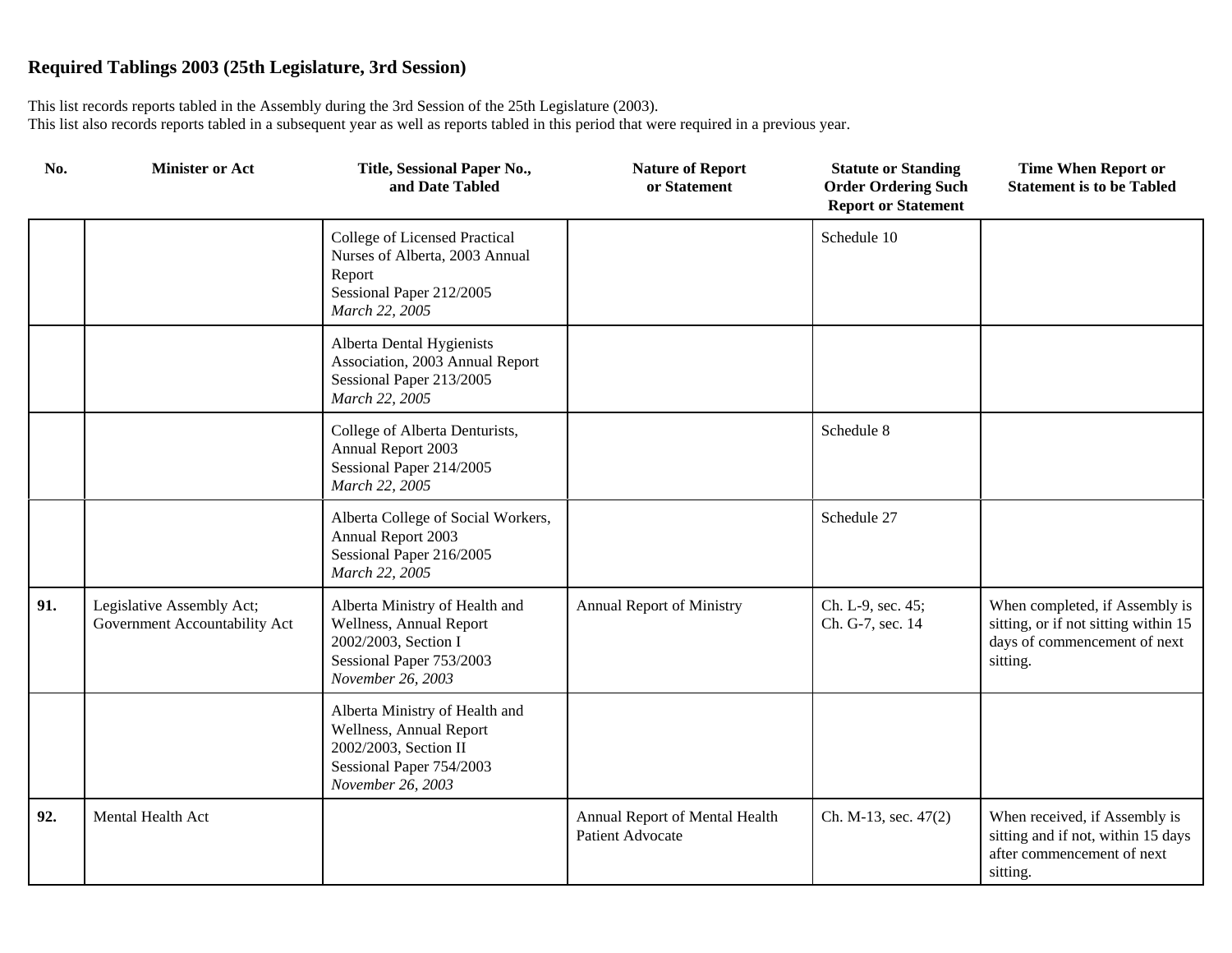| No. | <b>Minister or Act</b>                 | Title, Sessional Paper No.,<br>and Date Tabled                                                                                            | <b>Nature of Report</b><br>or Statement                      | <b>Statute or Standing</b><br><b>Order Ordering Such</b><br><b>Report or Statement</b>                           | <b>Time When Report or</b><br><b>Statement is to be Tabled</b>                                                    |
|-----|----------------------------------------|-------------------------------------------------------------------------------------------------------------------------------------------|--------------------------------------------------------------|------------------------------------------------------------------------------------------------------------------|-------------------------------------------------------------------------------------------------------------------|
| 93. | Nursing Profession Act                 | Alberta Association of Registered<br>Nurses, Annual Report 2001-2002<br>Sessional Paper 822/2003<br>November 27, 2003                     | Annual Report of Alberta<br>Association of Registered Nurses | Ch. N-8, sec. 11(2)                                                                                              | When received, if Assembly is<br>sitting and if not, within 15 days<br>after commencement of next<br>sitting.     |
|     |                                        | Alberta Association of Registered<br>Nurses, Annual Report 2002-2003<br>Sessional Paper 359/2004<br>May 12, 2004                          |                                                              |                                                                                                                  |                                                                                                                   |
| 94. | Occupational Therapy Profession<br>Act | Alberta Association of Registered<br>Occupational Therapists, Annual<br>Report 2001-2002<br>Sessional Paper 17/2003<br>February 20, 2003  | Annual Report of Association                                 | Ch. O-3, sec. 4(4)                                                                                               | When received, if Assembly is<br>sitting, or if not sitting within 15<br>days of commencement of next<br>sitting. |
|     |                                        | Alberta Association of Registered<br>Occupational Therapists, Annual<br>Report 2002-2003<br>Sessional Paper 825/2003<br>November 27, 2003 |                                                              |                                                                                                                  |                                                                                                                   |
| 95. | Opticians Act                          | Alberta Opticians Association,<br>Annual Report 2003<br>Sessional Paper 98/2005<br>March 9, 2005                                          | Ch. N-8, sec. 11(2)                                          | When received, if<br>Assembly is sitting and<br>if not, within 15 days<br>after commencement of<br>next sitting. | When received, if Assembly is<br>sitting and if not, within 15 days<br>after commencement of next<br>sitting.     |
| 96. | <b>Optometry Profession Act</b>        |                                                                                                                                           | Annual Report of College                                     | Ch. $0-10$ , sec. $6(4)$                                                                                         | When received, if Assembly is<br>sitting and if not, within 15 days<br>after commencement of next<br>sitting.     |
| 97. | Pharmaceutical Profession Act          | Alberta College of Pharmacists,<br>Annual Report 2002-2003<br>Sessional Paper 823/2003<br>November 27, 2003                               | Annual Report of College                                     | Ch. P-12, sec. 7(4)                                                                                              | When received, if Assembly is<br>sitting and if not, within 15 days<br>after commencement of next<br>sitting.     |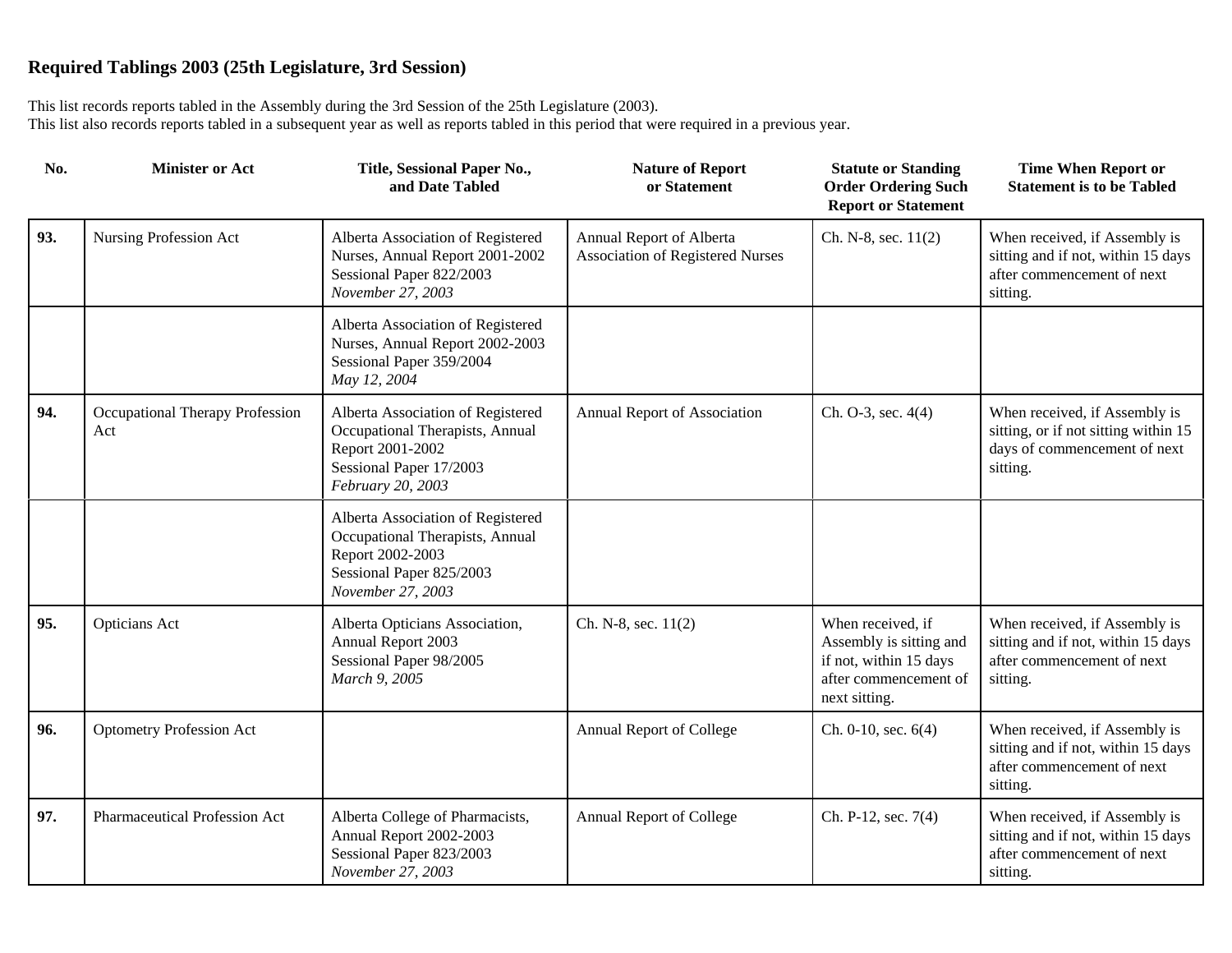| No.  | <b>Minister or Act</b>          | Title, Sessional Paper No.,<br>and Date Tabled                                                                     | <b>Nature of Report</b><br>or Statement                   | <b>Statute or Standing</b><br><b>Order Ordering Such</b><br><b>Report or Statement</b> | <b>Time When Report or</b><br><b>Statement is to be Tabled</b>                                                   |
|------|---------------------------------|--------------------------------------------------------------------------------------------------------------------|-----------------------------------------------------------|----------------------------------------------------------------------------------------|------------------------------------------------------------------------------------------------------------------|
| 98.  | Physical Therapy Profession Act | College of Physical Therapists of<br>Alberta, 2001-2002 Annual Report<br>Sessional Paper 324/2003<br>April 8, 2003 | Annual Report of College                                  | Ch. P-14, sec. 8(4)                                                                    | When received, if Assembly is<br>sitting and if not, within 15 days<br>after commencement of next<br>sitting.    |
| 99.  | Psychology Profession Act       | College of Alberta Psychologists,<br>Annual Report 2002-2003<br>Sessional Paper 826/2003<br>November 27, 2003      | Annual Report of College                                  | Ch. P-36, sec. 7(2)                                                                    | When received, if Assembly is<br>sitting and if not, within 15 days<br>after commencement of next<br>sitting.    |
| 100. | Public Health Act               | Public Health Appeal Board,<br>Annual Report 2002<br>Sessional Paper 93/2003<br>March 4, 2003                      | Annual Report of Public Health<br>Appeal Board            | Ch. P-37, sec. 7(2)                                                                    | When received, if Assembly is<br>in session and if not, within 15<br>days after commencement of<br>next session. |
|      |                                 | Public Health Appeal Board,<br>Annual Report 2003<br>Sessional Paper 295/2004<br>May 3, 2004                       |                                                           |                                                                                        |                                                                                                                  |
| 101. | Regional Health Authorities Act | Health Authority 5, Annual Report<br>2001-2002<br>Sessional Paper 20/2003<br>February 20, 2003                     | Annual Report of each Regional<br><b>Health Authority</b> | Ch. R-10, sec. 14(3)                                                                   | When received, if Assembly is<br>sitting and if not, within 15 days<br>of commencement of next<br>sitting.       |
|      |                                 | Capital Health Authority, Annual<br>Report 2001-2002<br>Sessional Paper 45/2003<br>February 25, 2003               |                                                           |                                                                                        |                                                                                                                  |
|      |                                 | Mistahia Health Region, 2002<br><b>Annual Report</b><br>Sessional Paper 539/2003<br>May 13, 2003                   |                                                           |                                                                                        |                                                                                                                  |
|      |                                 | Aspen Regional Health Authority,<br>Annual Report 2002-2003<br>Sessional Paper 8/2004<br>February 18, 2004         |                                                           |                                                                                        |                                                                                                                  |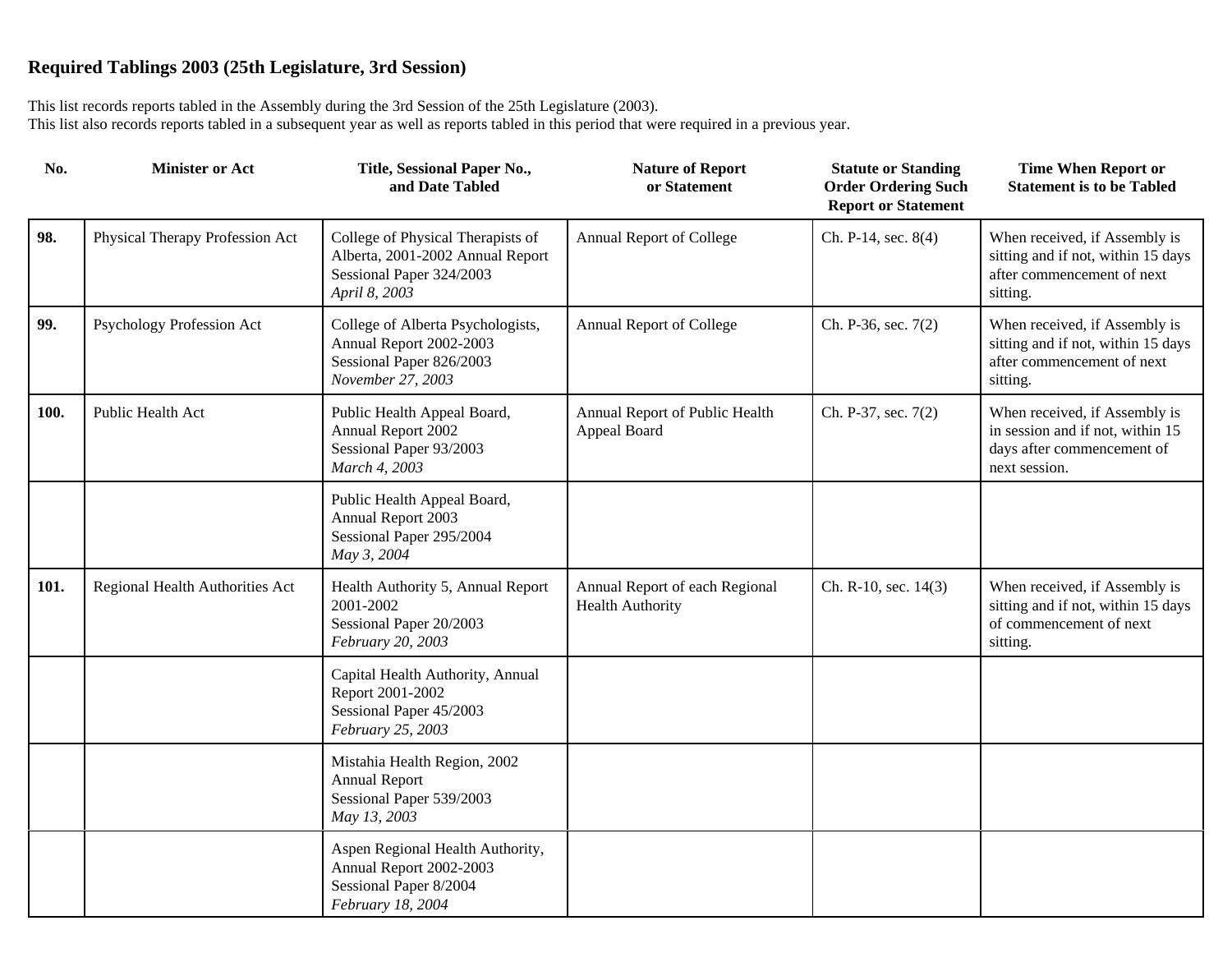| No. | <b>Minister or Act</b> | Title, Sessional Paper No.,<br>and Date Tabled                                                                              | <b>Nature of Report</b><br>or Statement | <b>Statute or Standing</b><br><b>Order Ordering Such</b><br><b>Report or Statement</b> | <b>Time When Report or</b><br><b>Statement is to be Tabled</b> |
|-----|------------------------|-----------------------------------------------------------------------------------------------------------------------------|-----------------------------------------|----------------------------------------------------------------------------------------|----------------------------------------------------------------|
|     |                        | Calgary Health Region, 2002-2003<br><b>Annual Report</b><br>Sessional Paper 9/2004<br>February 18, 2004                     |                                         |                                                                                        |                                                                |
|     |                        | Capital Health, Annual Report<br>2002-2003<br>Sessional Paper 10/2004<br>February 18, 2004                                  |                                         |                                                                                        |                                                                |
|     |                        | Chinook Health Region, Annual<br>Report 2002-2003<br>Sessional Paper 11/2004<br>February 18, 2004                           |                                         |                                                                                        |                                                                |
|     |                        | <b>Crossroads Regional Health</b><br>Authority, Annual Report 2002-<br>2003<br>Sessional Paper 12/2004<br>February 18, 2004 |                                         |                                                                                        |                                                                |
|     |                        | David Thompson Health Region,<br>Annual Report April 2002 to March<br>2003<br>Sessional Paper 13/2004<br>February 18, 2004  |                                         |                                                                                        |                                                                |
|     |                        | East Central Health, Annual Report<br>2002-2003<br>Sessional Paper 14/2004<br>February 18, 2004                             |                                         |                                                                                        |                                                                |
|     |                        | Headwaters Health Authority,<br>2002-2003 Annual Report<br>Sessional Paper 15/2004<br>February 18, 2004                     |                                         |                                                                                        |                                                                |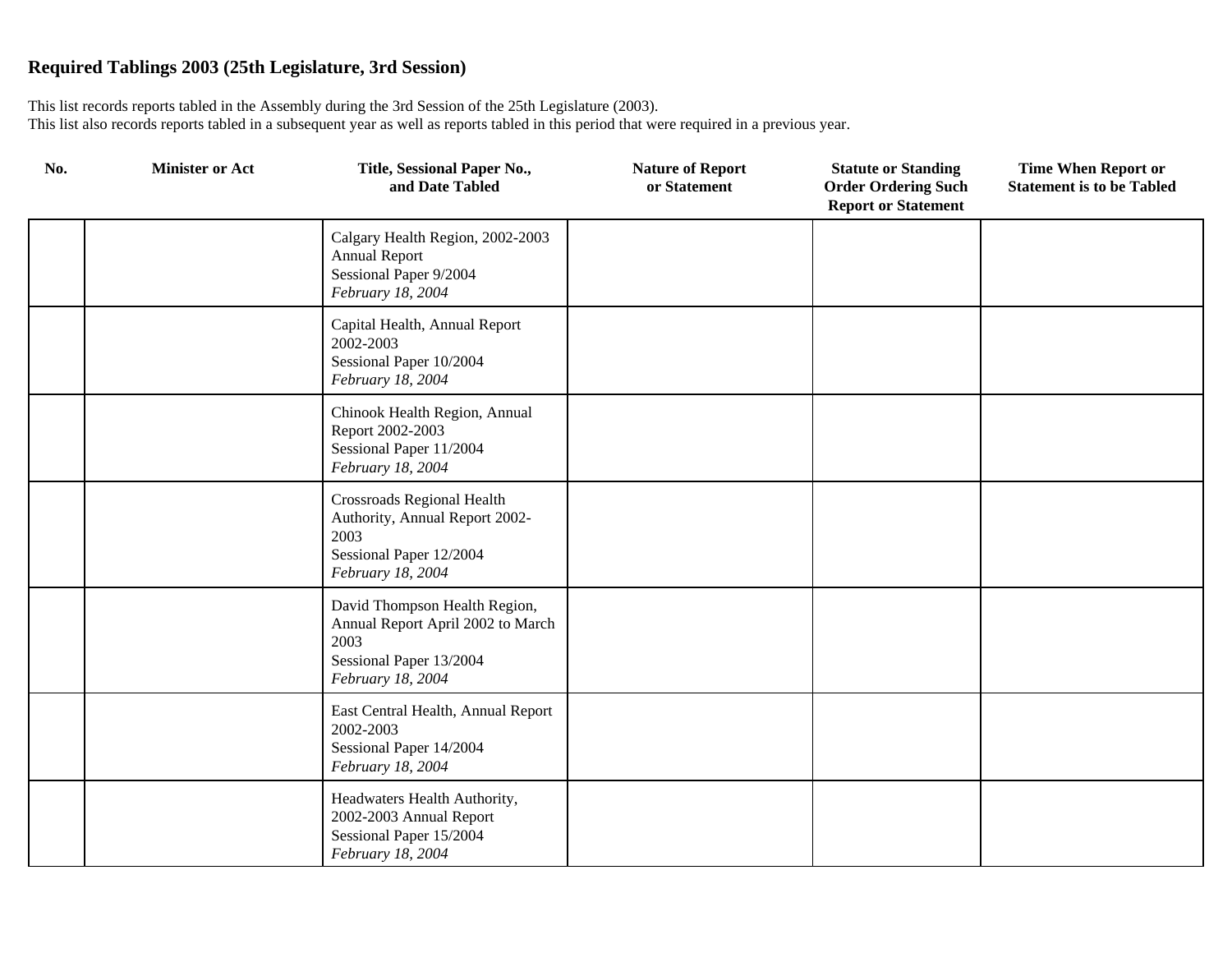| No. | <b>Minister or Act</b> | Title, Sessional Paper No.,<br>and Date Tabled                                                                                 | <b>Nature of Report</b><br>or Statement | <b>Statute or Standing</b><br><b>Order Ordering Such</b><br><b>Report or Statement</b> | <b>Time When Report or</b><br><b>Statement is to be Tabled</b> |
|-----|------------------------|--------------------------------------------------------------------------------------------------------------------------------|-----------------------------------------|----------------------------------------------------------------------------------------|----------------------------------------------------------------|
|     |                        | Health Authority 5, Annual Report<br>2002-2003<br>Sessional Paper 16/2004<br>February 18, 2004                                 |                                         |                                                                                        |                                                                |
|     |                        | Keeweetinok Lakes Regional<br>Health Authority #15, Annual<br>Report 2002-2003<br>Sessional Paper 17/2004<br>February 18, 2004 |                                         |                                                                                        |                                                                |
|     |                        | Lakeland Regional Health<br>Authority, Annual Report 2002-<br>2003<br>Sessional Paper 18/2004<br>February 18, 2004             |                                         |                                                                                        |                                                                |
|     |                        | Mistahia Health Region, Annual<br>Report 2002-2003<br>Sessional Paper 19/2004<br>February 18, 2004                             |                                         |                                                                                        |                                                                |
|     |                        | Northern Lights Regional Health<br>Services, Annual Report 2002/2003<br>Sessional Paper 20/2004<br>February 18, 2004           |                                         |                                                                                        |                                                                |
|     |                        | Northwestern Health Services<br>Region, Annual Report 2002-2003<br>Sessional Paper 21/2004<br>February 18, 2004                |                                         |                                                                                        |                                                                |
|     |                        | Palliser Health Region, Annual<br>Report 2002-2003<br>Sessional Paper 22/2004<br>February 18, 2004                             |                                         |                                                                                        |                                                                |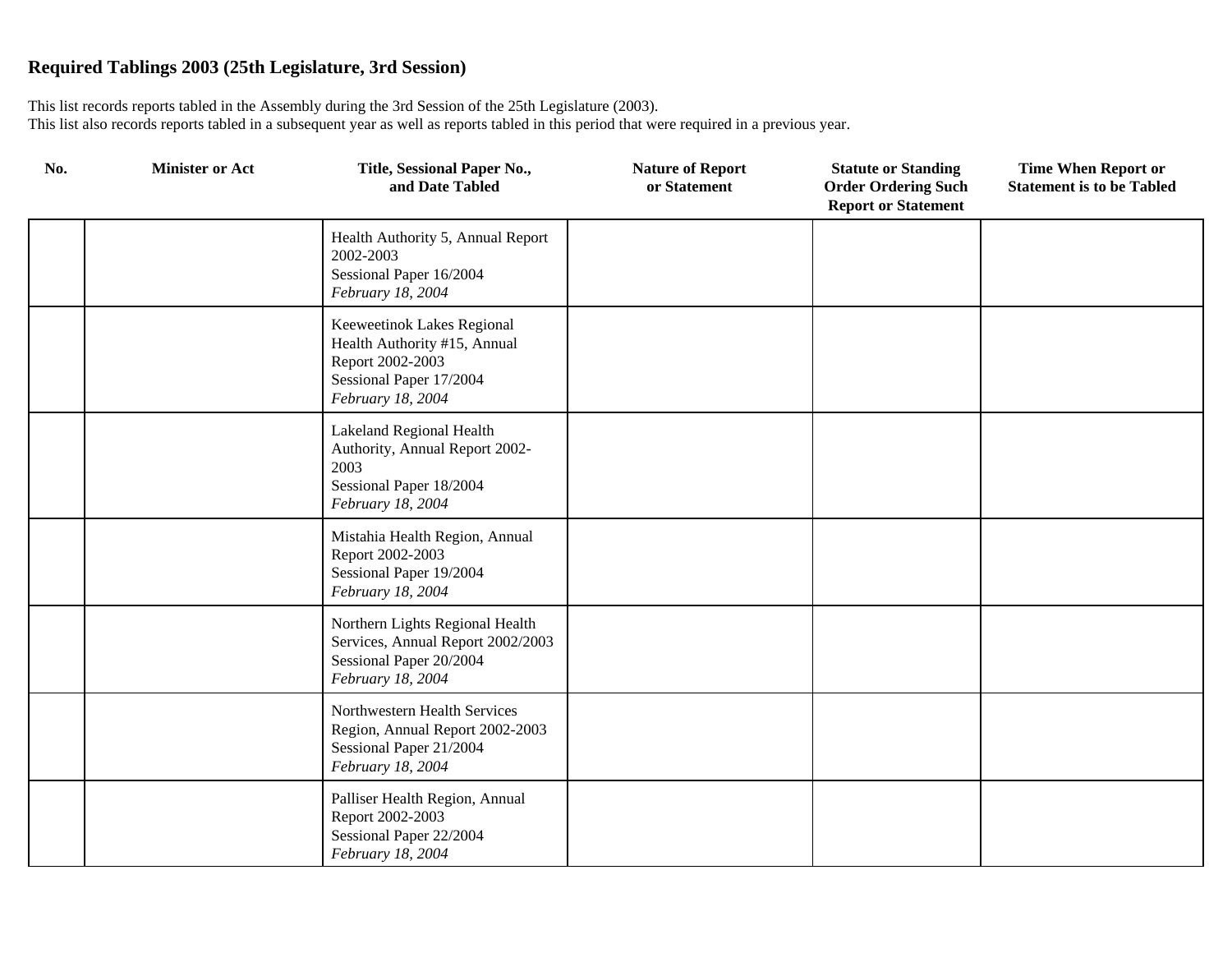| No.  | <b>Minister or Act</b>                                    | Title, Sessional Paper No.,<br>and Date Tabled                                                                     | <b>Nature of Report</b><br>or Statement                                          | <b>Statute or Standing</b><br><b>Order Ordering Such</b><br><b>Report or Statement</b> | <b>Time When Report or</b><br><b>Statement is to be Tabled</b>                                                |
|------|-----------------------------------------------------------|--------------------------------------------------------------------------------------------------------------------|----------------------------------------------------------------------------------|----------------------------------------------------------------------------------------|---------------------------------------------------------------------------------------------------------------|
|      |                                                           | Peace Health Region, Annual<br>Report 2002/2003<br>Sessional Paper 23/2004<br>February 18, 2004                    |                                                                                  |                                                                                        |                                                                                                               |
|      |                                                           | WestView Regional Health<br>Authority, Annual Report 2002-<br>2003<br>Sessional Paper 24/2004<br>February 18, 2004 |                                                                                  |                                                                                        |                                                                                                               |
| 102. | Regional Health Authorities Act                           | Alberta Mental Health Board,<br>Annual Report 2002-2003<br>Sessional Paper 31/2004<br>February 18, 2004            | Annual Report of Provincial Mental<br><b>Health Board</b>                        | Ch. R-10, sec. 14(3)<br>(Alta. Reg. 286/94)                                            | When received, if Assembly is<br>sitting and if not, within 15 days<br>of commencement of next<br>sitting.    |
| 103. | <b>Registered Dietitians Act</b>                          |                                                                                                                    | Annual Report of Association                                                     | Ch. R-11, sec. $6(4)$                                                                  | When received, if Assembly is<br>sitting and if not, within 15 days<br>after commencement of next<br>sitting. |
| 104. | Social Work Profession Act                                | Alberta College of Social Workers,<br>Annual Report 2002<br>Sessional Paper 824/2003<br>November 27, 2003          | Annual Report of College                                                         | Ch. S-13, sec. 5(4)                                                                    | When received, if Assembly is<br>sitting and if not, within 15 days<br>after commencement of next<br>sitting. |
|      | <b>Human Resources and</b><br><b>Employment, Minister</b> |                                                                                                                    |                                                                                  |                                                                                        |                                                                                                               |
| 105. | Architects Act                                            | Alberta Association of Architects,<br>2002 Annual Report<br>Sessional Paper 294/2003<br>March 27, 2003             | Annual Report of Association                                                     | Ch. A-44, sec. 6(4)                                                                    | When received, if Assembly is<br>sitting and if not, within 15 days<br>after commencement of next<br>sitting. |
| 106. | Assured Income for the Severely<br>Handicapped Act        |                                                                                                                    | Review Report including any<br>recommendations for amendments<br>by the Director | Ch. A-45, sec. 20(2)                                                                   | When received, if Assembly is<br>sitting and if not, within 15 days<br>after commencement of next<br>sitting. |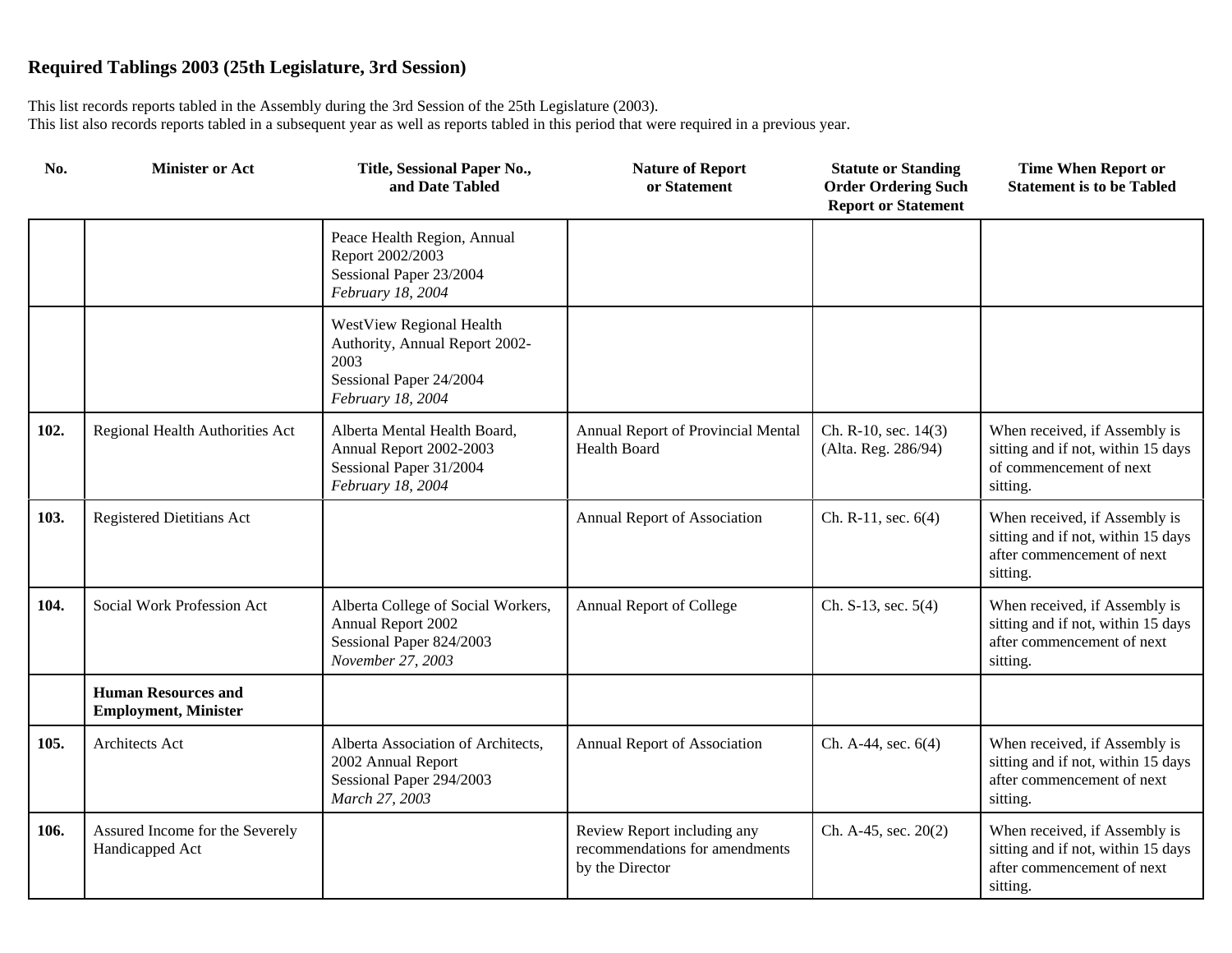| No.  | <b>Minister or Act</b>                                     | Title, Sessional Paper No.,<br>and Date Tabled                                                                                                                                      | <b>Nature of Report</b><br>or Statement    | <b>Statute or Standing</b><br><b>Order Ordering Such</b><br><b>Report or Statement</b> | <b>Time When Report or</b><br><b>Statement is to be Tabled</b>                                                |
|------|------------------------------------------------------------|-------------------------------------------------------------------------------------------------------------------------------------------------------------------------------------|--------------------------------------------|----------------------------------------------------------------------------------------|---------------------------------------------------------------------------------------------------------------|
| 107. | Engineering, Geological and<br>Geophysical Professions Act | <b>Association of Professional</b><br>Engineers, Geologists and<br>Geophysicists of Alberta<br>(APEGGA), Annual Report<br>2002-2003<br>Sessional Paper 864/2003<br>December 2, 2003 | Annual Report of Association               | Ch. E-11, sec. $12(4)$                                                                 | When received, if Assembly is<br>sitting and if not, within 15 days<br>after commencement of next<br>sitting. |
|      |                                                            | <b>Association of Professional</b><br>Engineers, Geologists and<br>Geophysicists of Alberta<br>(APEGGA), Annual Report 2003<br>Sessional Paper 335/2004<br>May 10, 2004             |                                            |                                                                                        |                                                                                                               |
| 108. | Forestry Profession Act                                    |                                                                                                                                                                                     | Annual Report of Association               | Ch. F-21, sec. $6(4)$                                                                  | When received, if Assembly is<br>sitting and if not, within 15 days<br>after commencement of next<br>sitting. |
| 109. | Government Accountability Act                              | Alberta 2003 Budget Business<br>Plans<br>Sessional Paper 328/2003<br>April 8, 2003                                                                                                  | <b>Business Plan</b>                       | Ch. G-7, sec. 3, sec. 13                                                               | When the Minister of Finance<br>tables Estimates as outlined in<br>Ch. G-7, sec. 4.                           |
| 110. | Government Organization Act                                |                                                                                                                                                                                     | Annual Report of a Delegated<br>Person     | Ch. G-10, Schedule 10,<br>sec. $10(3)$                                                 | When received, if Assembly is<br>sitting and if not, within 15 days<br>after commencement of next<br>sitting. |
| 111. | <b>Labour Relations Code</b>                               |                                                                                                                                                                                     | Annual Report of Labour Relations<br>Board | Ch. L-1, sec. $20(2)$                                                                  | When received, if Assembly is<br>sitting and if not, within 15 days<br>after commencement of next<br>sitting. |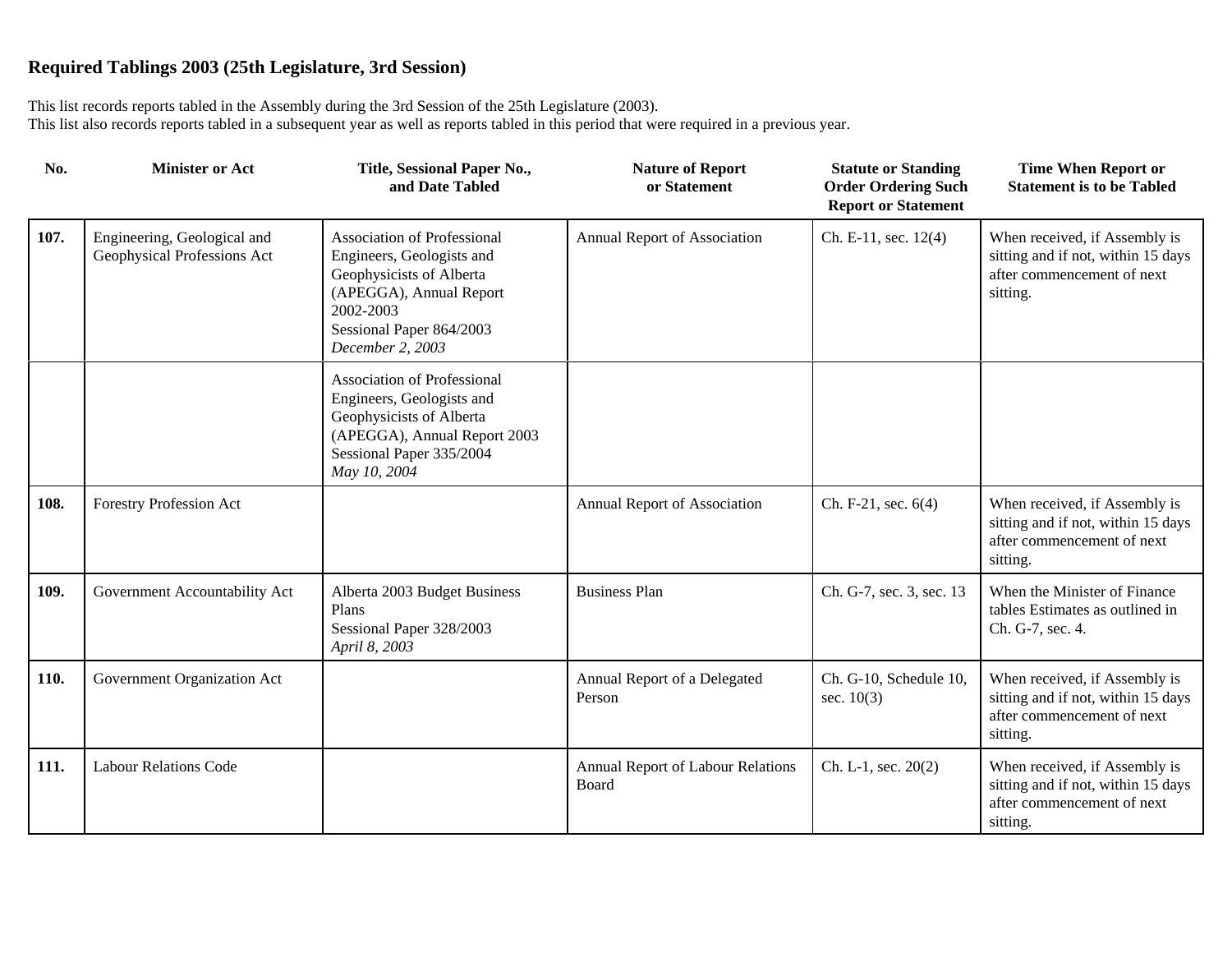| No.  | <b>Minister or Act</b>                                     | Title, Sessional Paper No.,<br>and Date Tabled                                                                                                                                                       | <b>Nature of Report</b><br>or Statement                    | <b>Statute or Standing</b><br><b>Order Ordering Such</b><br><b>Report or Statement</b> | <b>Time When Report or</b><br><b>Statement is to be Tabled</b>                                                     |
|------|------------------------------------------------------------|------------------------------------------------------------------------------------------------------------------------------------------------------------------------------------------------------|------------------------------------------------------------|----------------------------------------------------------------------------------------|--------------------------------------------------------------------------------------------------------------------|
| 112. | Land Surveyors Act                                         | Alberta Land Surveyors'<br>Association, Report of Proceedings<br>of the Ninety-fourth Annual<br>General Meeting held April 25-26,<br>2003 in Calgary<br>Sessional Paper 907/2003<br>December 3, 2003 | Annual Report of Association                               | Ch. L-3, sec. 9(4)                                                                     | When received, if Assembly is<br>sitting and if not, within 15 days<br>after commencement of next<br>sitting.      |
| 113. | Legislative Assembly Act;<br>Government Accountability Act | Human Resources and<br>Employment, Ministry Annual<br>Report 2002-2003<br>Sessional Paper 755/2003<br>November 26, 2003                                                                              | <b>Annual Report of Ministry</b>                           | Ch. L-9, sec. 45;<br>Ch. G-7, sec. 14                                                  | When completed, if Assembly is<br>sitting, or if not sitting within 15<br>days of commencement of next<br>sitting. |
| 114. | Public Service Act                                         |                                                                                                                                                                                                      | Annual Report on Personnel<br><b>Administration Office</b> | Ch. P-42, sec. 6(2)                                                                    | At next ensuing sitting.                                                                                           |
| 115. | <b>Regulated Accounting Profession</b><br>Act              | <b>Certified General Accountants</b><br>Association of Alberta, 2003<br><b>Annual Report</b><br>Sessional Paper 905/2003<br>December 3, 2003                                                         | Annual Reports of all Accounting<br>Organizations          | Ch. R-12, sec. 25(2)                                                                   | When received, if Assembly is<br>sitting and if not, within 15 days<br>after commencement of next<br>sitting.      |
|      |                                                            | <b>Institute of Chartered Accountants</b><br>of Alberta, Annual Report 2003<br>Sessional Paper 908/2003<br>December 3, 2003                                                                          |                                                            |                                                                                        |                                                                                                                    |
|      |                                                            | <b>Certified Management Accountants</b><br>of Alberta, Financial Statements,<br>June 30, 2003<br>Sessional Paper 336/2004<br>May 10, 2004                                                            |                                                            |                                                                                        |                                                                                                                    |
| 116. | <b>Regulated Forestry Profession Act</b>                   | College of Alberta Professional<br>Foresters, Annual Report 2002-03<br>Sessional Paper 863/2003<br>December 2, 2003                                                                                  | Annual Report of College                                   | Ch. R-13, sec. 4                                                                       | When received, if Assembly is<br>sitting and if not, within 15 days<br>after commencement of next<br>sitting.      |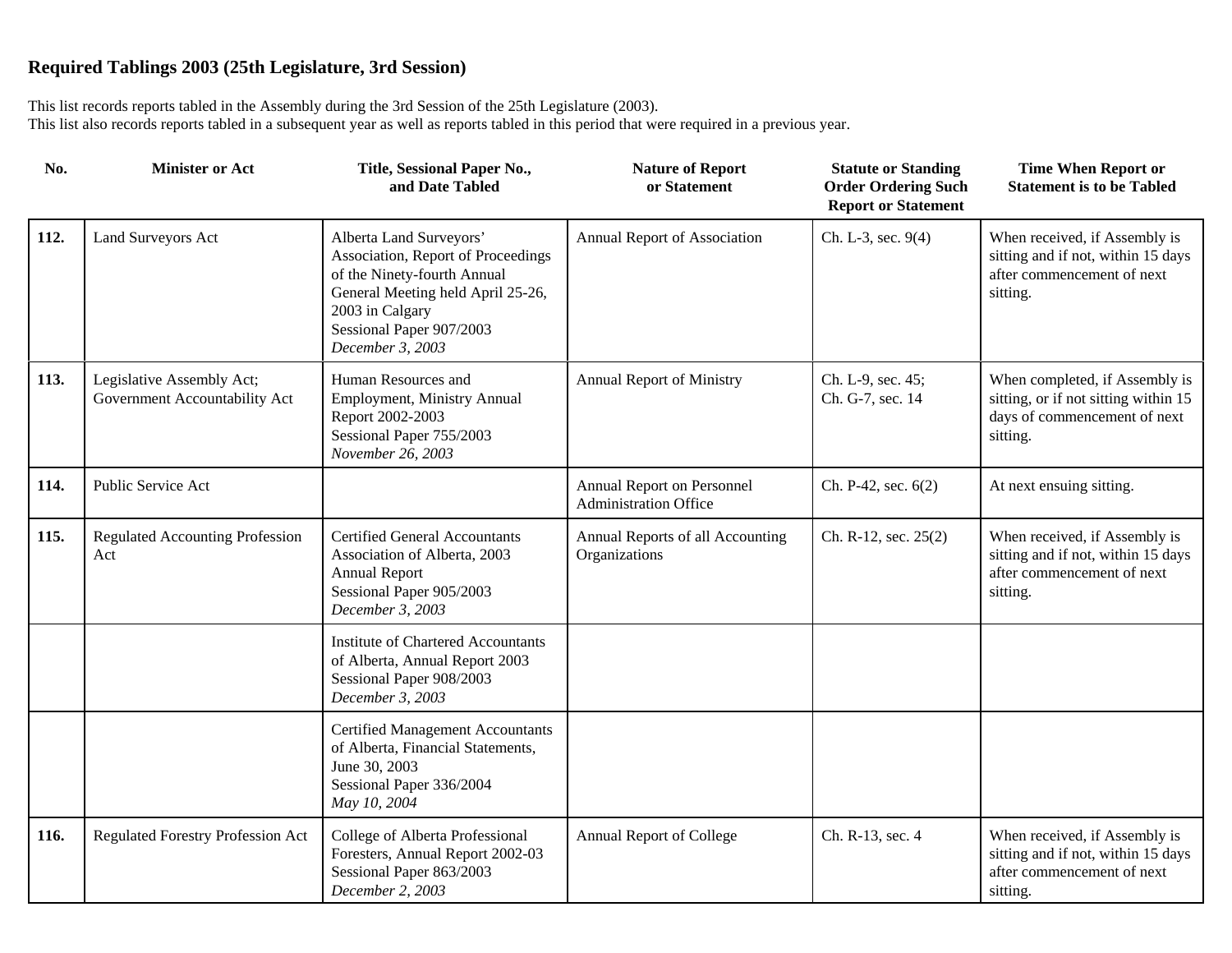| No.  | <b>Minister or Act</b>                                     | Title, Sessional Paper No.,<br>and Date Tabled                                                                                                                                                              | <b>Nature of Report</b><br>or Statement                          | <b>Statute or Standing</b><br><b>Order Ordering Such</b><br><b>Report or Statement</b> | <b>Time When Report or</b><br><b>Statement is to be Tabled</b>                                                     |
|------|------------------------------------------------------------|-------------------------------------------------------------------------------------------------------------------------------------------------------------------------------------------------------------|------------------------------------------------------------------|----------------------------------------------------------------------------------------|--------------------------------------------------------------------------------------------------------------------|
|      |                                                            | College of Alberta Professional<br>Forest Technologists, 2003 Annual<br>Report, with attached Financial<br>Statements for the year ended<br>December 31, 2003<br>Sessional Paper 246/2004<br>April 20, 2004 | Annual Report of College                                         | Ch. R-13, sec. 4                                                                       | When received, if Assembly is<br>sitting and if not, within 15 days<br>after commencement of next<br>sitting.      |
| 117. | Veterinary Profession Act                                  |                                                                                                                                                                                                             | Annual Report of Association                                     | Ch. V-2, sec. 7(4)                                                                     | When received, if Assembly is<br>sitting and if not, within 15 days<br>after commencement of next<br>sitting.      |
| 118. | Workers' Compensation Act                                  | Workers' Compensation Board -<br>Alberta, 2002 Annual Report<br>Sessional Paper 861/2003<br>December 2, 2003                                                                                                | Annual Report of Board and 5 Year<br><b>Actuarial Evaluation</b> | Ch. W-15, sec. 93(5)(6)                                                                | When received, if Assembly is<br>in session and if not, within 15<br>days after commencement of<br>next session.   |
|      | <b>Infrastructure, Minister</b>                            |                                                                                                                                                                                                             |                                                                  |                                                                                        |                                                                                                                    |
| 119. | Government Accountability Act                              | Alberta 2003 Budget Business<br>Plans<br>Sessional Paper 328/2003<br>April 8, 2003                                                                                                                          | <b>Business Plan</b>                                             | Ch. G-7, sec. 3, sec. 13                                                               | When the Minister of Finance<br>tables Estimates as outlined in<br>Ch. G-7, sec. 4.                                |
| 120. | Legislative Assembly Act;<br>Government Accountability Act | Alberta Infrastructure, Annual<br>Report 2002-2003<br>Sessional Paper 756/2003<br>November 26, 2003                                                                                                         | <b>Annual Report of Ministry</b>                                 | Ch. L-9, sec. 45;<br>Ch. G-7, sec. 14                                                  | When completed, if Assembly is<br>sitting, or if not sitting within 15<br>days of commencement of next<br>sitting. |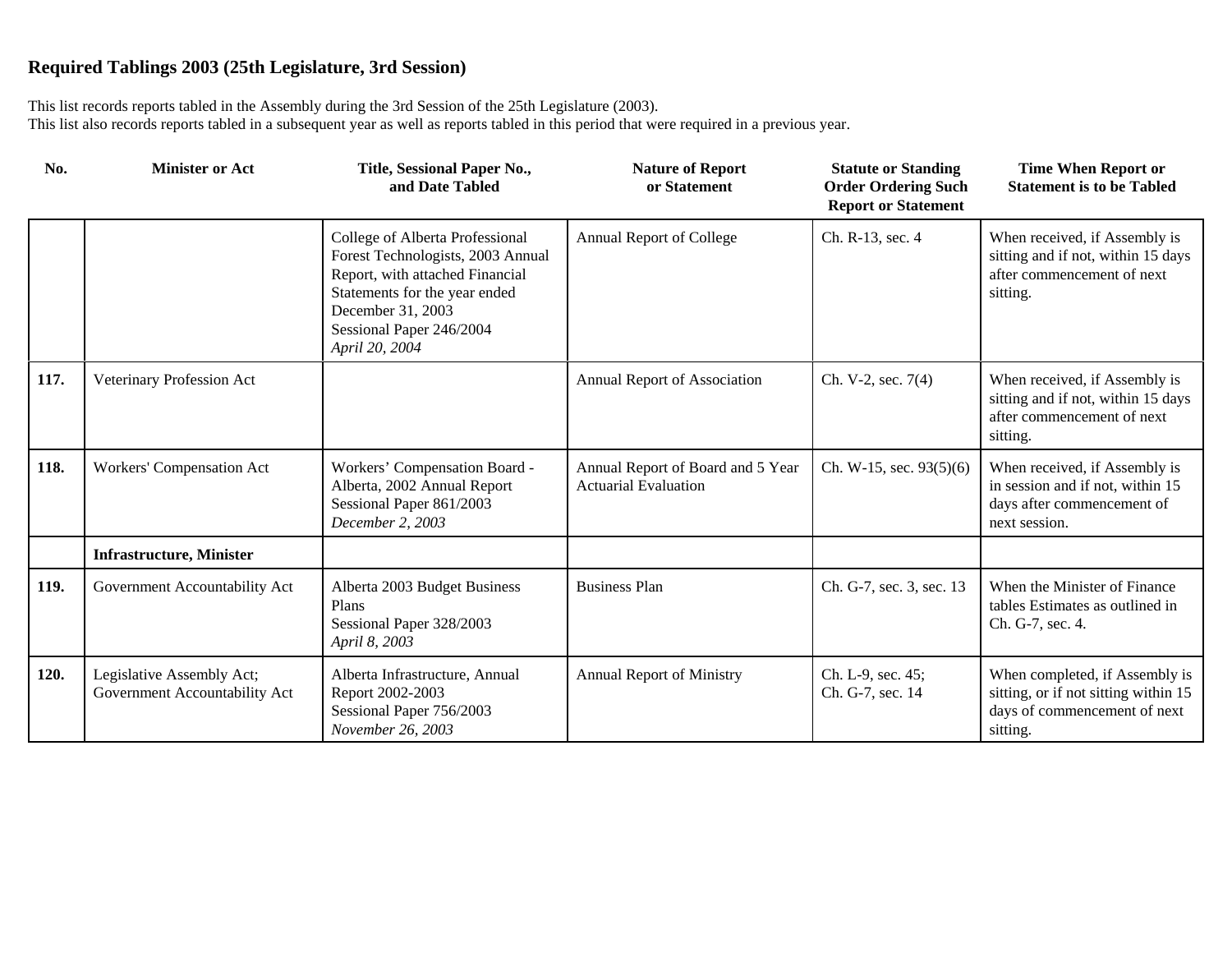| No.  | <b>Minister or Act</b>                                                     | Title, Sessional Paper No.,<br>and Date Tabled                                                                                                                                                                                                                                                                                                                                                                                                                               | <b>Nature of Report</b><br>or Statement | <b>Statute or Standing</b><br><b>Order Ordering Such</b><br><b>Report or Statement</b> | <b>Time When Report or</b><br><b>Statement is to be Tabled</b>                                                |
|------|----------------------------------------------------------------------------|------------------------------------------------------------------------------------------------------------------------------------------------------------------------------------------------------------------------------------------------------------------------------------------------------------------------------------------------------------------------------------------------------------------------------------------------------------------------------|-----------------------------------------|----------------------------------------------------------------------------------------|---------------------------------------------------------------------------------------------------------------|
|      | <b>Innovation and Science, Minister</b>                                    |                                                                                                                                                                                                                                                                                                                                                                                                                                                                              |                                         |                                                                                        |                                                                                                               |
| 121. | Alberta Heritage Foundation for<br>Medical Research Act                    | Ministry of Innovation and Science,<br>Annual Report 2002-2003,<br>including the Alberta Science and<br>Research Authority, Alberta<br>Research Council Inc., Alberta<br><b>Informatics Circle of Research</b><br>Excellence Inc., Alberta Heritage<br>Foundation for Medical Research,<br>Alberta Foundation for Health<br>Research, and the Alberta Heritage<br>Foundation for Science and<br><b>Engineering Research</b><br>Sessional Paper 757/2003<br>November 26, 2003 | Annual Report of Foundation             | Ch. A-21, sec. 22                                                                      | When prepared, if Assembly is<br>sitting and if not, within 15 days<br>after commencement of next<br>sitting. |
| 122. | Alberta Heritage Foundation for<br>Science and Engineering Research<br>Act | Ministry of Innovation and Science,<br>Annual Report 2002-2003,<br>including the Alberta Science and<br>Research Authority, Alberta<br>Research Council Inc., Alberta<br><b>Informatics Circle of Research</b><br>Excellence Inc., Alberta Heritage<br>Foundation for Medical Research,<br>Alberta Foundation for Health<br>Research, and the Alberta Heritage<br>Foundation for Science and<br><b>Engineering Research</b><br>Sessional Paper 757/2003<br>November 26, 2003 | Annual Report of Foundation             | Ch. A-22, sec. 22                                                                      | When received, if Assembly is<br>sitting and if not, within 15 days<br>after commencement of next<br>sitting. |
| 123. | Government Accountability Act                                              | Alberta 2003 Budget Business<br>Plans<br>Sessional Paper 328/2003<br>April 8, 2003                                                                                                                                                                                                                                                                                                                                                                                           | <b>Business Plan</b>                    | Ch. G-7, sec. 3, sec. 13                                                               | When the Minister of Finance<br>tables Estimates as outlined in<br>Ch. G-7, sec. 4.                           |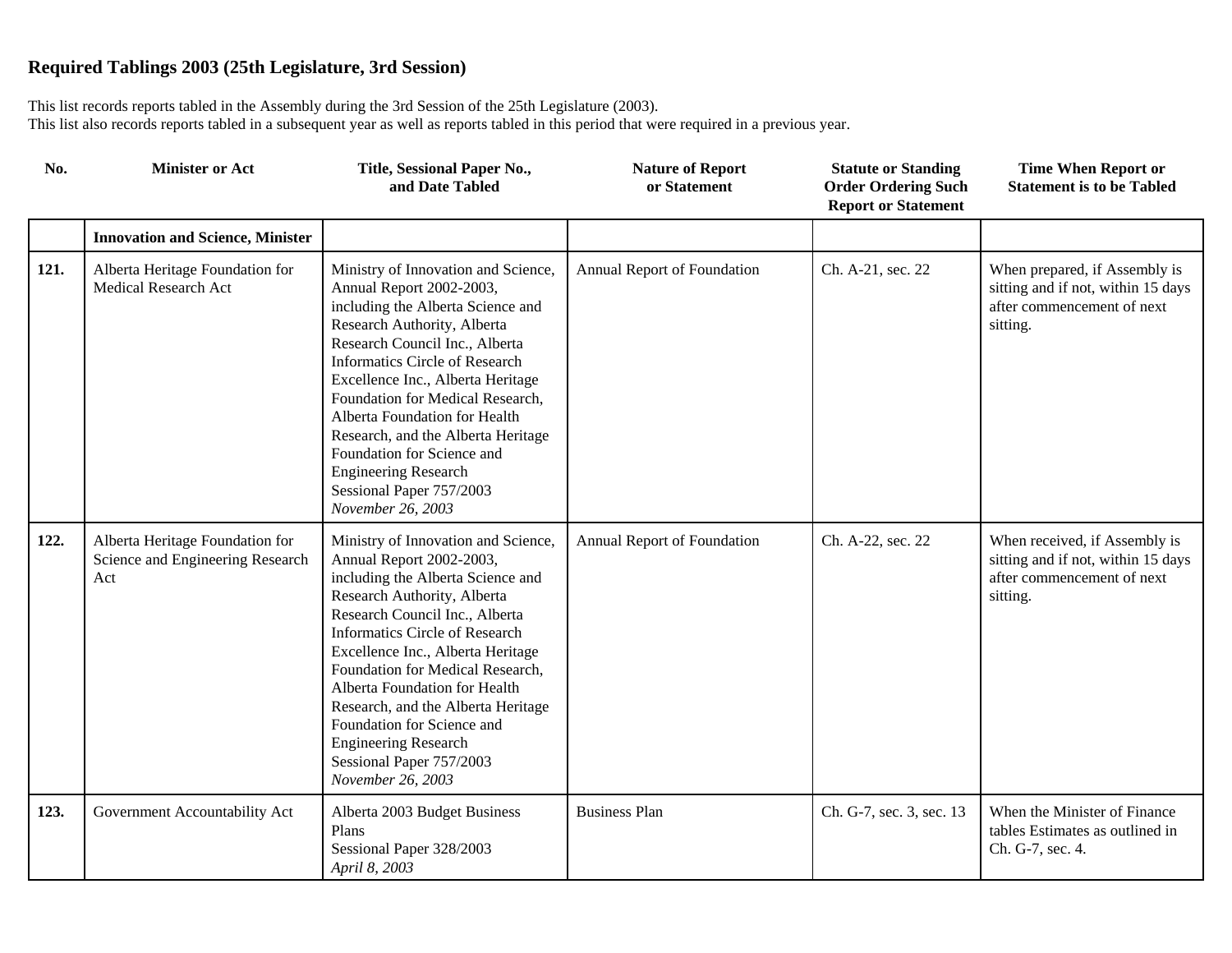| No.  | <b>Minister or Act</b>                                                             | Title, Sessional Paper No.,<br>and Date Tabled                                                                                                                                                                                                                                                                                                                                                                                                                               | <b>Nature of Report</b><br>or Statement | <b>Statute or Standing</b><br><b>Order Ordering Such</b><br><b>Report or Statement</b> | <b>Time When Report or</b><br><b>Statement is to be Tabled</b>                                                     |
|------|------------------------------------------------------------------------------------|------------------------------------------------------------------------------------------------------------------------------------------------------------------------------------------------------------------------------------------------------------------------------------------------------------------------------------------------------------------------------------------------------------------------------------------------------------------------------|-----------------------------------------|----------------------------------------------------------------------------------------|--------------------------------------------------------------------------------------------------------------------|
| 124. | Legislative Assembly Act;<br>Government Accountability Act                         | Ministry of Innovation and Science,<br>Annual Report 2002-2003,<br>including the Alberta Science and<br>Research Authority, Alberta<br>Research Council Inc., Alberta<br><b>Informatics Circle of Research</b><br>Excellence Inc., Alberta Heritage<br>Foundation for Medical Research,<br>Alberta Foundation for Health<br>Research, and the Alberta Heritage<br>Foundation for Science and<br><b>Engineering Research</b><br>Sessional Paper 757/2003<br>November 26, 2003 | Annual Report of Ministry               | Ch. L-9, sec. 45;<br>Ch. G-7, sec. 14                                                  | When completed, if Assembly is<br>sitting, or if not sitting within 15<br>days of commencement of next<br>sitting. |
|      | <b>International and</b><br><b>Intergovernmental Relations,</b><br><b>Minister</b> |                                                                                                                                                                                                                                                                                                                                                                                                                                                                              |                                         |                                                                                        |                                                                                                                    |
| 125. | Government Accountability Act                                                      | Alberta 2003 Budget Business<br>Plans<br>Sessional Paper 328/2003<br>April 8, 2003                                                                                                                                                                                                                                                                                                                                                                                           | <b>Business Plan</b>                    | Ch. G-7, sec. 3, sec. 13                                                               | When the Minister of Finance<br>tables Estimates as outlined in<br>Ch. G-7, sec. 4.                                |
| 126. | Legislative Assembly Act;<br>Government Accountability Act                         | International and Intergovernmental<br>Relations, 30th Annual Report for<br>the year April 1, 2002 to March 31,<br>2003<br>Sessional Paper 758/2003<br>November 26, 2003                                                                                                                                                                                                                                                                                                     | Annual Report of Ministry               | Ch. L-9, sec. 45;<br>Ch. G-7, sec. 14                                                  | When completed, if Assembly is<br>sitting, or if not sitting within 15<br>days of commencement of next<br>sitting. |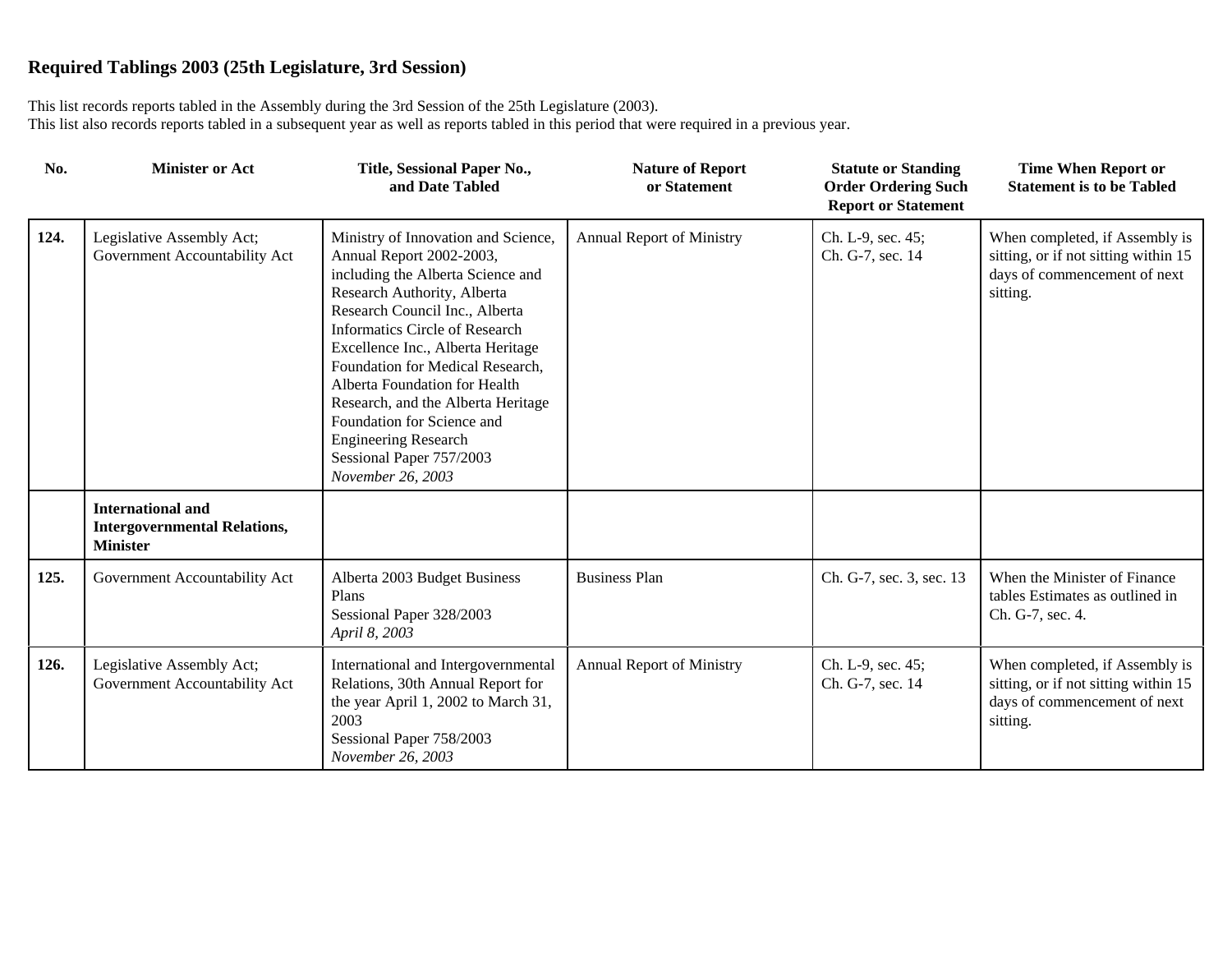| No.  | <b>Minister or Act</b>                                     | Title, Sessional Paper No.,<br>and Date Tabled                                                                                                         | <b>Nature of Report</b><br>or Statement                                             | <b>Statute or Standing</b><br><b>Order Ordering Such</b><br><b>Report or Statement</b> | <b>Time When Report or</b><br><b>Statement is to be Tabled</b>                                                     |
|------|------------------------------------------------------------|--------------------------------------------------------------------------------------------------------------------------------------------------------|-------------------------------------------------------------------------------------|----------------------------------------------------------------------------------------|--------------------------------------------------------------------------------------------------------------------|
|      | <b>Justice and Attorney General,</b><br><b>Minister</b>    |                                                                                                                                                        |                                                                                     |                                                                                        |                                                                                                                    |
| 127. | Government Accountability Act                              | Alberta 2003 Budget Business<br>Plans<br>Sessional Paper 328/2003<br>April 8, 2003                                                                     | <b>Business Plan</b>                                                                | Ch. G-7, sec. 3, sec. 13                                                               | When the Minister of Finance<br>tables Estimates as outlined in<br>Ch. G-7, sec. 4.                                |
| 128. | <b>Legal Profession Act</b>                                | The Law Society of Alberta,<br>Annual Report 2002<br>Sessional Paper 517/2003<br>May 13, 2003                                                          | Annual Report of the Law Society                                                    | Ch. L-8, sec. $5(4)$                                                                   | When received, if Assembly in<br>session and if not, within 15<br>days after commencement of<br>next sitting.      |
|      |                                                            | Law Society of Alberta, Annual<br>Report 2003<br>Sessional Paper 269/2004<br>April 27, 2004                                                            |                                                                                     |                                                                                        |                                                                                                                    |
| 129. | <b>Legal Profession Act</b>                                | Alberta Law Foundation, Thirtieth<br>Annual Report, 2003 (Fiscal Year<br>Ended March 31st)<br>Sessional Paper 713/2003<br>November 25, 2003            | Summary of Affairs and Audited<br><b>Balance Sheet of Alberta Law</b><br>Foundation | Ch. L-8, sec.124(2)                                                                    | When received, if Assembly in<br>session and if not, within 15<br>days after commencement of<br>next sitting.      |
| 130. | Legislative Assembly Act;<br>Government Accountability Act | Alberta Justice, Annual Report<br>2002/03<br>Sessional Paper 759/2003<br>November 26, 2003                                                             | <b>Annual Report of Ministry</b>                                                    | Ch. L-9, sec. 45;<br>Ch. G-7, sec. 14                                                  | When completed, if Assembly is<br>sitting, or if not sitting within 15<br>days of commencement of next<br>sitting. |
|      | <b>Learning, Minister</b>                                  |                                                                                                                                                        |                                                                                     |                                                                                        |                                                                                                                    |
| 131. | <b>Advanced Education Foundations</b><br>Act               | University of Alberta 1991<br>Foundation, Financial Statements<br>for the Period Ended November 7,<br>2000<br>Sessional Paper 548/2003<br>May 13, 2003 | Annual Report and Audited<br>Financial Statements of each<br>Foundation             | Ch. A-5, sec. 16(2)                                                                    | When received, if Assembly is<br>sitting and if not, within 15 days<br>after commencement of next<br>sitting.      |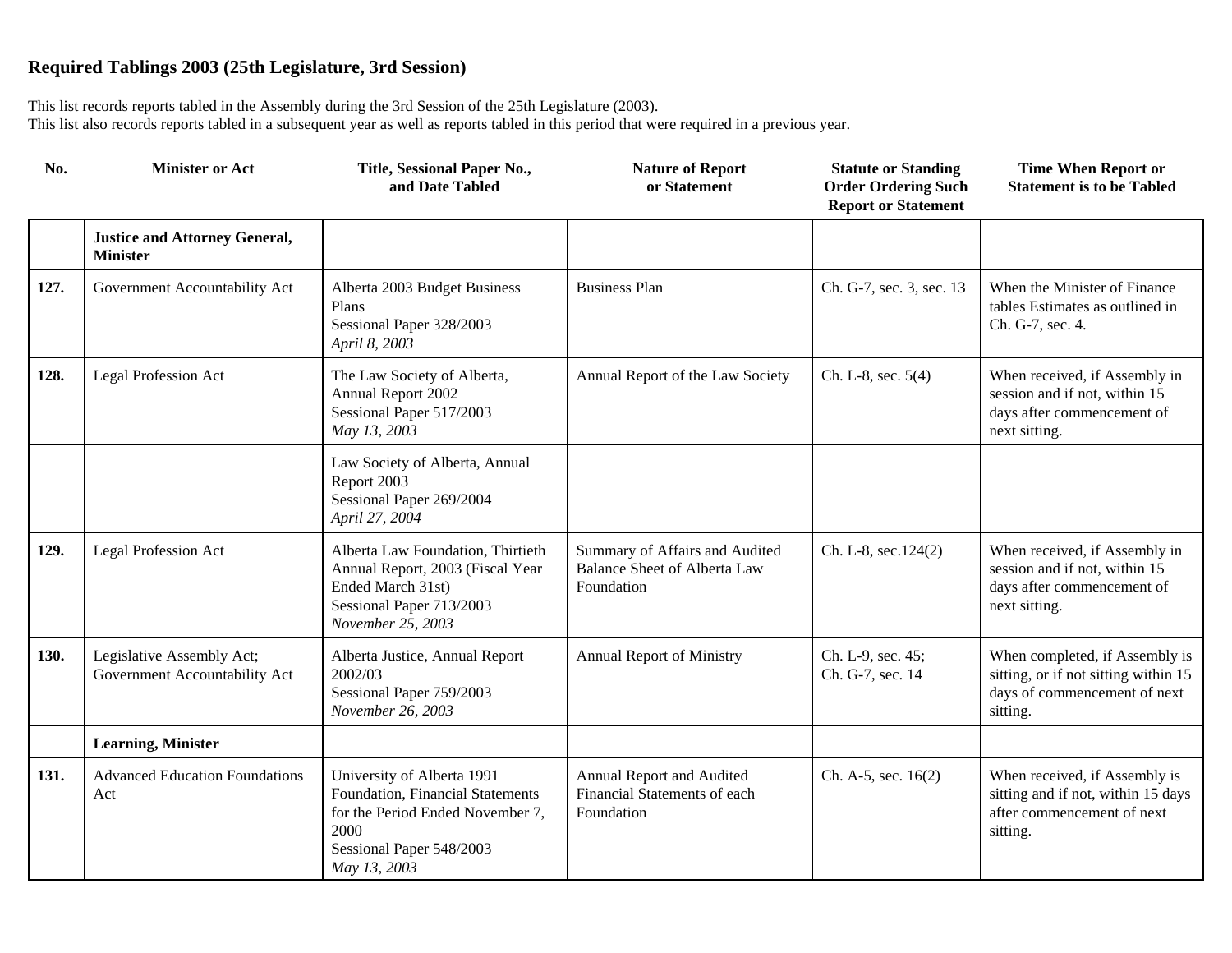| No. | <b>Minister or Act</b> | Title, Sessional Paper No.,<br>and Date Tabled                                                                                                        | <b>Nature of Report</b><br>or Statement | <b>Statute or Standing</b><br><b>Order Ordering Such</b><br><b>Report or Statement</b> | <b>Time When Report or</b><br><b>Statement is to be Tabled</b> |
|-----|------------------------|-------------------------------------------------------------------------------------------------------------------------------------------------------|-----------------------------------------|----------------------------------------------------------------------------------------|----------------------------------------------------------------|
|     |                        | The Arctic Institute of North<br>America, Financial Statements,<br>March 31, 2001<br>Sessional Paper 549/2003<br>May 13, 2003                         |                                         |                                                                                        |                                                                |
|     |                        | Olympic Oval/Anneau Olympique,<br>Statements, March 31, 1999<br>Sessional Paper 550/2003<br>May 13, 2003                                              |                                         |                                                                                        |                                                                |
|     |                        | Olympic Oval/Anneau Olympique,<br>Statements, March 31, 2000<br>Sessional Paper 551/2003<br>May 13, 2003                                              |                                         |                                                                                        |                                                                |
|     |                        | Olympic Oval/Anneau Olympique,<br>Financial Statements, March 31,<br>2001<br>Sessional Paper 552/2003<br>May 13, 2003                                 |                                         |                                                                                        |                                                                |
|     |                        | Public Colleges Foundation of<br>Alberta, Financial Statements,<br>March 31, 1998<br>Sessional Paper 553/2003<br>May 13, 2003                         |                                         |                                                                                        |                                                                |
|     |                        | Public Colleges Foundation of<br>Alberta, Financial Statements,<br>March 31, 1999<br>Sessional Paper 554/2003<br>May 13, 2003                         |                                         |                                                                                        |                                                                |
|     |                        | Arctic Institute of North America,<br>Audited Financial Statements for<br>the year ended March 31, 2003<br>Sessional Paper 135/2004<br>March 15, 2004 |                                         |                                                                                        |                                                                |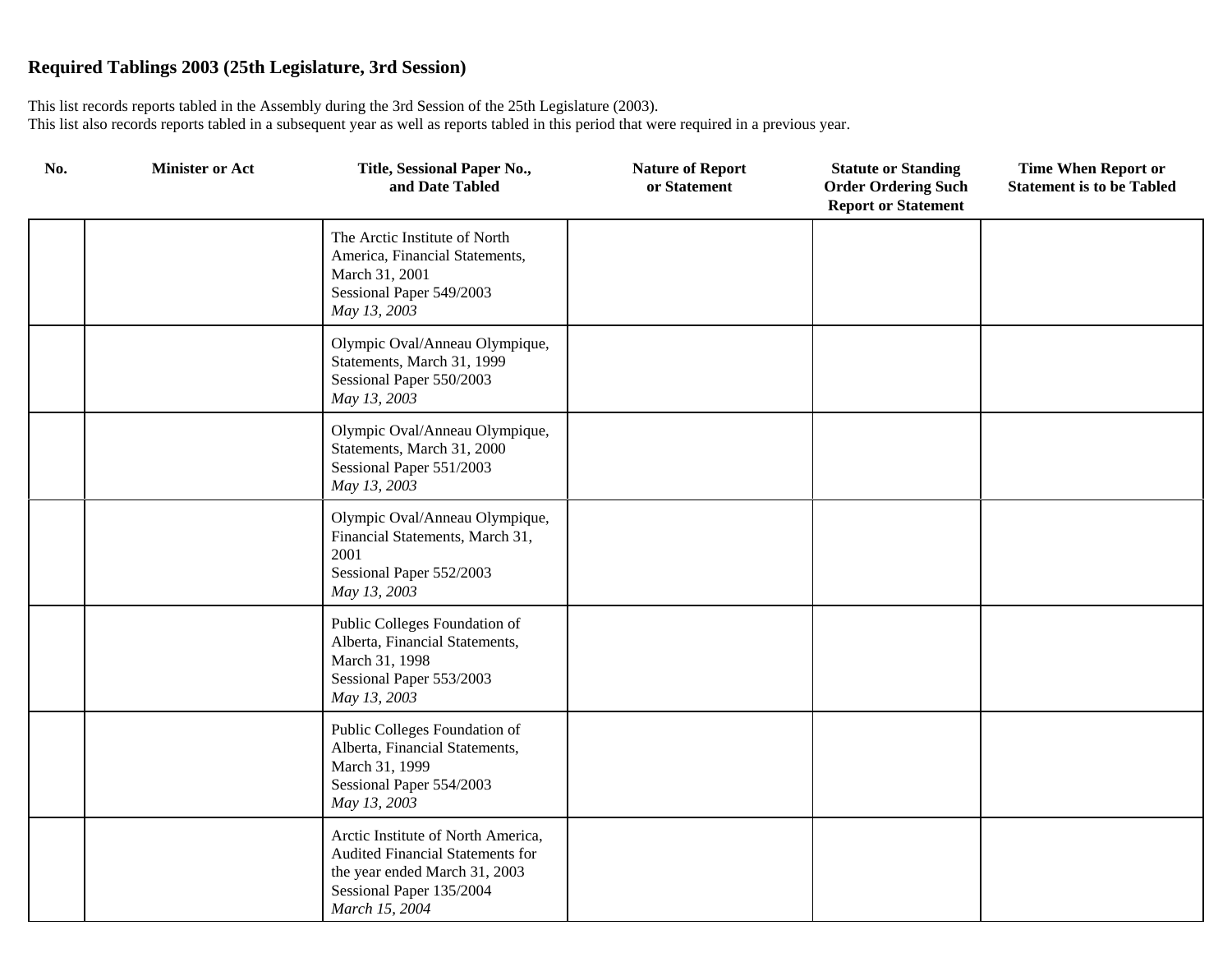| No.  | <b>Minister or Act</b>                                     | Title, Sessional Paper No.,<br>and Date Tabled                                                                                                                                                                                                                                                            | <b>Nature of Report</b><br>or Statement | <b>Statute or Standing</b><br><b>Order Ordering Such</b><br><b>Report or Statement</b> | <b>Time When Report or</b><br><b>Statement is to be Tabled</b>                                                     |
|------|------------------------------------------------------------|-----------------------------------------------------------------------------------------------------------------------------------------------------------------------------------------------------------------------------------------------------------------------------------------------------------|-----------------------------------------|----------------------------------------------------------------------------------------|--------------------------------------------------------------------------------------------------------------------|
|      |                                                            | Public Post-Secondary Institutions,<br>Audited Financial Statements,<br>Public Colleges and Technical<br>Institutes - For the Year Ended June<br>30, 2002, Universities and Banff<br>Centre for Continuing Education -<br>For the Year Ended March 31, 2003<br>Sessional Paper 136/2004<br>March 15, 2004 |                                         |                                                                                        |                                                                                                                    |
| 132. | Apprenticeship and Industry<br><b>Training Act</b>         | Alberta Apprenticeship and<br>Industry Training Board, 2002-2003<br><b>Annual Report</b><br>Sessional Paper 140/2004<br>March 15, 2004                                                                                                                                                                    | Annual Report of Board                  | Ch. A-42, sec. 6(2)                                                                    | When received, if Assembly is<br>sitting and if not, within 15 days<br>after commencement of next<br>sitting.      |
| 133. | Government Accountability Act                              | Alberta 2003 Budget Business<br>Plans<br>Sessional Paper 328/2003<br>April 8, 2003                                                                                                                                                                                                                        | <b>Business Plan</b>                    | Ch. G-7, sec. 3, sec. 13                                                               | When the Minister of Finance<br>tables estimates as outlined in<br>Ch. G-7, sec. 4.                                |
| 134. | Legislative Assembly Act;<br>Government Accountability Act | Alberta Learning, Annual Report<br>2002/2003<br>Sessional Paper 760/2003<br>November 26, 2003                                                                                                                                                                                                             | Annual Report of Ministry               | Ch. L-9, sec. 45;<br>Ch. G-7, sec. 14                                                  | When completed, if Assembly is<br>sitting, or if not sitting within 15<br>days of commencement of next<br>sitting. |
| 135. | <b>Teaching Profession Act</b>                             | Alberta Teachers' Association,<br>2003 Annual Report<br>Sessional Paper 172/2005<br>March 21, 2005                                                                                                                                                                                                        | Annual Report of Association            | Ch. T-2, sec. 15(2)                                                                    | When completed, if Assembly is<br>sitting, or if not sitting within 15<br>days of commencement of next<br>sitting. |
|      | <b>Municipal Affairs, Minister</b>                         |                                                                                                                                                                                                                                                                                                           |                                         |                                                                                        |                                                                                                                    |
| 136. | Government Accountability Act                              | Alberta 2003 Budget Business<br>Plans<br>Sessional Paper 328/2003<br>April 8, 2003                                                                                                                                                                                                                        | <b>Business Plan</b>                    | Ch. G-7, sec. 3, sec. 13                                                               | When the Minister of Finance<br>tables Estimates as outlined in<br>Ch. G-7, sec. 4.                                |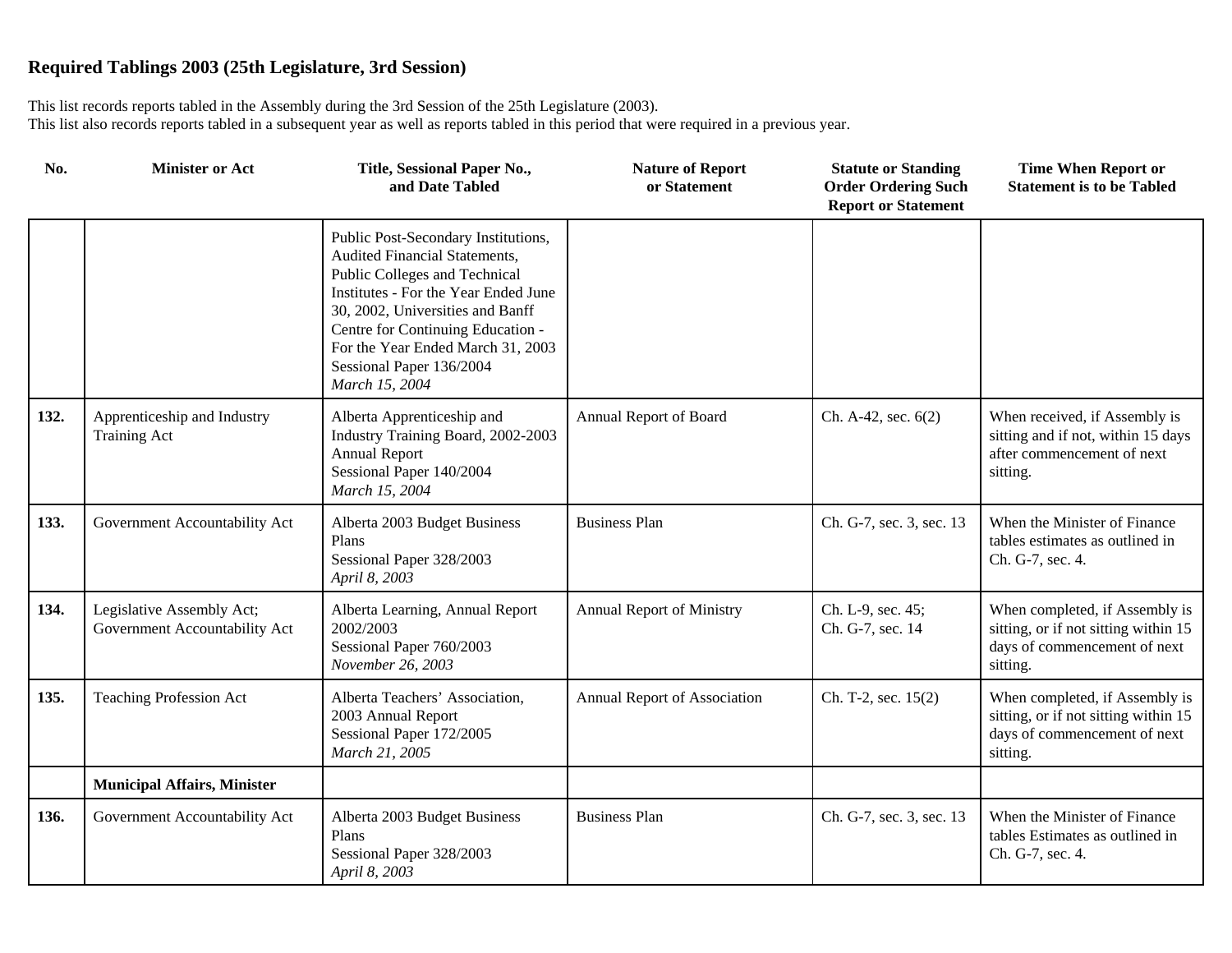| No.  | <b>Minister or Act</b>                                     | Title, Sessional Paper No.,<br>and Date Tabled                                                                                               | <b>Nature of Report</b><br>or Statement         | <b>Statute or Standing</b><br><b>Order Ordering Such</b><br><b>Report or Statement</b> | <b>Time When Report or</b><br><b>Statement is to be Tabled</b>                                                                |
|------|------------------------------------------------------------|----------------------------------------------------------------------------------------------------------------------------------------------|-------------------------------------------------|----------------------------------------------------------------------------------------|-------------------------------------------------------------------------------------------------------------------------------|
| 137. | Government Organization Act                                | Alberta Boilers Safety Association,<br>Annual Report 2003<br>Sessional Paper 25/2005<br>March 7, 2005                                        | Annual Report of a Delegated<br>Person          | Ch. G-10, Schedule 10,<br>sec. $10(3)$                                                 | When received, if Assembly is<br>sitting and if not, within 15 days<br>after the commencement of the<br>next ensuing sitting. |
|      |                                                            | Petroleum Tank Management<br>Association of Alberta, Annual<br>Report 2003<br>Sessional Paper 27/2005<br>March 7, 2005                       |                                                 |                                                                                        |                                                                                                                               |
| 138. | Legislative Assembly Act;<br>Government Accountability Act | Alberta Municipal Affairs, Annual<br>Report 2002-2003<br>Sessional Paper 761/2003<br>November 26, 2003                                       | <b>Annual Report of Ministry</b>                | Ch. L-9, sec. 45;<br>Ch. G-7, sec. 14                                                  | When completed, if Assembly is<br>sitting and if not, within 15 days<br>of commencement of next<br>sitting.                   |
| 139. | <b>Safety Codes Act</b>                                    | Safety Codes Council 2003 Annual<br>Report<br>Sessional Paper 28/2005<br>March 7, 2005                                                       | Annual Report of Safety Codes<br>Council        | Ch. S-1, sec. $25(3)$                                                                  | When received, if Assembly is<br>sitting and if not, within 15 days<br>of commencement of next<br>sitting.                    |
|      |                                                            | <b>Authorized Accredited Agencies</b><br>Activity Summary for April 1, 2002<br>to March 31, 2003<br>Sessional Paper 29/2005<br>March 7, 2005 |                                                 |                                                                                        |                                                                                                                               |
| 140. | Special Areas Act                                          | Special Areas Trust Account,<br>Financial Statements, December 31,<br>2002<br>Sessional Paper 495/2003<br>May 12, 2003                       | Audited Financial Statement of<br>Special Areas | Ch. S-16, sec. 19(2)                                                                   | When received, if Assembly in<br>session and if not, within 15<br>days after commencement of<br>next session.                 |
|      |                                                            | Special Areas Trust Account,<br>Financial Statements, December 31,<br>2003<br>Sessional Paper 318/2004<br>May 6, 2004                        |                                                 |                                                                                        |                                                                                                                               |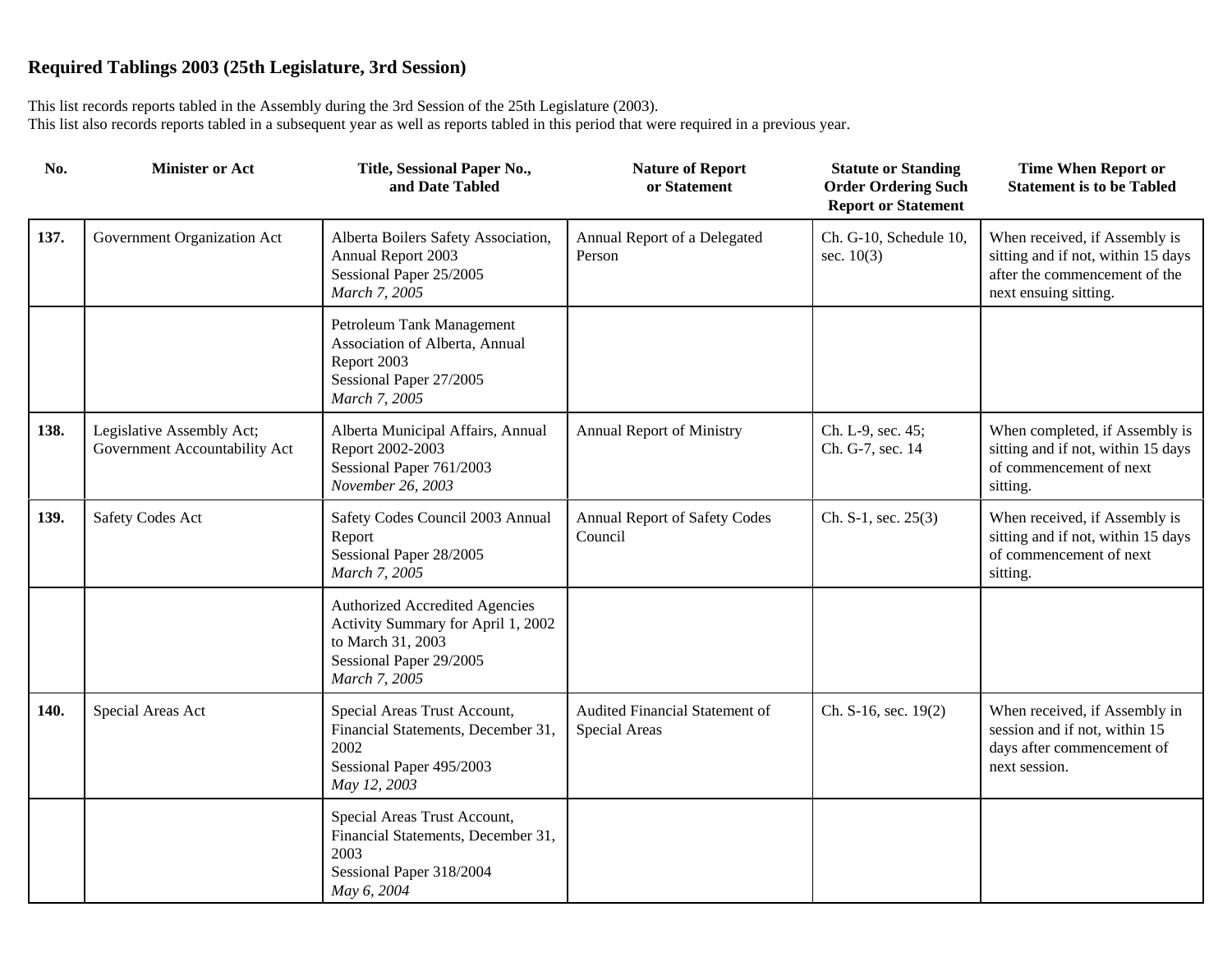| No.  | <b>Minister or Act</b>                                                                                       | Title, Sessional Paper No.,<br>and Date Tabled                                                                                 | <b>Nature of Report</b><br>or Statement      | <b>Statute or Standing</b><br><b>Order Ordering Such</b><br><b>Report or Statement</b> | <b>Time When Report or</b><br><b>Statement is to be Tabled</b>                                                     |
|------|--------------------------------------------------------------------------------------------------------------|--------------------------------------------------------------------------------------------------------------------------------|----------------------------------------------|----------------------------------------------------------------------------------------|--------------------------------------------------------------------------------------------------------------------|
|      | <b>Revenue, Minister</b>                                                                                     |                                                                                                                                |                                              |                                                                                        |                                                                                                                    |
| 141. | Alberta Heritage Foundation for<br>Medical Research Act<br>(also see Minister of Finance)                    |                                                                                                                                | Annual Report of Endowment Fund              | Ch. A-21, sec. 7(4)                                                                    | When prepared, if Assembly is<br>sitting, or if not sitting within 15<br>days of commencement of next<br>sitting.  |
| 142. | Alberta Heritage Foundation for<br>Science and Engineering Research<br>Act<br>(also see Minister of Finance) |                                                                                                                                | Annual Report of the Endowment<br>Fund       | Ch. A-22, sec. 7(6)                                                                    | When prepared, if Assembly is<br>sitting and if not, within 15 days<br>after commencement of next<br>sitting.      |
| 143. | Alberta Heritage Savings Trust<br>Fund Act                                                                   |                                                                                                                                | <b>Business Plan</b>                         | Ch. A-23, sec. 7(3);<br>Ch. G-7, sec. 13                                               |                                                                                                                    |
| 144. | Government Accountability Act                                                                                | Alberta 2003 Budget Business<br>Plans<br>Sessional Paper 328/2003<br>April 8, 2003                                             | <b>Business Plan</b>                         | Ch. G-7, sec. 3, sec. 13                                                               | When the Minister of Finance<br>tables Estimates as outlined in<br>Ch. G-7 sec. 4                                  |
| 145. | Legislative Assembly Act<br>(see also Minister of Finance)                                                   |                                                                                                                                | Reports of Amounts paid to MLAs<br>on Boards | Ch. L-9, sec. 37(4)                                                                    | When received, if Assembly is<br>in session and if not, within 15<br>days of commencement.                         |
| 146. | Legislative Assembly Act;<br>Government Accountability Act                                                   | Alberta Revenue, Annual Report for<br>the fiscal year ended March 31,<br>2003<br>Sessional Paper 762/2003<br>November 26, 2003 | <b>Annual Report of Ministry</b>             | Ch. L-9, sec. 45;<br>Ch. G-7, sec. 14                                                  | When completed, if Assembly is<br>sitting, or if not sitting within 15<br>days of commencement of next<br>sitting. |
|      |                                                                                                              | Alberta Revenue, Annual Report for<br>the fiscal year ended March 31,<br>2003<br>Sessional Paper 152/2004<br>March 17, 2004    |                                              |                                                                                        |                                                                                                                    |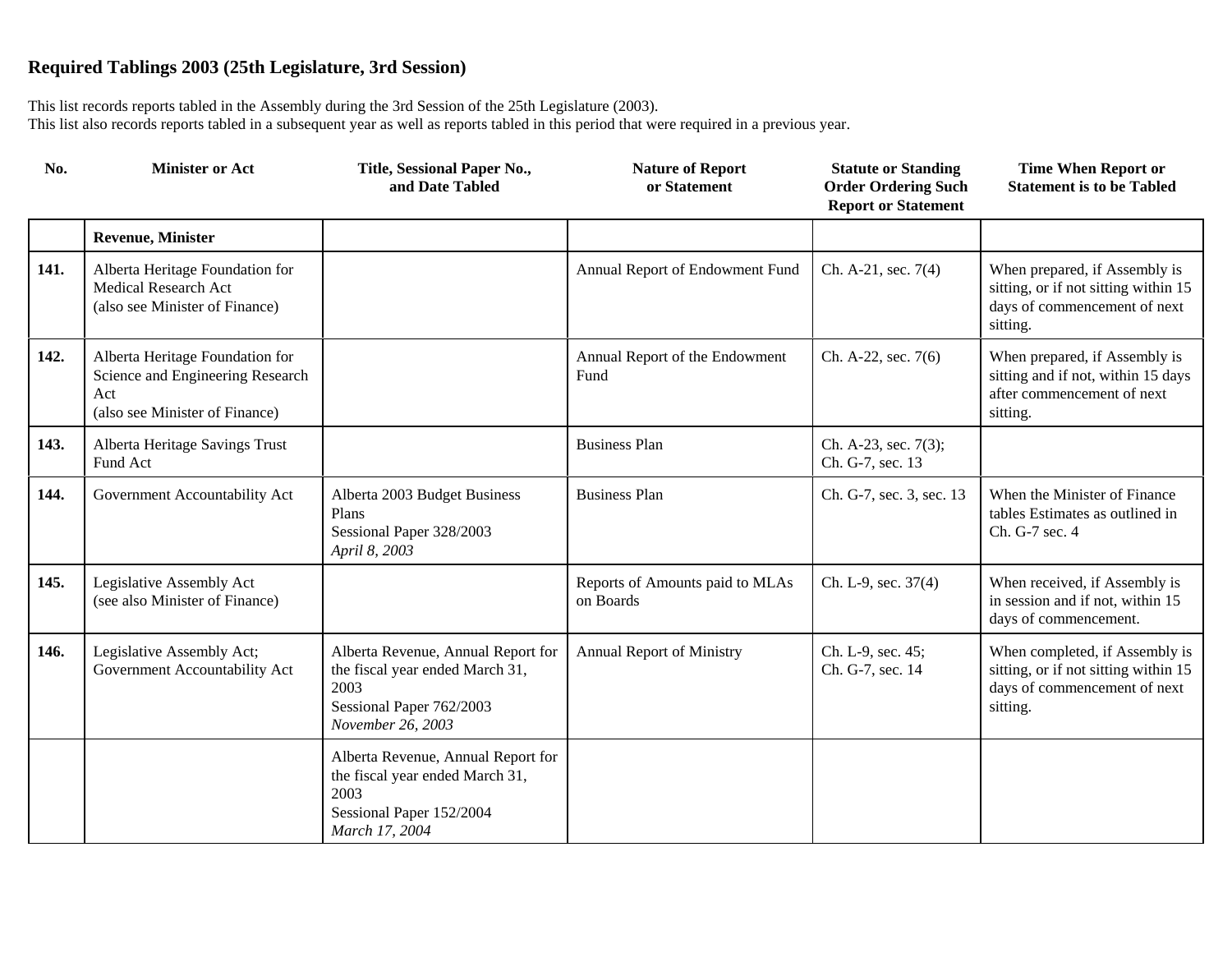| No.  | <b>Minister or Act</b>                                     | Title, Sessional Paper No.,<br>and Date Tabled                                                                                                     | <b>Nature of Report</b><br>or Statement | <b>Statute or Standing</b><br><b>Order Ordering Such</b><br><b>Report or Statement</b> | <b>Time When Report or</b><br><b>Statement is to be Tabled</b>                                                         |
|------|------------------------------------------------------------|----------------------------------------------------------------------------------------------------------------------------------------------------|-----------------------------------------|----------------------------------------------------------------------------------------|------------------------------------------------------------------------------------------------------------------------|
| 147. | Securities Act<br>(see also Minister of Finance)           | Alberta Securities Commission,<br>2003 Annual Report<br>Sessional Paper 151/2004<br>March 17, 2004                                                 | Annual Report of Commission             | Ch. S-4, sec. 20(2)                                                                    | When received, if Assembly is<br>sitting, or if not sitting within 15<br>days after commencement of<br>next sitting.   |
|      | <b>Seniors, Minister</b>                                   |                                                                                                                                                    |                                         |                                                                                        |                                                                                                                        |
| 148. | Government Accountability Act                              | Alberta 2003 Budget Business<br>Plans<br>Sessional Paper 328/2003<br>April 8, 2003                                                                 | <b>Business Plan</b>                    | Ch. G-7, sec. 3, sec. 13                                                               | When the Minister of Finance<br>tables Estimates as outlined in<br>Ch. G-7 sec. 4                                      |
| 149. | Legislative Assembly Act;<br>Government Accountability Act | Alberta Seniors, Annual Report<br>2002-2003<br>Sessional Paper 763/2003<br>November 26, 2003                                                       | Annual Report of Ministry               | Ch. L-9, sec. 45;<br>Ch. G-7, sec. 14                                                  | When completed, if Assembly is<br>sitting, or if not sitting within 15<br>days of commencement of next<br>sitting.     |
| 150. | Seniors Advisory Council for<br>Alberta Act                | Seniors Advisory Council of<br>Alberta, Annual Report for the<br>Fiscal Year Ended March 31, 2003<br>Sessional Paper 661/2003<br>November 20, 2003 | Annual Report of Council                | Ch. S-6, sec. $7(2)$                                                                   | To the Minister before June 30,<br>then laid when received if<br>Assembly is in session and if<br>not, within 15 days. |
|      | <b>Solicitor General</b>                                   |                                                                                                                                                    |                                         |                                                                                        |                                                                                                                        |
| 151. | Government Accountability Act                              | Alberta 2003 Budget Business<br>Plans<br>Sessional Paper 328/2003<br>April 8, 2003                                                                 | <b>Business Plan</b>                    | Ch. G-7, sec. 3, sec. 13                                                               | When the Minister of Finance<br>tables Estimates as outlined in<br>Ch. G-7 sec. 4                                      |
| 152. | Legislative Assembly Act;<br>Government Accountability Act | Alberta Solicitor General, Annual<br>Report 2002-2003<br>Sessional Paper 764/2003<br>November 26, 2003                                             | <b>Annual Report of Ministry</b>        | Ch. L-9, sec. 45;<br>Ch. G-7, sec. 14                                                  | When completed, if Assembly is<br>sitting, or if not sitting within 15<br>days of commencement of next<br>sitting.     |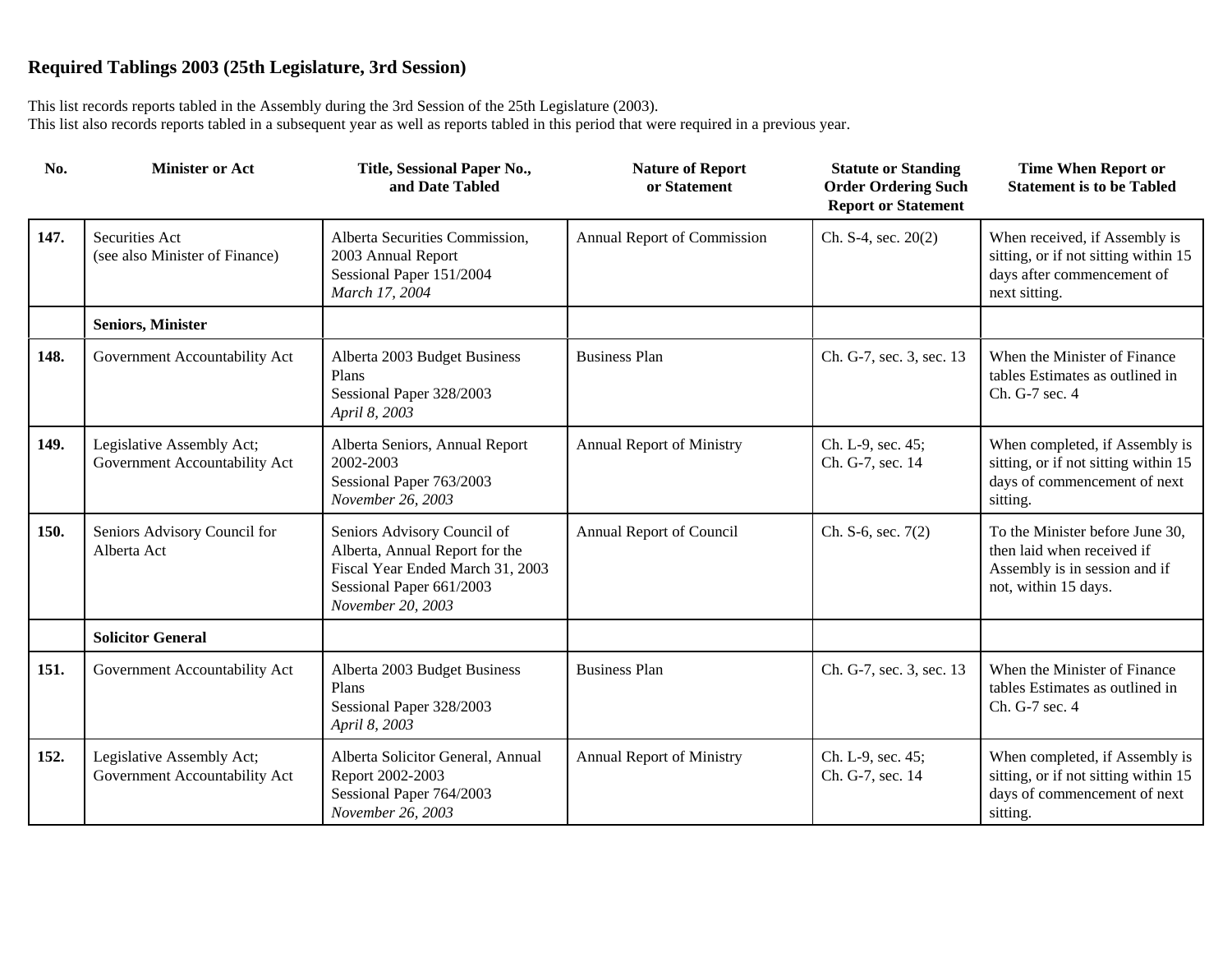| No.  | <b>Minister or Act</b>                                                                              | Title, Sessional Paper No.,<br>and Date Tabled                                                                                                   | <b>Nature of Report</b><br>or Statement                    | <b>Statute or Standing</b><br><b>Order Ordering Such</b><br><b>Report or Statement</b> | <b>Time When Report or</b><br><b>Statement is to be Tabled</b>                                                     |
|------|-----------------------------------------------------------------------------------------------------|--------------------------------------------------------------------------------------------------------------------------------------------------|------------------------------------------------------------|----------------------------------------------------------------------------------------|--------------------------------------------------------------------------------------------------------------------|
|      | <b>Sustainable Resource</b><br><b>Development, Minister</b>                                         |                                                                                                                                                  |                                                            |                                                                                        |                                                                                                                    |
| 153. | <b>Environmental Protection and</b><br><b>Enhancement Act</b><br>(see also Minister of Environment) | <b>Environmental Protection Security</b><br>Fund, Annual Report, April 1, 2002<br>- March 31, 2003<br>Sessional Paper 176/2004<br>March 23, 2004 | Annual Report of Environmental<br>Protection Security Fund | Ch. E-12, sec. 34(2)                                                                   | When prepared, if Assembly in<br>session and if not, within 15<br>days after commencement of<br>next session.      |
| 154. | Government Accountability Act                                                                       | Alberta 2003 Budget Business<br>Plans<br>Sessional Paper 328/2003<br>April 8, 2003                                                               | <b>Business Plan</b>                                       | Ch. G-7, sec. 3, sec. 13                                                               | When the Minister of Finance<br>tables Estimates as outlined in<br>Ch. G-7, sec. 4.                                |
| 155. | Legislative Assembly Act;<br>Government Accountability Act                                          | Ministry of Sustainable Resource<br>Development, 2002-2003 Annual<br>Report<br>Sessional Paper 765/2003<br>November 26, 2003                     | <b>Annual Report of Ministry</b>                           | Ch. L-9, sec. 45;<br>Ch. G-7, sec. 14                                                  | When completed, if Assembly is<br>sitting, or if not sitting within 15<br>days of commencement of next<br>sitting. |
|      | <b>Transportation, Minister</b>                                                                     |                                                                                                                                                  |                                                            |                                                                                        |                                                                                                                    |
| 156. | Government Accountability Act                                                                       | Alberta 2003 Budget Business<br>Plans<br>Sessional Paper 328/2003<br>April 8, 2003                                                               | <b>Business Plan</b>                                       | Ch. G-7, sec. 3, sec. 13                                                               | When the Minister of Finance<br>tables Estimates as outlined in<br>Ch. G-7, sec. 4.                                |
| 157. | Legislative Assembly Act;<br>Government Accountability Act                                          | Alberta Transportation, Annual<br>Report 2002-2003<br>Sessional Paper 766/2003<br>November 26, 2003                                              | <b>Annual Report of Ministry</b>                           | Ch. L-9, sec. 45;<br>Ch. G-7, sec. 14                                                  | When completed, if Assembly is<br>sitting, or if not sitting within 15<br>days of commencement of next<br>sitting. |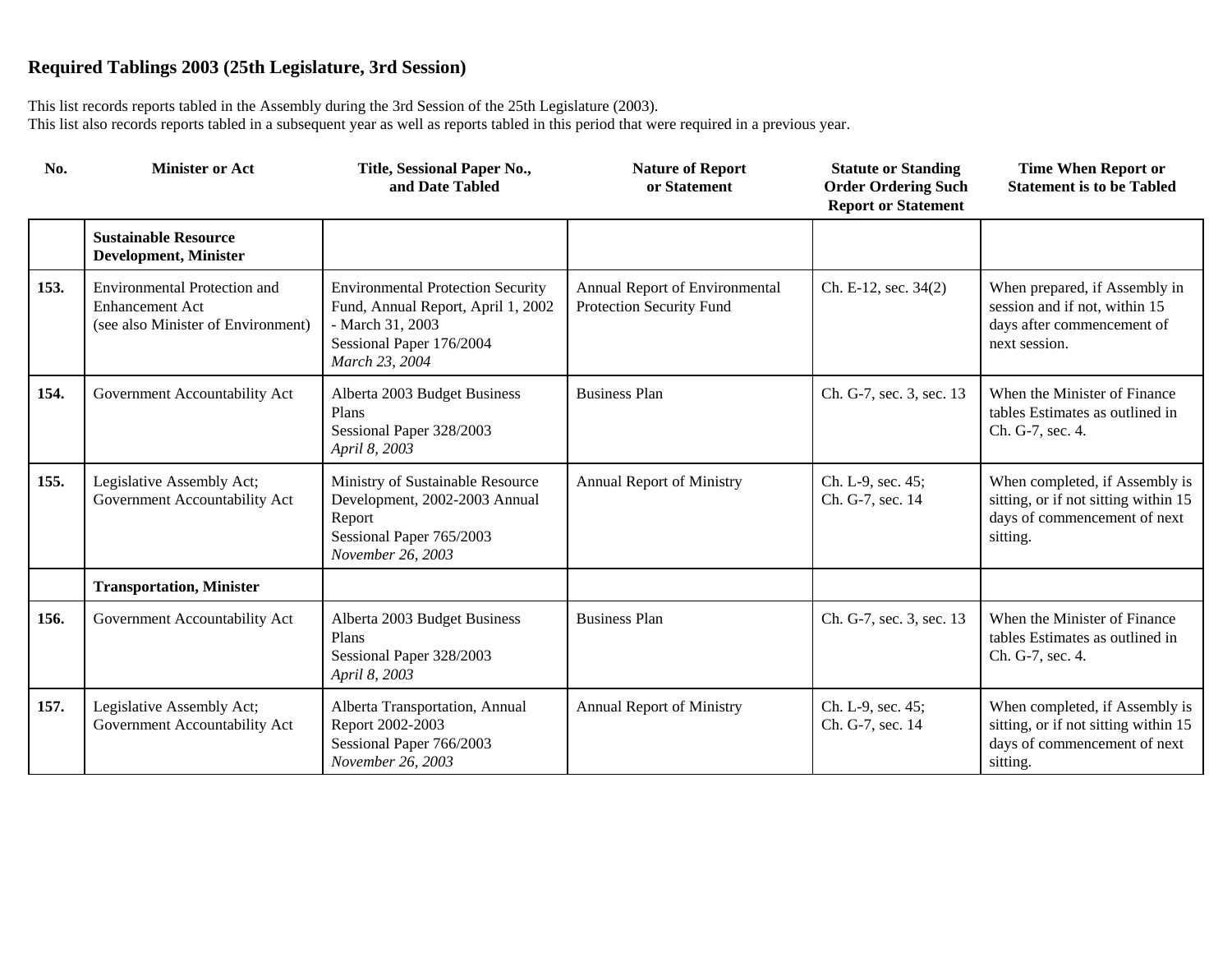| No.  | <b>Minister or Act</b>                                                                                  | Title, Sessional Paper No.,<br>and Date Tabled                                                                                                          | <b>Nature of Report</b><br>or Statement                               | <b>Statute or Standing</b><br><b>Order Ordering Such</b><br><b>Report or Statement</b> | <b>Time When Report or</b><br><b>Statement is to be Tabled</b>                                                |
|------|---------------------------------------------------------------------------------------------------------|---------------------------------------------------------------------------------------------------------------------------------------------------------|-----------------------------------------------------------------------|----------------------------------------------------------------------------------------|---------------------------------------------------------------------------------------------------------------|
|      | <b>Alberta Heritage Savings Trust</b><br><b>Fund Standing Committee,</b><br><b>Chair</b>                |                                                                                                                                                         |                                                                       |                                                                                        |                                                                                                               |
| 158. | Alberta Heritage Savings Trust<br>Fund Act                                                              | Report of the Standing Committee<br>on the Alberta Heritage Savings<br>Trust Fund dated September 2003<br>Sessional Paper 660/2003<br>November 20, 2003 | Report on the Annual Report of<br>Fund                                | Standing Order 52                                                                      | When completed.                                                                                               |
|      | <b>Freedom of Information and</b><br><b>Protection of Privacy Act</b><br><b>Review Committee, Chair</b> |                                                                                                                                                         |                                                                       |                                                                                        |                                                                                                               |
| 159. | Freedom of Information and<br>Protection of Privacy Act                                                 |                                                                                                                                                         | Report including amendments<br>recommended by the Review<br>Committee | Ch. F-25, sec. 97                                                                      | Within one year after beginning<br>the review.                                                                |
|      | <b>Legislative Offices Select</b><br><b>Standing Committee, Chair</b>                                   |                                                                                                                                                         |                                                                       |                                                                                        |                                                                                                               |
| 160. | <b>Auditor General Act</b>                                                                              | Auditor General of Alberta, Annual<br>Report, 2002-2003<br>Sessional Paper 617/2003<br>November 18, 2003                                                | Report on Work of Office of<br><b>Auditor General</b>                 | Ch. A-46, sec. $19(5)$                                                                 | When received, if Assembly is<br>sitting and if not, within 15 days<br>after commencement of next<br>sitting. |
| 161. | <b>Auditor General Act</b>                                                                              |                                                                                                                                                         | Special Report (if any)                                               | Ch. A-46, sec. $20(2)$                                                                 | When received, if Assembly is<br>sitting and if not, within 15 days<br>after commencement of next<br>sitting. |
| 162. | <b>Election Act</b>                                                                                     |                                                                                                                                                         | Report of Enumerations, Elections,<br>and Plebiscites Conducted       | Ch. E-1, sec. $4(3)$                                                                   | When received, if Assembly is<br>sitting and if not, within 15 days<br>after commencement of next<br>sitting. |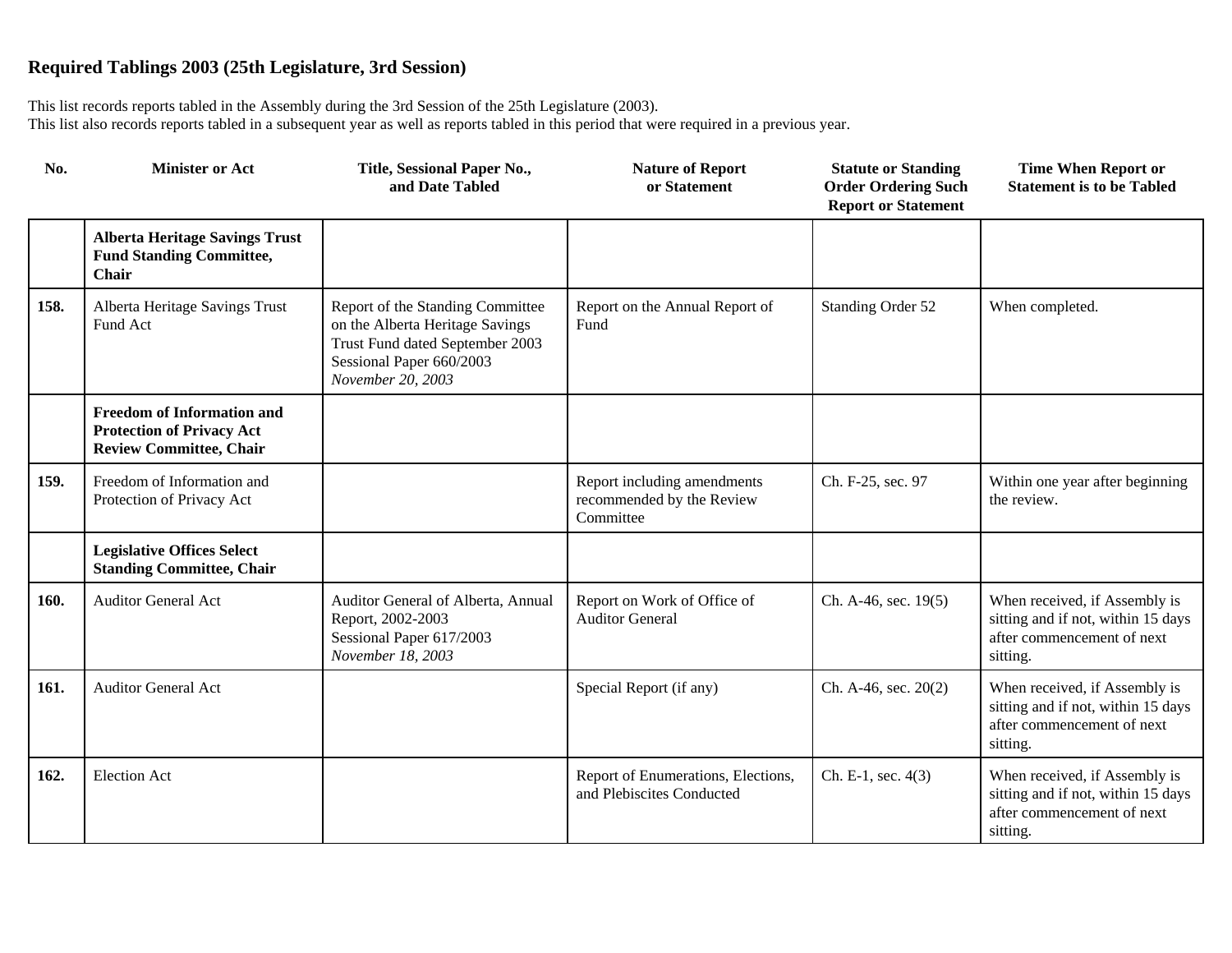| No.                     | <b>Minister or Act</b>                                                                                                | Title, Sessional Paper No.,<br>and Date Tabled | <b>Nature of Report</b><br>or Statement                                                                                                  | <b>Statute or Standing</b><br><b>Order Ordering Such</b><br><b>Report or Statement</b> | <b>Time When Report or</b><br><b>Statement is to be Tabled</b>                                                                                  |
|-------------------------|-----------------------------------------------------------------------------------------------------------------------|------------------------------------------------|------------------------------------------------------------------------------------------------------------------------------------------|----------------------------------------------------------------------------------------|-------------------------------------------------------------------------------------------------------------------------------------------------|
|                         | <b>Members' Services Select</b><br><b>Standing Committee, Chair</b>                                                   |                                                |                                                                                                                                          |                                                                                        |                                                                                                                                                 |
| 163.                    | Legislative Assembly Act                                                                                              |                                                | Orders of Committee Excluding<br>Legislative Assembly or Staff from<br>Financial Administration Act or<br>Public Service Act Regulations | Ch. L-9, sec. 19(5)                                                                    | When made, if Assembly is<br>sitting and if not, within 15 days<br>after commencement of next<br>sitting.                                       |
| 164.                    | Legislative Assembly Act                                                                                              |                                                | Orders of Committee Concerning<br>Allowances, Expenses, and Benefits<br>to Members                                                       | Ch. L-9, sec. 39(2)                                                                    | When made, if Assembly is<br>sitting and if not, within 15 days<br>after commencement of next<br>sitting.                                       |
|                         | <b>Addendum</b>                                                                                                       |                                                |                                                                                                                                          |                                                                                        |                                                                                                                                                 |
|                         | <b>Statutory Reports to Members</b><br>that are not Sessional Papers,<br>but are included for Members'<br>information |                                                |                                                                                                                                          |                                                                                        |                                                                                                                                                 |
|                         | <b>Speaker</b>                                                                                                        |                                                |                                                                                                                                          |                                                                                        |                                                                                                                                                 |
|                         | <b>Electoral Boundaries Commission</b><br>Act                                                                         |                                                | Reports of the Electoral Boundaries<br>Commission                                                                                        | Ch. E-3, sec. 6                                                                        | When received, Speaker shall<br>make reports public and publish<br>the Commission's proposals in<br>the Alberta Gazette as soon as<br>possible. |
|                         | <b>Government Services, Minister</b>                                                                                  |                                                |                                                                                                                                          |                                                                                        |                                                                                                                                                 |
|                         | <b>Vital Statistics Act</b>                                                                                           |                                                | <b>Statistical Report from Director</b>                                                                                                  | Ch. V-4, sec. 36(2)                                                                    | Annually, as soon as convenient<br>after January 1.                                                                                             |
|                         | <b>Innovation and Science, Minister</b>                                                                               |                                                |                                                                                                                                          |                                                                                        |                                                                                                                                                 |
| see<br>note at<br>right | Alberta Heritage Foundation for<br><b>Medical Research Act</b>                                                        |                                                | Triennial Report for Period Ending<br>April 1, 1995, 1998, 2001, etc.<br>(every 3 years)                                                 | Ch. A-21, sec. 24(3)                                                                   | When received, report is sent to<br>MLAs and Clerk. Not tabled<br>and not a Sessional Paper in the<br>normal sense.                             |